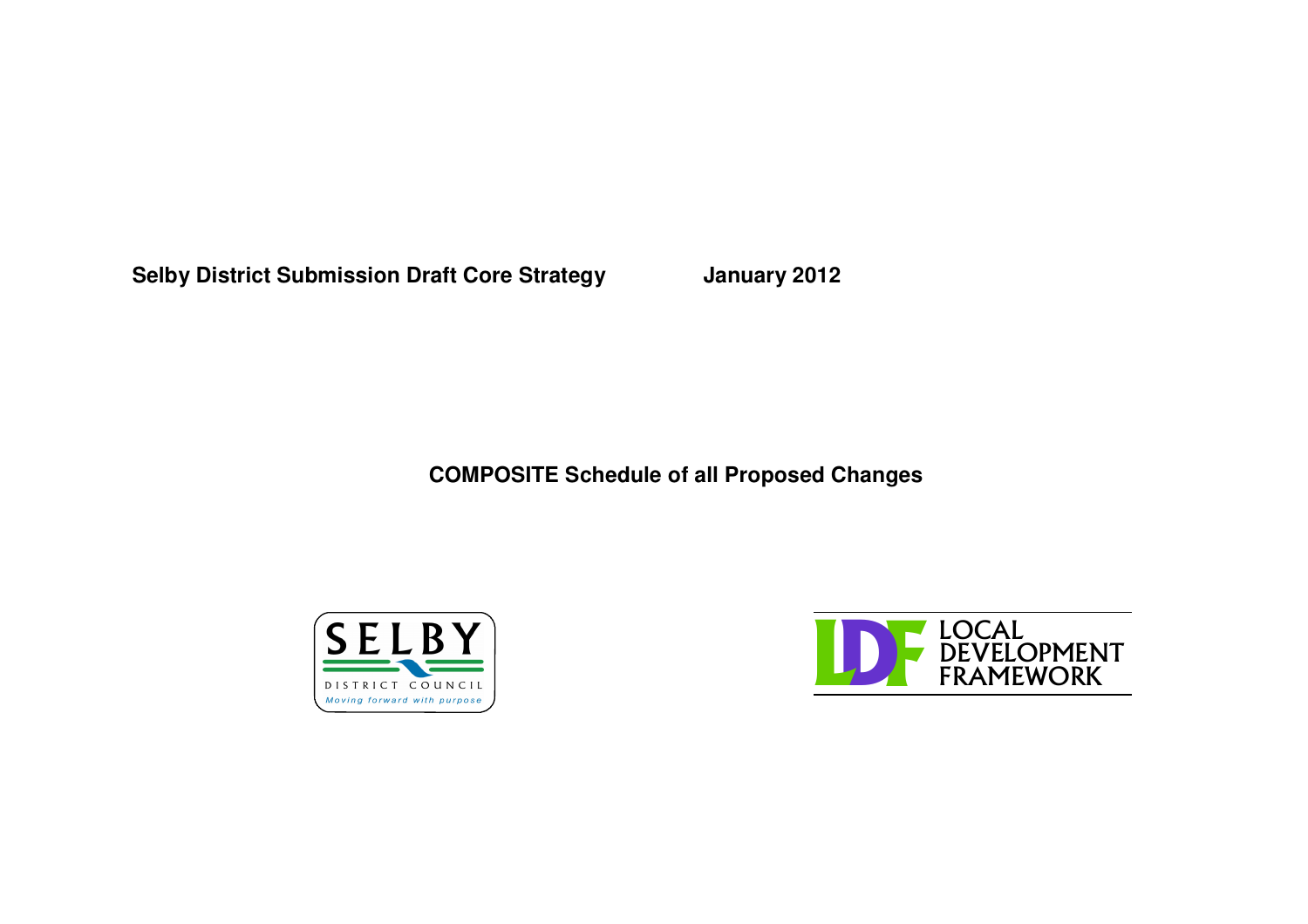## **Proposed Changes to the Submission Draft Core Strategy**

This document incorporates all the editorial changes and proposed minor amendments published by the Council at Submission stage (1 $^{\rm st}$ Set, May 2011) as well as prior to (2<sup>nd</sup> Set, July 2011) and during the EIP (3<sup>rd</sup> and 4<sup>th</sup> Sets, September 2011).

It also includes the fifth set of changes which the Council wishes to make to the Submitted version of the Core Strategy. The proposed changes are intended to correct anomalies, ensure consistency and provide clarification on points arising during the Independent Public Hearing. They also include changes in policy to address and strengthen soundness as <sup>a</sup> result of further work undertaken by the Council during the Suspension of the EIP and consequential changes.

The table below lists the Proposed Changes in Plan order taken from all five published sets and uniquely references each with the following prefixes:

| $1^{\text{st}}$ Set   | May 2011              | PC <sub>1</sub> |
|-----------------------|-----------------------|-----------------|
| 2 <sup>nd</sup> Set   | <b>July 2011</b>      | PC <sub>2</sub> |
| $3^{\mathsf{rd}}$ Set | September 2011        | PC <sub>3</sub> |
| 4 <sup>th</sup> Set   | 30 September 2011 PC4 |                 |
| $5^{\text{th}}$ Set   | 5 January 2012        | PC <sub>5</sub> |

Some changes are correcting errors or editorial improvements and are considered to be only minor amendments. However in some cases, there are proposed changes to policies or changes which could be interpreted as being more significant. These are identified in the right-hand column.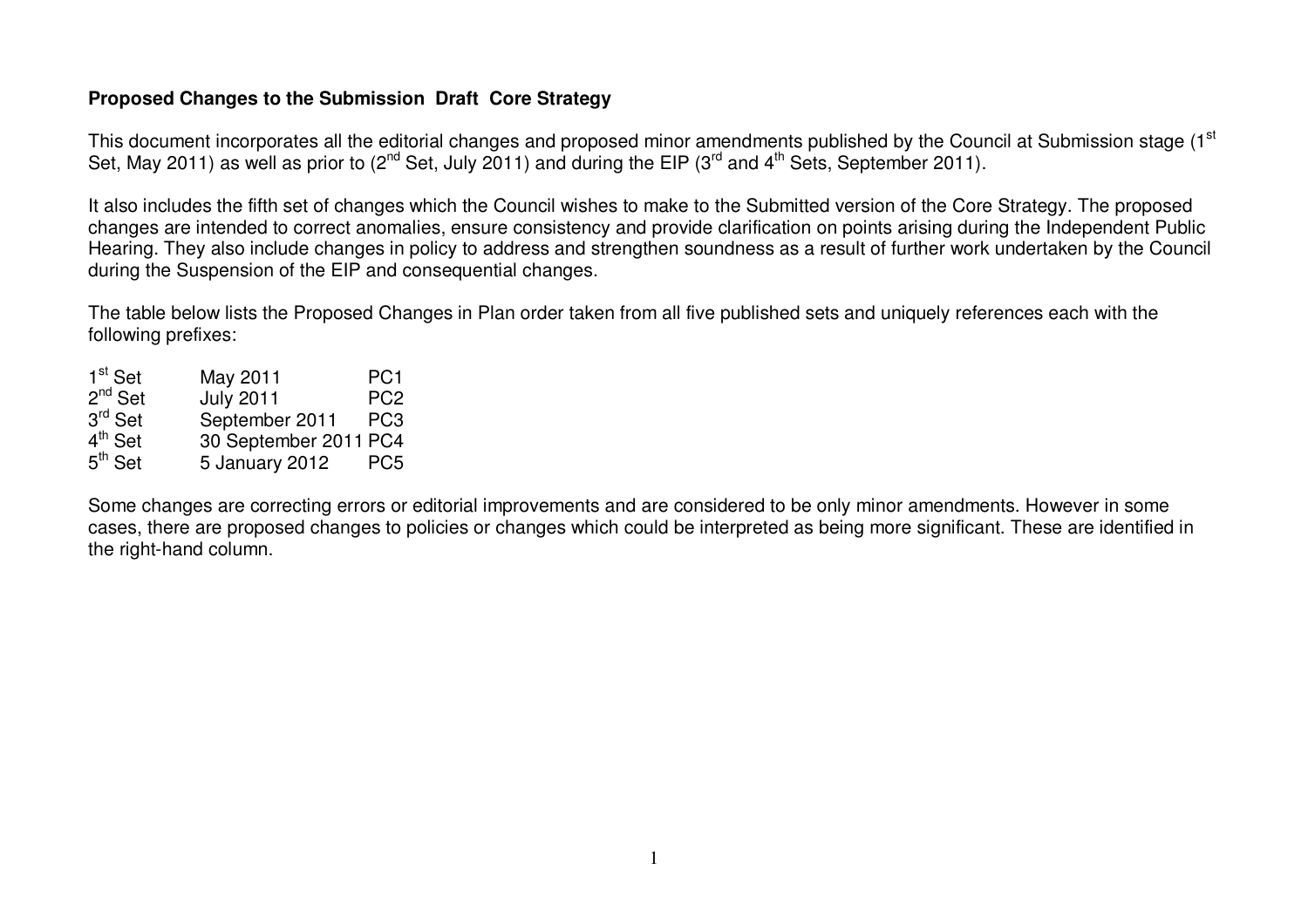| Paragraph /<br><b>Policy</b>            | <b>Change Proposed</b>                                                                                                                                                                                                                                                                                                                                                                                                                                                                                                                                                                                                                                                                                                                                                                       | <b>Potentially</b><br><b>More than</b><br>a Minor<br>Change?                                       |
|-----------------------------------------|----------------------------------------------------------------------------------------------------------------------------------------------------------------------------------------------------------------------------------------------------------------------------------------------------------------------------------------------------------------------------------------------------------------------------------------------------------------------------------------------------------------------------------------------------------------------------------------------------------------------------------------------------------------------------------------------------------------------------------------------------------------------------------------------|----------------------------------------------------------------------------------------------------|
| General                                 | <b>Renumber policies</b> to avoid confusion between CP1, CP1A, CP2 and CP2A                                                                                                                                                                                                                                                                                                                                                                                                                                                                                                                                                                                                                                                                                                                  |                                                                                                    |
| <b>Section 1</b><br><b>Introduction</b> |                                                                                                                                                                                                                                                                                                                                                                                                                                                                                                                                                                                                                                                                                                                                                                                              |                                                                                                    |
| Para 1.3                                | Replace 'will provide' with 'provides'                                                                                                                                                                                                                                                                                                                                                                                                                                                                                                                                                                                                                                                                                                                                                       |                                                                                                    |
| Para 1.4                                | Replace 'will provide' with 'provides'                                                                                                                                                                                                                                                                                                                                                                                                                                                                                                                                                                                                                                                                                                                                                       |                                                                                                    |
| Paras $1.6 -$<br>$1.22$ inc             | Delete these paragraphs which have been incorporated (and updated where appropriate) in the<br>Councils Consultation Statement which accompanies the Submitted Core Strategy.                                                                                                                                                                                                                                                                                                                                                                                                                                                                                                                                                                                                                |                                                                                                    |
| Para 1.23                               | Delete 'the revocation of the Regional Spatial Strategy, and while waiting for primary<br>$\bullet$<br>legislation after' in the first sentence and insert 'which includes the intended abolition<br>of RSS.<br>Delete 'continued preparation of the Core Strategy' and substitute 'the preparation of<br>$\bullet$                                                                                                                                                                                                                                                                                                                                                                                                                                                                          |                                                                                                    |
|                                         |                                                                                                                                                                                                                                                                                                                                                                                                                                                                                                                                                                                                                                                                                                                                                                                              |                                                                                                    |
|                                         |                                                                                                                                                                                                                                                                                                                                                                                                                                                                                                                                                                                                                                                                                                                                                                                              |                                                                                                    |
| Para 1.29                               | Insert new paragraph 1.30 after paragraph 1.29 headed Habitats Regulations Assessment'-<br>'The Council has also undertaken a Habitats Regulations Assessment in compliance with<br>the EU Habitats Directive and the UK Habitats Regulations. The Appropriate Assessment<br>ensures protection for Natura 2000 sites against deterioration or disturbance from plans,<br>projects or activities (alone or in combination with other plans, projects and activities) on<br>the features for which they are designated. The Assessment also considers areas<br>designated as Ramsar Wetlands of International Importance. HRA will be required at the<br>lower tier plan stage for any plans, projects or activities which may have a significant<br>effect on Natura 2000 and Ramsar sites.' |                                                                                                    |
|                                         | Ref No.<br>Para 1.25                                                                                                                                                                                                                                                                                                                                                                                                                                                                                                                                                                                                                                                                                                                                                                         | Core Strategies', in the second sentence.<br>Footnote - Update SCS from "2005-2010" to "2010-2015" |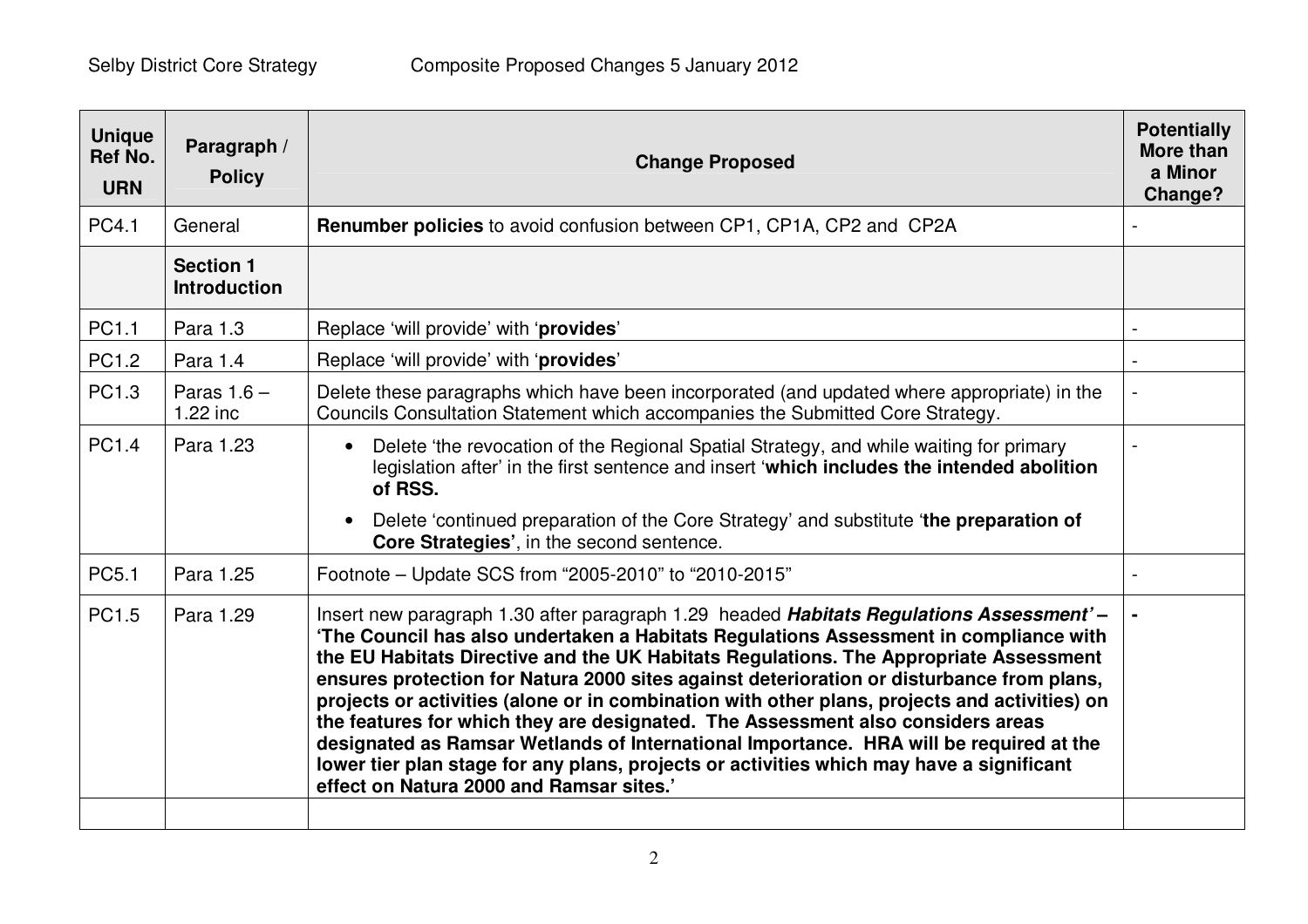| <b>Unique</b><br><b>Ref No.</b><br><b>URN</b> | Paragraph /<br><b>Policy</b> | <b>Change Proposed</b>                                                                                                                                                                                                                                                                                                                                                                                                                                                                           | <b>Potentially</b><br><b>More than</b><br>a Minor<br>Change? |
|-----------------------------------------------|------------------------------|--------------------------------------------------------------------------------------------------------------------------------------------------------------------------------------------------------------------------------------------------------------------------------------------------------------------------------------------------------------------------------------------------------------------------------------------------------------------------------------------------|--------------------------------------------------------------|
|                                               |                              | <b>Section 2 Key issues and Challenges</b>                                                                                                                                                                                                                                                                                                                                                                                                                                                       |                                                              |
| PC1.6                                         | Map 1                        | Identify the A1(M) with the same notation as other parts of the motorway network to reflect its<br>strategic significance and influence on the western part of the District.                                                                                                                                                                                                                                                                                                                     |                                                              |
| PC1.7                                         | Para 2.24                    | Delete the first sentence and replace with <b>However, for a number of reasons, very few</b><br>developable sites have come forward within the town for some considerable time.'                                                                                                                                                                                                                                                                                                                 |                                                              |
| PC <sub>2.1</sub>                             | Para 2.38                    | Insert an additional 'Issue/Challenge' after para 2.38 as follows                                                                                                                                                                                                                                                                                                                                                                                                                                |                                                              |
|                                               |                              | 'Meeting Development Needs                                                                                                                                                                                                                                                                                                                                                                                                                                                                       |                                                              |
|                                               |                              | The District contains a wealth of natural and historic resources, and provides a high<br>quality environment for those living and working in the area and for visitors. It is also<br>subject to increasing pressure for new housing, commercial activity and new<br>infrastructure. Ensuring that the assessed development needs of the area are met in a<br>way which safeguards those elements which contribute to the distinct character of the<br>District will be an important challenge.' |                                                              |
| <b>PC2.2</b>                                  | Para 2.41                    | Substitute 'particular' for particularly'                                                                                                                                                                                                                                                                                                                                                                                                                                                        |                                                              |
| PC2.3                                         | Para 2.42                    | Insert 'current' before 'weak' in the last line.                                                                                                                                                                                                                                                                                                                                                                                                                                                 |                                                              |
|                                               |                              | <b>Section 3 Vision, Aims and Objectives</b>                                                                                                                                                                                                                                                                                                                                                                                                                                                     |                                                              |
| <b>PC5.2</b>                                  | Para 3.1                     | Delete '2026' and insert '2027' in text and within 'Vision' box                                                                                                                                                                                                                                                                                                                                                                                                                                  |                                                              |
| <b>PC2.4</b>                                  | Para 3.5<br>Objective 7      | Insert 'existing buildings and' after 're-use of'                                                                                                                                                                                                                                                                                                                                                                                                                                                |                                                              |
| PC <sub>2.5</sub>                             | Para 3.5<br>Objective 15     | Insert 'and/or' after low-carbon'                                                                                                                                                                                                                                                                                                                                                                                                                                                                |                                                              |
|                                               |                              |                                                                                                                                                                                                                                                                                                                                                                                                                                                                                                  |                                                              |
|                                               |                              |                                                                                                                                                                                                                                                                                                                                                                                                                                                                                                  |                                                              |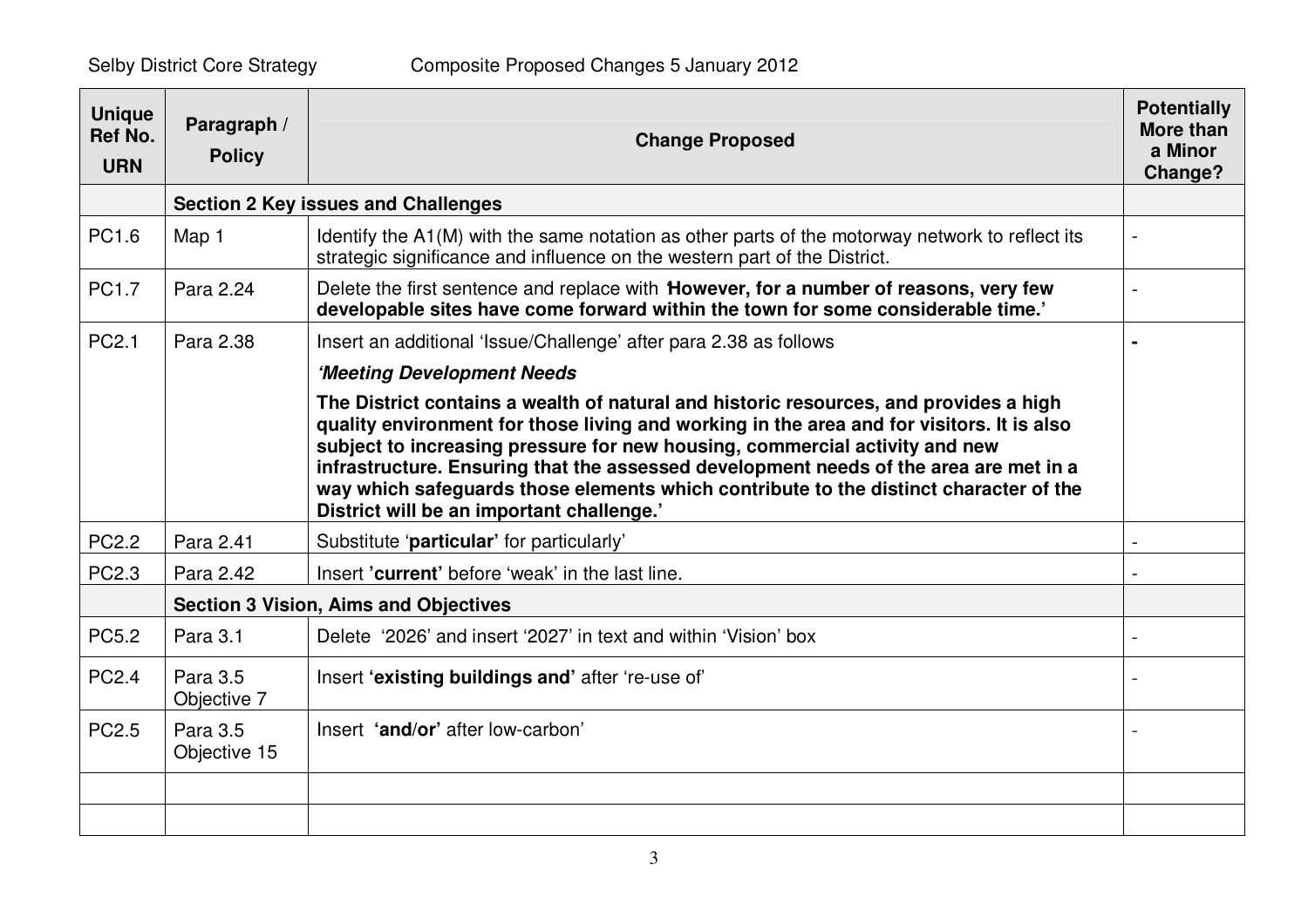| <b>Unique</b><br><b>Ref No.</b><br><b>URN</b> | Paragraph /<br><b>Policy</b> | <b>Change Proposed</b>                                                                                                                                                                                                                                                                                                                                                                  | <b>Potentially</b><br>More than<br>a Minor<br>Change? |
|-----------------------------------------------|------------------------------|-----------------------------------------------------------------------------------------------------------------------------------------------------------------------------------------------------------------------------------------------------------------------------------------------------------------------------------------------------------------------------------------|-------------------------------------------------------|
|                                               |                              | <b>Section 4 Spatial Development Strategy</b>                                                                                                                                                                                                                                                                                                                                           |                                                       |
| PC5.3                                         | Para 4.1                     | In Line 5 delete "strategic development sites" and insert "a strategic development site"                                                                                                                                                                                                                                                                                                |                                                       |
| PC1.8                                         | Para 4.2                     | Delete 'PPS6 (Planning for Town Centres)' in line 5.                                                                                                                                                                                                                                                                                                                                    |                                                       |
| PC1.9                                         | Para 4.3                     | Delete the first sentence and replace with 'The Core Strategy has been prepared using<br>$\bullet$<br>evidence which informed the RSS for the Yorkshire and Humber Region (The<br>Yorkshire and Humber Plan.) Although RSS is intended to be abolished, at the time<br>of preparation it remains part of the Development Plan.'                                                         |                                                       |
|                                               |                              | Insert a new sentence at the end of the paragraph as follows 'Following the intended<br>$\bullet$<br>introduction of a mandatory requirement on Local Authorities to co-operate on<br>cross-boundary planning matters the sub- regional approach advocated in RSS,<br>through the Leeds City Region and York Sub Area, may influence the preparation of<br>local policy in the future.' |                                                       |
|                                               |                              | Delete 'Adopting a slower pace and scale of growth in rural areas' and replace with<br>$\bullet$<br>'Encouraging diversification in rural areas ' in the second bullet point.                                                                                                                                                                                                           |                                                       |
| <b>PC4.2</b>                                  | Para 4.3                     | Delete 'Although the Regional Spatial Strategy (RSS) was revoked by Government in July 2010',<br>and 'former' in the first sentence, in order to clarify that RSS remains in force.                                                                                                                                                                                                     |                                                       |
|                                               | <b>Policy CP1</b>            |                                                                                                                                                                                                                                                                                                                                                                                         |                                                       |
| PC1.10                                        | Para 4.7                     | Insert 'although there is no railway station.' after 'commuters' at the end of the first<br>$\bullet$<br>sentence.                                                                                                                                                                                                                                                                      |                                                       |
|                                               |                              | Insert a new sentence after the first sentence as follows 'Land adjacent to the River<br>$\bullet$<br>Wharfe which runs through the centre of the town is at high risk of flooding                                                                                                                                                                                                      |                                                       |
| PC1.11                                        | Paras 4.7 and<br>4.8         | Swap paragraphs 4.7 and 4.8                                                                                                                                                                                                                                                                                                                                                             |                                                       |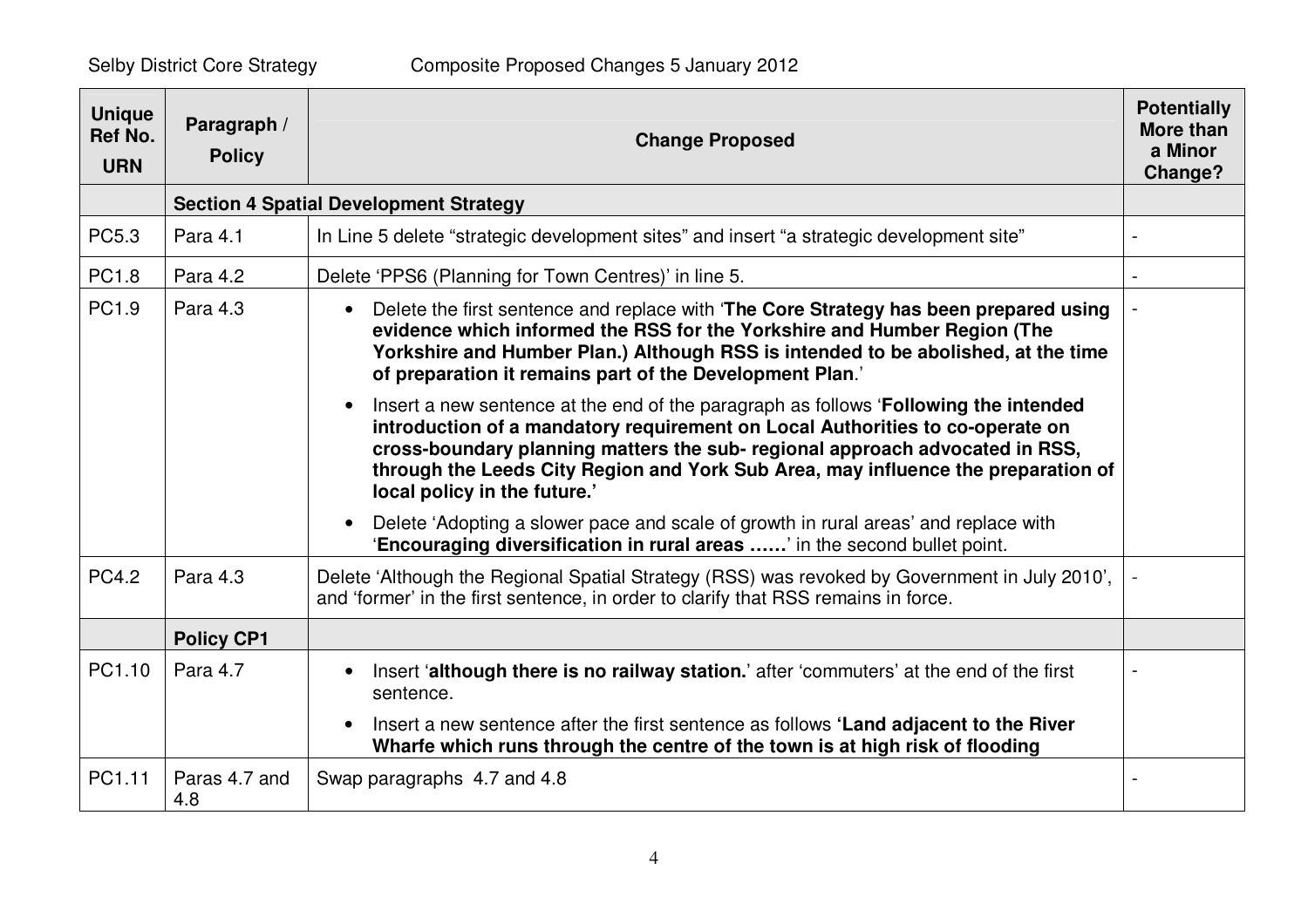| <b>Unique</b><br><b>Ref No.</b><br><b>URN</b> | Paragraph /<br><b>Policy</b> | <b>Change Proposed</b>                                                                                                                                                                                                                                                                            | <b>Potentially</b><br>More than<br>a Minor<br>Change? |
|-----------------------------------------------|------------------------------|---------------------------------------------------------------------------------------------------------------------------------------------------------------------------------------------------------------------------------------------------------------------------------------------------|-------------------------------------------------------|
| PC1.12                                        | Para 4.10                    | Substitute '18 villages' for '22 villages'.                                                                                                                                                                                                                                                       |                                                       |
| PC1.13                                        | Para 4.16                    | Delete 'sustainable urban extensions to the north west' in the first sentence and replace with 'a<br>sustainable urban extension to the'                                                                                                                                                          |                                                       |
| PC1.14                                        | Para 4.19                    | Insert new sentence 'This is attributable to the differing housing and employment<br>opportunities in the two towns over this period.' at the end of the paragraph.                                                                                                                               |                                                       |
| <b>PC5.4</b>                                  | Para 4.19                    | Delete the second sentence and insert:                                                                                                                                                                                                                                                            |                                                       |
|                                               |                              | "In spite of the population within the District as whole increasing by 6.6% between 2002 and<br>2009, the population of Tadcaster decreased by 1.1% to 7,228 people. This trend also contrasts<br>with that in Sherburn in Elmet where the population increased by 2.5% during this time period." |                                                       |
| PC1.15                                        | Para 4.23                    | Insert 'and complementary employment growth' after 'housing opportunities' in the second<br>sentence.                                                                                                                                                                                             |                                                       |
| PC3.1                                         | Para 4.30                    | Insert 'allocation of sites in DPD's and' after 'will also influence the', to clarify that the<br>locational criteria in the plan for considering development proposals also apply to allocations                                                                                                 |                                                       |
| PC1.16                                        | Para 4.31                    | Replace 'issues' with 'considerations'<br>$\bullet$                                                                                                                                                                                                                                               |                                                       |
|                                               |                              | Insert 'and housing delivery' after 'sustainability considerations'.<br>$\bullet$                                                                                                                                                                                                                 |                                                       |
| PC1.17                                        | Para 4.34                    | Replace 'suitable sites with a lower probability of flooding are not overlooked' in the second<br>sentence with 'suitable sites with a lower probability of flooding are used in preference.'                                                                                                     |                                                       |
| PC5.5                                         | Para 4.34                    | Footnote $6 - (PPS25)$ Delete '2006' and insert '2010'                                                                                                                                                                                                                                            |                                                       |
| PC1.18                                        | Para 4.35                    | Insert a new sentence 'Selby, Sherburn in Elmet and a number of Designated Service<br>Villages are served by rail services although buses are generally the predominant form of<br>public transport in the District'. after the first sentence.                                                   |                                                       |
|                                               |                              |                                                                                                                                                                                                                                                                                                   |                                                       |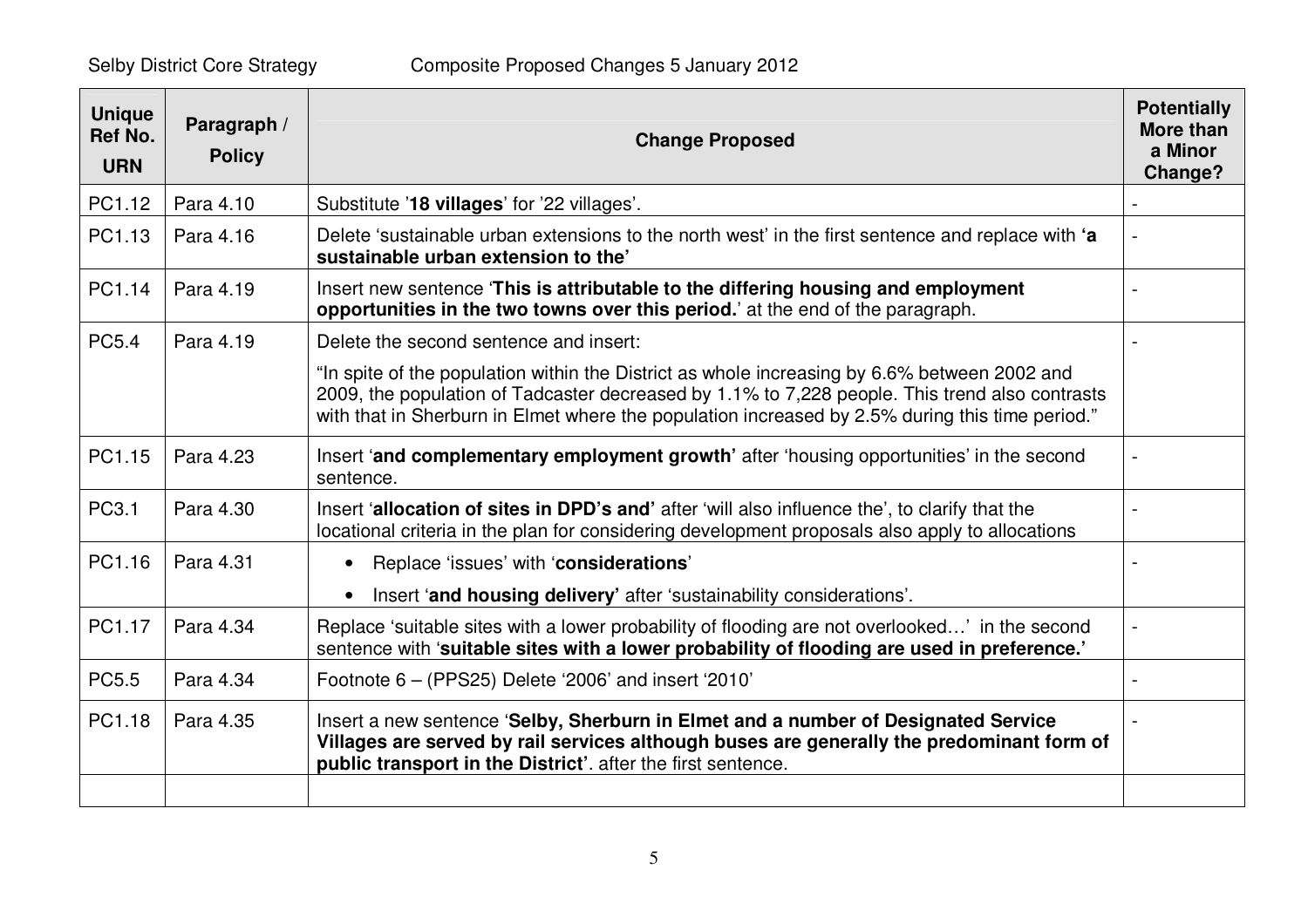| <b>Unique</b><br><b>Ref No.</b><br><b>URN</b> | Paragraph /<br><b>Policy</b> | <b>Change Proposed</b>                                                                                                                                                                                                                                                                                                                                                                                                                                                                                                                                                                                                                                                                                                                                                                                                                                  | <b>Potentially</b><br>More than<br>a Minor<br><b>Change?</b> |
|-----------------------------------------------|------------------------------|---------------------------------------------------------------------------------------------------------------------------------------------------------------------------------------------------------------------------------------------------------------------------------------------------------------------------------------------------------------------------------------------------------------------------------------------------------------------------------------------------------------------------------------------------------------------------------------------------------------------------------------------------------------------------------------------------------------------------------------------------------------------------------------------------------------------------------------------------------|--------------------------------------------------------------|
|                                               |                              | <b>New Green Belt Policy</b>                                                                                                                                                                                                                                                                                                                                                                                                                                                                                                                                                                                                                                                                                                                                                                                                                            |                                                              |
| PC5.6                                         | Para $4.37 -$<br>4.39        | Delete paras 4.37 - 4.39 and replace with new supporting text and new Policy CPXX. See<br>Appendix 1                                                                                                                                                                                                                                                                                                                                                                                                                                                                                                                                                                                                                                                                                                                                                    | <b>YES</b>                                                   |
| PC1.19                                        | CP1 Part A a)                | At the end of the paragraph delete 'speculative (windfall) development' and replace with<br>'development on non-allocated sites'.                                                                                                                                                                                                                                                                                                                                                                                                                                                                                                                                                                                                                                                                                                                       |                                                              |
| PC3.3                                         | CP1 Part A b)                | Substitute 'through small scale allocations' for '(inside Development Limits) through exception<br>sites', and insert 'inside development limits' after 'proposals', to remove an anomaly from the<br>policy by removing reference to exception sites which are dealt with in Policy CP6.                                                                                                                                                                                                                                                                                                                                                                                                                                                                                                                                                               |                                                              |
| PC1.20                                        | CP1 Part A c)                | Delete 'which would diversify the local economy' and replace with 'which would contribute<br>towards and improve the local economy'                                                                                                                                                                                                                                                                                                                                                                                                                                                                                                                                                                                                                                                                                                                     |                                                              |
| PC3.2                                         | CP1 Part B                   | Substitute 'Where appropriate the assessment of sites will form part of a PPS25 Sequential<br>Test in order to direct development to areas with the lowest flood risk, taking account of<br>the most up to date flood risk data available from the Environment Agency, the<br>vulnerability of the type of development proposed and its contribution to achieving vital<br>and sustainable communities', for 'A sequential approach will also be adopted to direct<br>development to areas with the lowest flood risk identified through the Selby Strategic Flood Risk<br>Assessment, taking account of the vulnerability of the type of development proposed and its<br>contribution to achieving vital and sustainable communities' in the second part of Part B of the<br>policy. This is to clarify the pre-eminence of the PPS25 sequential test. |                                                              |
| <b>PC4.3</b>                                  | CP1 Part B                   | For further clarification insert 'sequential approach to' after 'Where appropriate' to further<br>amend the change proposed in the third set of minor amendments                                                                                                                                                                                                                                                                                                                                                                                                                                                                                                                                                                                                                                                                                        |                                                              |
|                                               | <b>Policy CP1A</b>           |                                                                                                                                                                                                                                                                                                                                                                                                                                                                                                                                                                                                                                                                                                                                                                                                                                                         |                                                              |
| PC1.21                                        | Para 4.44                    | Delete 'speculative residential development' and replace with 'development on non-allocated<br>sites', in the first sentence.                                                                                                                                                                                                                                                                                                                                                                                                                                                                                                                                                                                                                                                                                                                           |                                                              |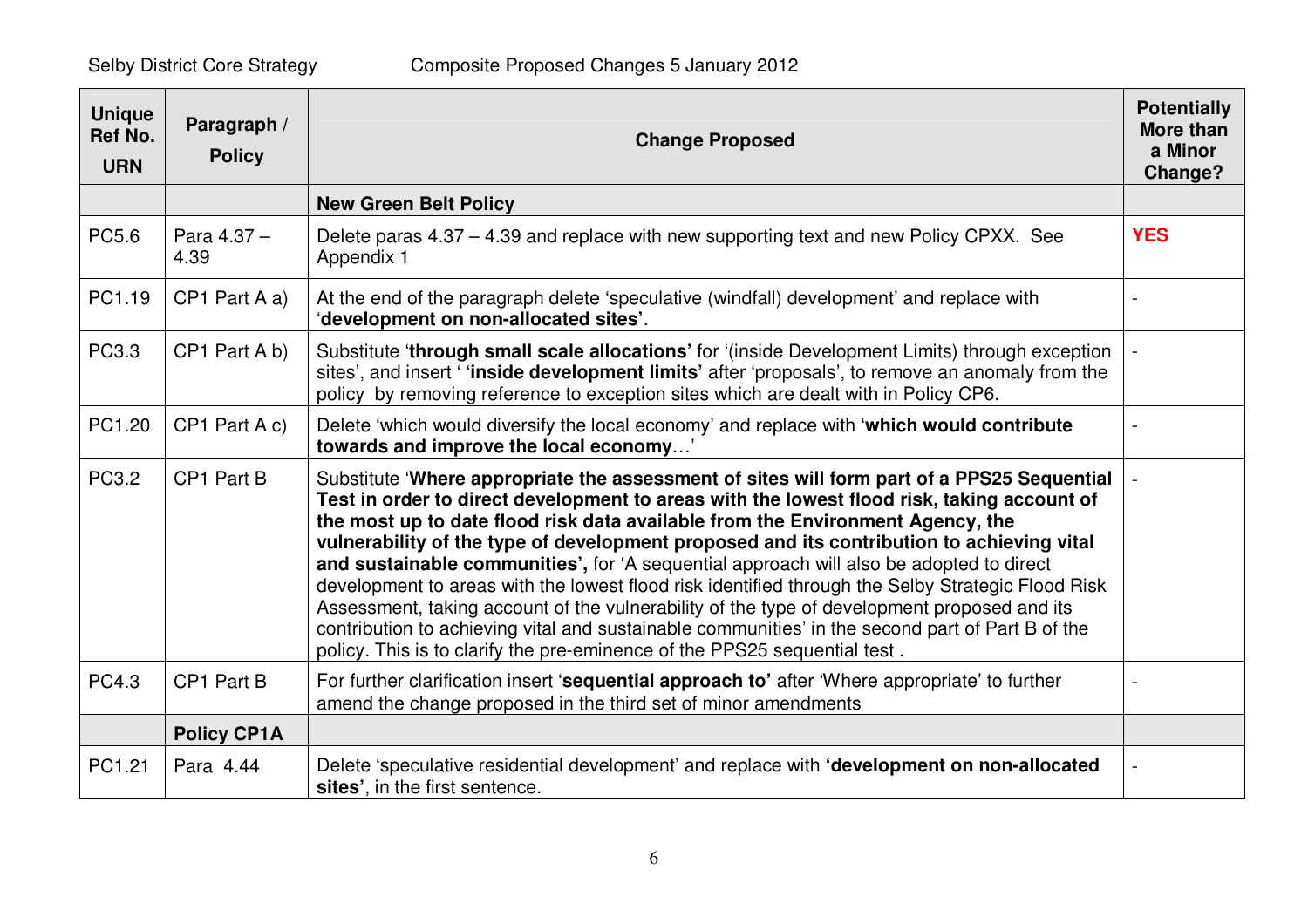| <b>Unique</b><br>Ref No.<br><b>URN</b> | Paragraph /<br><b>Policy</b> | <b>Change Proposed</b>                                                                                                                                                                                                                                                                                                                                                                                                                                                                                                                                                                                                                                                                                                                     | <b>Potentially</b><br><b>More than</b><br>a Minor<br><b>Change?</b> |
|----------------------------------------|------------------------------|--------------------------------------------------------------------------------------------------------------------------------------------------------------------------------------------------------------------------------------------------------------------------------------------------------------------------------------------------------------------------------------------------------------------------------------------------------------------------------------------------------------------------------------------------------------------------------------------------------------------------------------------------------------------------------------------------------------------------------------------|---------------------------------------------------------------------|
| <b>PC5.7</b>                           | Para 4.47                    | Delete last 2 sentences of the paragraph                                                                                                                                                                                                                                                                                                                                                                                                                                                                                                                                                                                                                                                                                                   |                                                                     |
| PC1.23                                 | CP1A Part a)                 | Delete 'speculative (windfall) development' and replace with "development on non-allocated<br>sites".                                                                                                                                                                                                                                                                                                                                                                                                                                                                                                                                                                                                                                      |                                                                     |
| PC1.22                                 | CP1A Part b)                 | Delete 'contribute to the form and character' and replace with 'relate sensitively to the<br>existing form and character' in the third bullet point                                                                                                                                                                                                                                                                                                                                                                                                                                                                                                                                                                                        |                                                                     |
| <b>PC5.8</b>                           | Policy CP1<br>Part A (b)     | Delete "speculative (windfall) proposals" and replace with "development on non-allocated sites"<br>in Lines 4/5                                                                                                                                                                                                                                                                                                                                                                                                                                                                                                                                                                                                                            |                                                                     |
| PC5.9                                  | Policy CP1<br>Part A (d)     | Add "Policy XX and" before "national Green Belt policies."                                                                                                                                                                                                                                                                                                                                                                                                                                                                                                                                                                                                                                                                                 |                                                                     |
|                                        |                              | <b>Section 5 Creating Sustainable Communities</b>                                                                                                                                                                                                                                                                                                                                                                                                                                                                                                                                                                                                                                                                                          |                                                                     |
|                                        | <b>Policy CP2</b>            |                                                                                                                                                                                                                                                                                                                                                                                                                                                                                                                                                                                                                                                                                                                                            |                                                                     |
| PC1.24                                 | Para 5.4                     | Delete 'Following the revocation of the Regional Spatial Strategy' and replace with 'Following<br>the announcement of the intended abolition of RSS                                                                                                                                                                                                                                                                                                                                                                                                                                                                                                                                                                                        |                                                                     |
| PC5.10                                 | Para 5.4                     | Delete Para 5.4 (and associated footnote 1) and insert new paragraph as follows:                                                                                                                                                                                                                                                                                                                                                                                                                                                                                                                                                                                                                                                           | <b>YES</b>                                                          |
|                                        |                              | "Following the announcement of the intended abolition of RSS, the Council has reviewed the<br>merits of alternative housing requirements (see Background Paper 9 January 2012) and includes<br>450 dpa as an annual average over the Plan period, which is higher than that established in the<br>RSS. The housing requirement is based on a robust review of both population and household<br>projections. However it also remains a practical target when balanced against economic<br>forecasts and available evidence on past completions and future land availability as well as<br>constraints on development. The Core Strategy plans for a lower housing target in the early<br>years of the plan period through phased delivery." |                                                                     |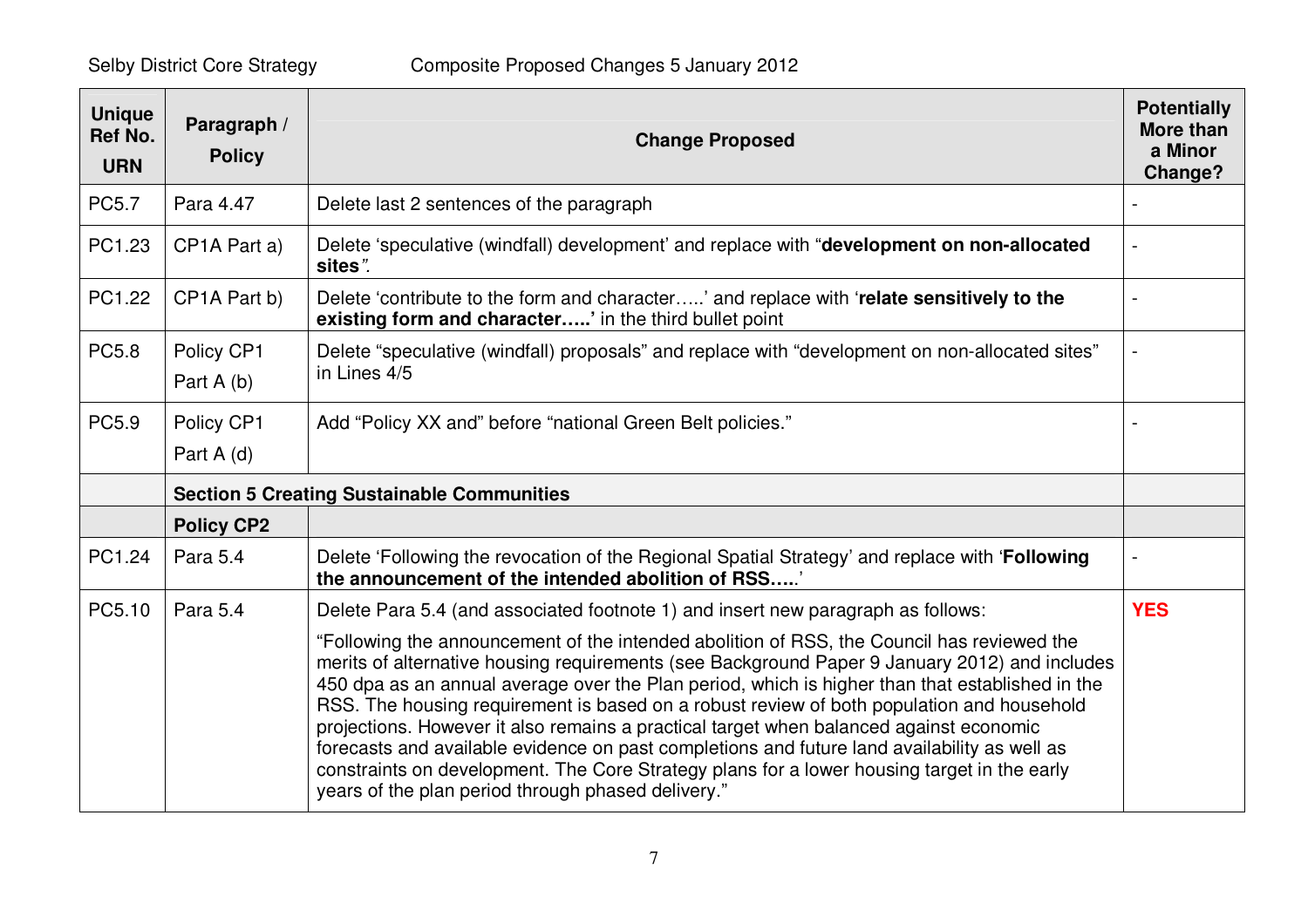| <b>Unique</b><br>Ref No.<br><b>URN</b> | Paragraph /<br><b>Policy</b> | <b>Change Proposed</b>                                                                                                                                                                                                                                                                                                                                                                                                                                                                                                                                                                                                                                                                                                                                                                                                                                                                                                                                                                                                                                        | <b>Potentially</b><br><b>More than</b><br>a Minor<br>Change? |
|----------------------------------------|------------------------------|---------------------------------------------------------------------------------------------------------------------------------------------------------------------------------------------------------------------------------------------------------------------------------------------------------------------------------------------------------------------------------------------------------------------------------------------------------------------------------------------------------------------------------------------------------------------------------------------------------------------------------------------------------------------------------------------------------------------------------------------------------------------------------------------------------------------------------------------------------------------------------------------------------------------------------------------------------------------------------------------------------------------------------------------------------------|--------------------------------------------------------------|
| PC1.25                                 | Para 5.5                     | Delete 'and sites already allocated in the adopted Selby District Local Plan'. in the first<br>$\bullet$<br>sentence.                                                                                                                                                                                                                                                                                                                                                                                                                                                                                                                                                                                                                                                                                                                                                                                                                                                                                                                                         |                                                              |
|                                        |                              | Delete the 's' in 'sites' in the fifth line.<br>$\bullet$                                                                                                                                                                                                                                                                                                                                                                                                                                                                                                                                                                                                                                                                                                                                                                                                                                                                                                                                                                                                     |                                                              |
|                                        |                              | Insert 'including a review of sites previously allocated in the adopted Selby District<br>$\bullet$<br><b>Local Plan.'</b> at the end of the last sentence.                                                                                                                                                                                                                                                                                                                                                                                                                                                                                                                                                                                                                                                                                                                                                                                                                                                                                                   |                                                              |
| <b>PC4.4</b>                           | Para 5.10                    | Delete 'former' to clarify that RSS is currently in force.                                                                                                                                                                                                                                                                                                                                                                                                                                                                                                                                                                                                                                                                                                                                                                                                                                                                                                                                                                                                    |                                                              |
| PC5.12                                 | Para 5.12                    | Amend last sentence to read:<br>"This will provide about 1000 dwellings equivalent to 40% of the new allocations required in<br>Selby urban area."                                                                                                                                                                                                                                                                                                                                                                                                                                                                                                                                                                                                                                                                                                                                                                                                                                                                                                            |                                                              |
| PC5.13                                 | Para 5.14                    | Delete "1340" and insert "1500"                                                                                                                                                                                                                                                                                                                                                                                                                                                                                                                                                                                                                                                                                                                                                                                                                                                                                                                                                                                                                               | <b>YES</b>                                                   |
| PC5.14                                 | Para 5.17                    | Delete paragraph and replace with the following:<br>"The proportion of development allocated to Sherburn in Elmet and the Tadcaster area<br>corresponds with that identified through the 2009 SHMA in order that these Local Service<br>Centres meet the local needs identified. The Tadcaster figure of 7% includes the identified<br>affordable need in the 'northern sub-area' owing to the absence of Designated Service Villages<br>(DSVs) in the sub-area and limited development opportunities in surrounding villages. There are<br>limited opportunities for new housing (scale and nature of settlements) in these DSVs and this is<br>compounded by the geographical remoteness of the northern sub-area (partly due to the<br>configuration of the river here which makes access tortuous). The scale of envisaged growth in<br>the DSVs here may not cater for affordable need (with an increased reliance on rural exception<br>sites) and as such Tadcaster should also provide for meeting the needs of the rest of the<br>Northern Sub-area. | <b>YES</b>                                                   |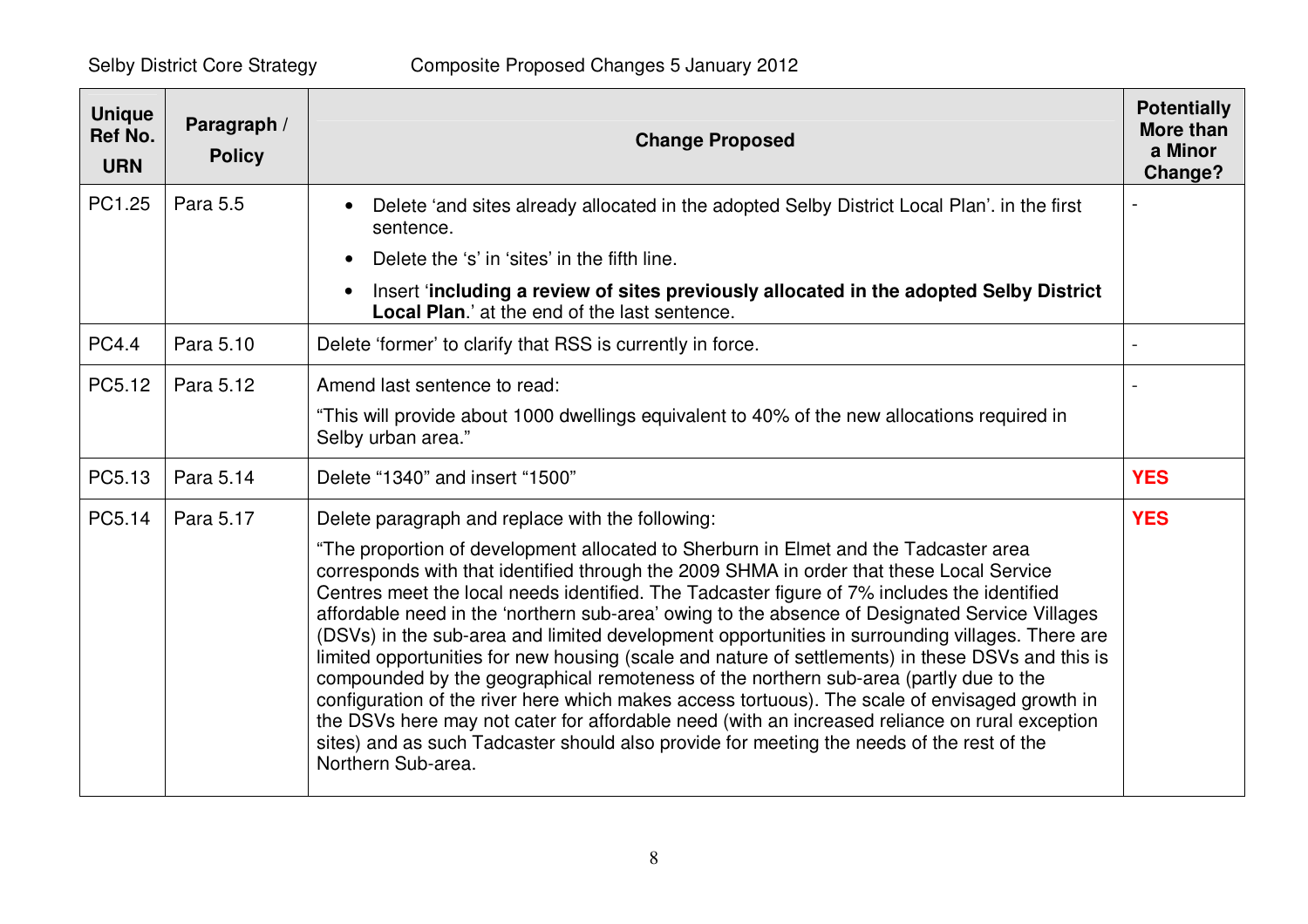| <b>Unique</b><br><b>Ref No.</b><br><b>URN</b> | Paragraph /<br><b>Policy</b> | <b>Change Proposed</b>                                                                                                                                                                                              | <b>Potentially</b><br>More than<br>a Minor<br>Change? |
|-----------------------------------------------|------------------------------|---------------------------------------------------------------------------------------------------------------------------------------------------------------------------------------------------------------------|-------------------------------------------------------|
| PC5.15                                        | Para 5.18                    | Delete paragraph 5.18 and replace with the following:                                                                                                                                                               | <b>YES</b>                                            |
|                                               |                              | "This is not the case for Sherburn because the Western Sub-Area contains more DSVs which by<br>their location, nature and scale could reasonably be expected to cater for the identified need in<br>that Sub-area." |                                                       |
| PC5.17                                        | Para 5.20                    | Delete "about a quarter" and insert "just over a quarter"                                                                                                                                                           |                                                       |
| PC5.18                                        | Para 5.22                    | Delete "and in accordance with Policy CP3 (Managing Housing Land Supply) set out later in this<br>chapter."                                                                                                         |                                                       |
| PC5.19                                        | Para 5.22                    | Add "in accordance with Policy CPXX (Green Belt)" to the end of the paragraph.                                                                                                                                      |                                                       |
| PC5.20                                        | Para 5.24                    | Add footnote at the end of the second sentence to read "The figures in the Policy CP2 have<br>been rounded to reflect the strategic nature of the policy."                                                          |                                                       |
| PC5.21                                        | Para 5.26                    | Add "and Policy CPXX (Green Belt)" to end of last sentence.                                                                                                                                                         |                                                       |
| PC5.22                                        | Para 5.27                    | Delete "2026" and insert "2027"                                                                                                                                                                                     |                                                       |
| PC5.23                                        | Para 5.27                    | Delete "2011" and insert "2012"                                                                                                                                                                                     |                                                       |
| PC5.24                                        | 5.28                         | Delete "2026" and insert "2027"                                                                                                                                                                                     | $\overline{a}$                                        |
| PC5.25                                        | 5.28                         | Delete "release" and insert "deliver" in the least sentence.                                                                                                                                                        |                                                       |
| PC1.26                                        | Footnote 2<br>page 46        | Delete "(update to Mid Year Estimates 2009)"                                                                                                                                                                        |                                                       |
| PC5.11                                        | Figure 7                     | Update to reflect latest figures in revised Policy CP2                                                                                                                                                              |                                                       |
| PC3.4                                         | Figures 7 and                | Substitute updated Figures 7 and 8 (see appendix) to correspond with housing data referred to                                                                                                                       |                                                       |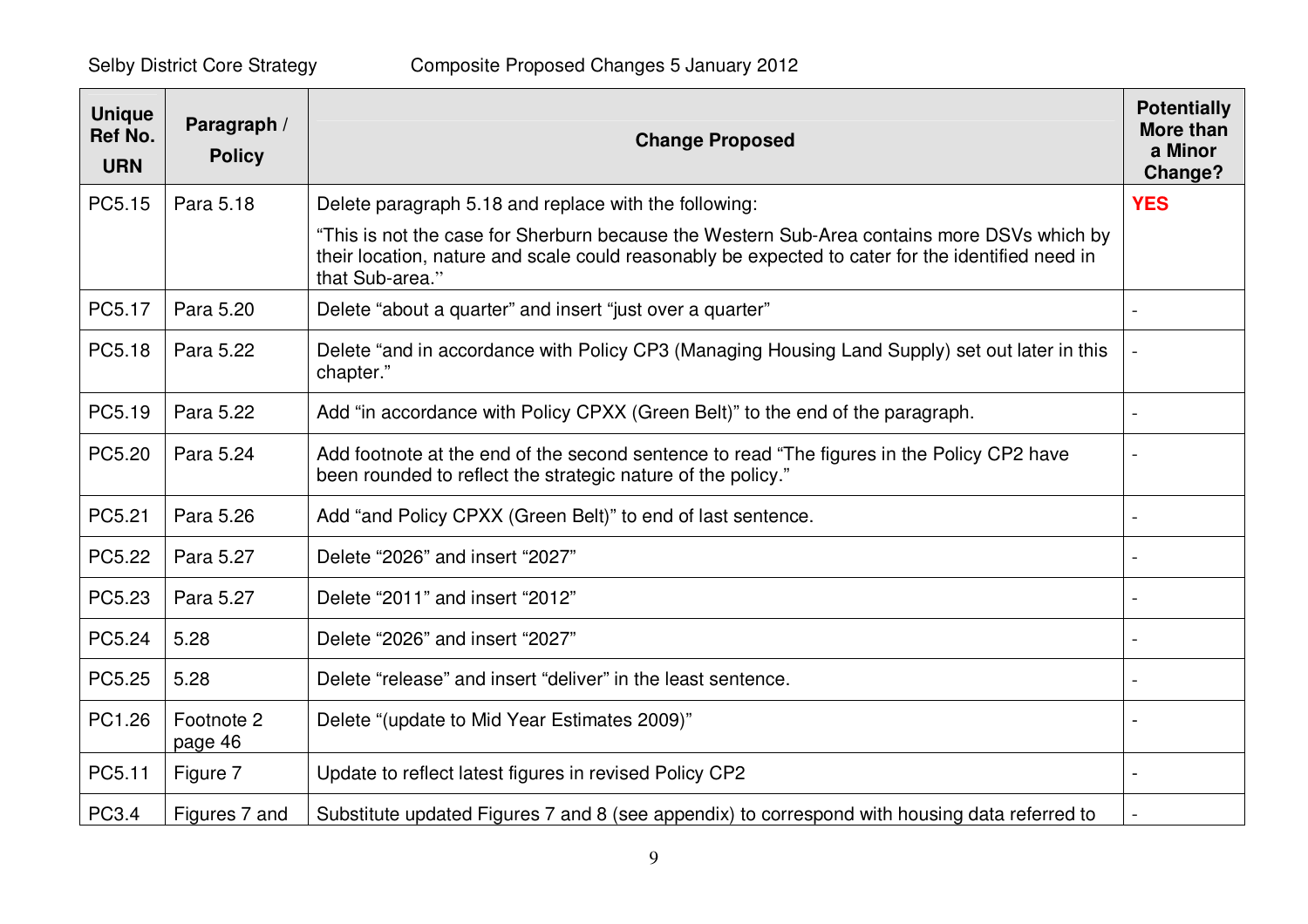| <b>Unique</b><br>Ref No.<br><b>URN</b> | Paragraph /<br><b>Policy</b> | <b>Change Proposed</b>                                                                                                                                                                                                                                                                                         | <b>Potentially</b><br>More than<br>a Minor<br>Change? |
|----------------------------------------|------------------------------|----------------------------------------------------------------------------------------------------------------------------------------------------------------------------------------------------------------------------------------------------------------------------------------------------------------|-------------------------------------------------------|
|                                        | 8                            | in the text (as at 31 March 2010), to correct an error.                                                                                                                                                                                                                                                        |                                                       |
| PC5.16                                 | Figure 8                     | Update to reflect latest figures in revised Policy CP2                                                                                                                                                                                                                                                         |                                                       |
| <b>PC4.5</b>                           | Figure 8 (page<br>48)        | Amend percentage figure for Selby to "51%" and for Designated Service Villages to "28%" to<br>correct an error in calculation (note: this simply reflects, as a proportion, the dwelling figures<br>shown in Policy CP2 and does not change the actual distribution between settlements)                       |                                                       |
| PC3.5                                  | CP2 Part B                   | Delete 'and 23 ha of employment land' after '1,000 dwellings', and substitute 'through a mixed<br>use' for 'through an', in the first sentence of Part B of the policy. This is to remove an anomaly<br>because the policy deals with housing growth whereas employment growth is considered in<br>Policy CP9. |                                                       |
| <b>PC4.6</b>                           | CP <sub>2</sub>              | Round all housing figures, and add percentages, as set out in the attached appendix, to reflect<br>the strategic nature of proposals.                                                                                                                                                                          |                                                       |
| PC5.26                                 | CP <sub>2</sub>              | Delete Policy CP2 and insert revised Policy CP2 as set out in Appendix 2 (takes into account<br>PC3.5 and PC4.6)                                                                                                                                                                                               | <b>YES</b>                                            |
|                                        | <b>Policy CP2A</b>           |                                                                                                                                                                                                                                                                                                                |                                                       |
| PC1.27                                 | Para 5.29                    | Delete 'the accompanying proposals map (Map 6)' in line 4 and replace with 'the Proposals<br>Map and Map 6'                                                                                                                                                                                                    |                                                       |
| PC5.27                                 | Para 5.29                    | Delete "2026" and insert "2027"                                                                                                                                                                                                                                                                                | $\blacksquare$                                        |
| PC5.28                                 | Policy CP2A                  | Delete "2026" and insert "2027"                                                                                                                                                                                                                                                                                |                                                       |
|                                        | Part (i)                     |                                                                                                                                                                                                                                                                                                                |                                                       |
| PC3.6                                  | CP2A (iv)                    | Insert 'to the Potter Group site' after 'through a new link road' in line 7, in order to ensure<br>consistency with the intention expressed in Para 5.37.                                                                                                                                                      | $\overline{\phantom{a}}$                              |
| PC2.6                                  | CP2A (viii)                  | Substitute '(for each phase of development)' for ('for separate phases).                                                                                                                                                                                                                                       |                                                       |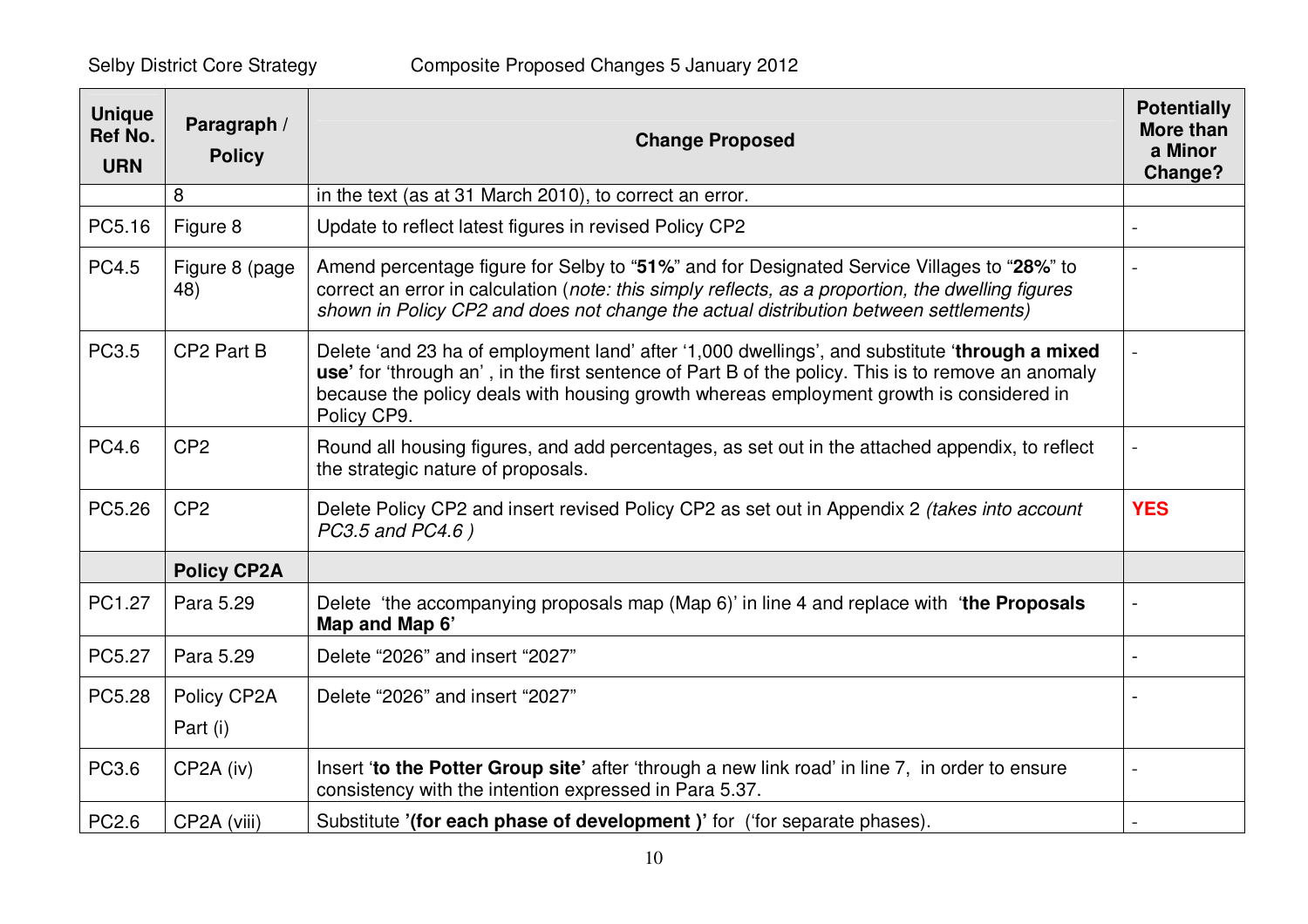| <b>Unique</b><br><b>Ref No.</b><br><b>URN</b> | Paragraph /<br><b>Policy</b> | <b>Change Proposed</b>                                                                                                                                                                                                                                                                                                                                                                                                                                                                           | <b>Potentially</b><br><b>More than</b><br>a Minor<br>Change? |
|-----------------------------------------------|------------------------------|--------------------------------------------------------------------------------------------------------------------------------------------------------------------------------------------------------------------------------------------------------------------------------------------------------------------------------------------------------------------------------------------------------------------------------------------------------------------------------------------------|--------------------------------------------------------------|
| PC1.28                                        | CP2A (xi)                    | Insert 'through development of a Travel Plan and' after 'dependency on the car'.                                                                                                                                                                                                                                                                                                                                                                                                                 |                                                              |
| <b>PC4.7</b>                                  | CP2A (xii)                   | Insert 'and future' after 'the amenities of existing', and insert 'and future' after 'viability of<br>existing', in order to clarify that the policy applies to all residents and businesses.                                                                                                                                                                                                                                                                                                    |                                                              |
| <b>PC2.7</b>                                  | CP2A (xiv)                   | Insert '(where feasible and viable)' after 'and should' in line 3                                                                                                                                                                                                                                                                                                                                                                                                                                | <b>YES</b>                                                   |
| PC5.29                                        | Para 5.40 -<br>5.41          | Move these paragraphs to follow 5.28                                                                                                                                                                                                                                                                                                                                                                                                                                                             |                                                              |
| PC5.30                                        | Para 5.40                    | Add the following text to the end of the paragraph:                                                                                                                                                                                                                                                                                                                                                                                                                                              | <b>YES</b>                                                   |
|                                               |                              | "However, review of evidence on scale of housing over the plan period (add footnote to Arup<br>Papers) highlighted that there is a case for planning for a rate of housing delivery that is lower in<br>the first five years. This is in the light of the evidence available leading to a cautious view being<br>taken regarding economic recovery. Policy CP2 sets out three phases starting at 400 dpa in the<br>first 6 years then 460 dpa and 500 dpa in the two subsequent 5 year periods." |                                                              |
| PC5.31                                        | Para 5.41                    | Delete "In broad terms however" at the start of the paragraph.                                                                                                                                                                                                                                                                                                                                                                                                                                   |                                                              |
| PC5.32                                        | Para 5.41                    | Delete "(2011-2016)" and insert "(2012-2017)"                                                                                                                                                                                                                                                                                                                                                                                                                                                    |                                                              |
| <b>PC4.8</b>                                  | Para 5.41                    | Delete 'emerging' in the first sentence as the Core Strategy has completed all stages of<br>preparation.                                                                                                                                                                                                                                                                                                                                                                                         |                                                              |
| PC3.7                                         | Para 5.41                    | Substitute '6 – 10 year supply' for $5 - 10$ year supply' in line 5, to bring the Core Strategy in<br>line with PPS3                                                                                                                                                                                                                                                                                                                                                                             |                                                              |
|                                               | <b>Policy CP3</b>            |                                                                                                                                                                                                                                                                                                                                                                                                                                                                                                  |                                                              |
| PC5.33                                        | Para 5.43                    | Delete "440 dwellings per annum between 2010 and 2026" and insert "450 dwellings per annum<br>between 2011 and 2027"                                                                                                                                                                                                                                                                                                                                                                             |                                                              |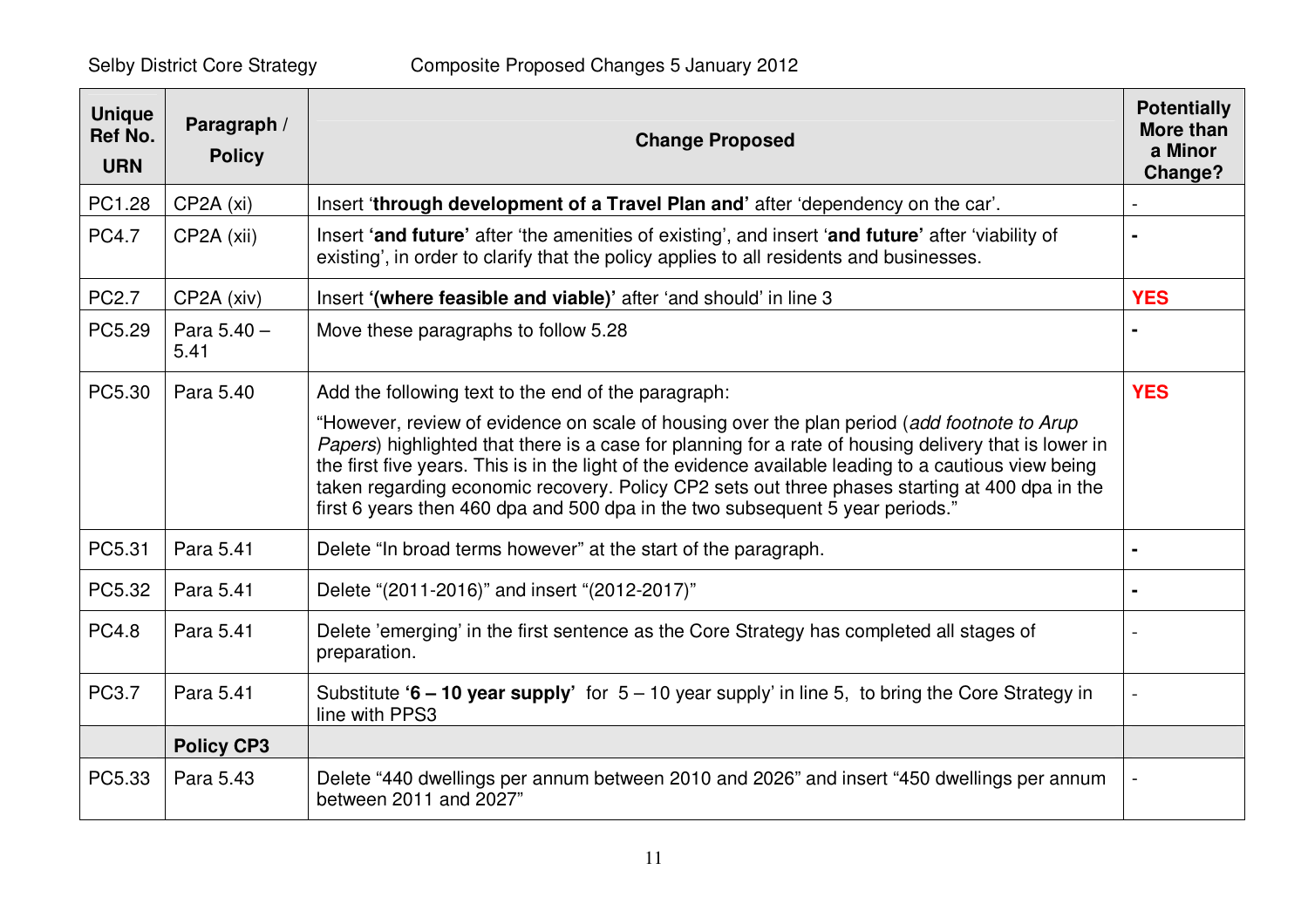| <b>Unique</b><br><b>Ref No.</b><br><b>URN</b> | Paragraph /<br><b>Policy</b> | <b>Change Proposed</b>                                                                                                                                                                                                                                                                                                                                                                                                                                                                                                                                                                                                                                                                                        | <b>Potentially</b><br>More than<br>a Minor<br>Change? |
|-----------------------------------------------|------------------------------|---------------------------------------------------------------------------------------------------------------------------------------------------------------------------------------------------------------------------------------------------------------------------------------------------------------------------------------------------------------------------------------------------------------------------------------------------------------------------------------------------------------------------------------------------------------------------------------------------------------------------------------------------------------------------------------------------------------|-------------------------------------------------------|
| PC5.34                                        | Para 5.43                    | Delete from "However, delivery in 2009/10" and insert:                                                                                                                                                                                                                                                                                                                                                                                                                                                                                                                                                                                                                                                        | <b>YES</b>                                            |
|                                               |                              | "However there has been a year on year increase in housing completions since 2008 albeit from<br>a low base (226 dw in 2008/9, 270 dw in 2009/10 and 366 in 2010/11). The trajectory forecasts a<br>phased delivery rate (set out in Policy CP2) which reflects a slow economic recovery and<br>continued gradual improvement in trading conditions during the early part of the plan period in<br>the light of evidence in the Arup Study (2011) (add footnote ref). Policy CP3 provides the<br>mechanism for ensuring a housing land supply in line with the prevailing Supply Period (which is<br>currently 5 years land supply but is anticipated to change to 6 years supply during the plan<br>period). |                                                       |
| PC5.36                                        | Paras $5.44 -$<br>5.52       | Delete Paras 5.44 - 5.52, insert new Paras 5.44a - 5.44o as set out in Appendix 4                                                                                                                                                                                                                                                                                                                                                                                                                                                                                                                                                                                                                             | <b>YES</b>                                            |
| PC1.29                                        | Figure 9                     | Delete '5 yr forecast Completions' and integrate with Target Completions (2015 – 2026) to form<br>one Target Completion category                                                                                                                                                                                                                                                                                                                                                                                                                                                                                                                                                                              |                                                       |
| PC5.35                                        | Figure 9<br>Page 57          | Replace Figure 9 with new chart in Appendix 3 (including consequential amendment to '2027')                                                                                                                                                                                                                                                                                                                                                                                                                                                                                                                                                                                                                   | <b>YES</b>                                            |
| PC5.37                                        | CP <sub>3</sub>              | Delete Policy CP3, insert new Policy as set out in Appendix 4                                                                                                                                                                                                                                                                                                                                                                                                                                                                                                                                                                                                                                                 | <b>YES</b>                                            |
| <b>PC4.9</b>                                  | CP <sub>3</sub> A            | Change all references to 'trajectory' to 'housing target' to clarify that housing delivery will be<br>measured against the established target.                                                                                                                                                                                                                                                                                                                                                                                                                                                                                                                                                                |                                                       |
| PC4.10                                        | CP <sub>3</sub> B            | Delete 'through a Supplementary Planning Document. Sites will be sourced from a Site<br>Allocations DPD', to simplify the operation of the policy.                                                                                                                                                                                                                                                                                                                                                                                                                                                                                                                                                            | <b>YES</b>                                            |
| PC4.11                                        | CP <sub>3</sub>              | Delete the second paragraph of Part B as the provisions have been superseded                                                                                                                                                                                                                                                                                                                                                                                                                                                                                                                                                                                                                                  | <b>YES</b>                                            |
|                                               | <b>Policy CP4</b>            |                                                                                                                                                                                                                                                                                                                                                                                                                                                                                                                                                                                                                                                                                                               |                                                       |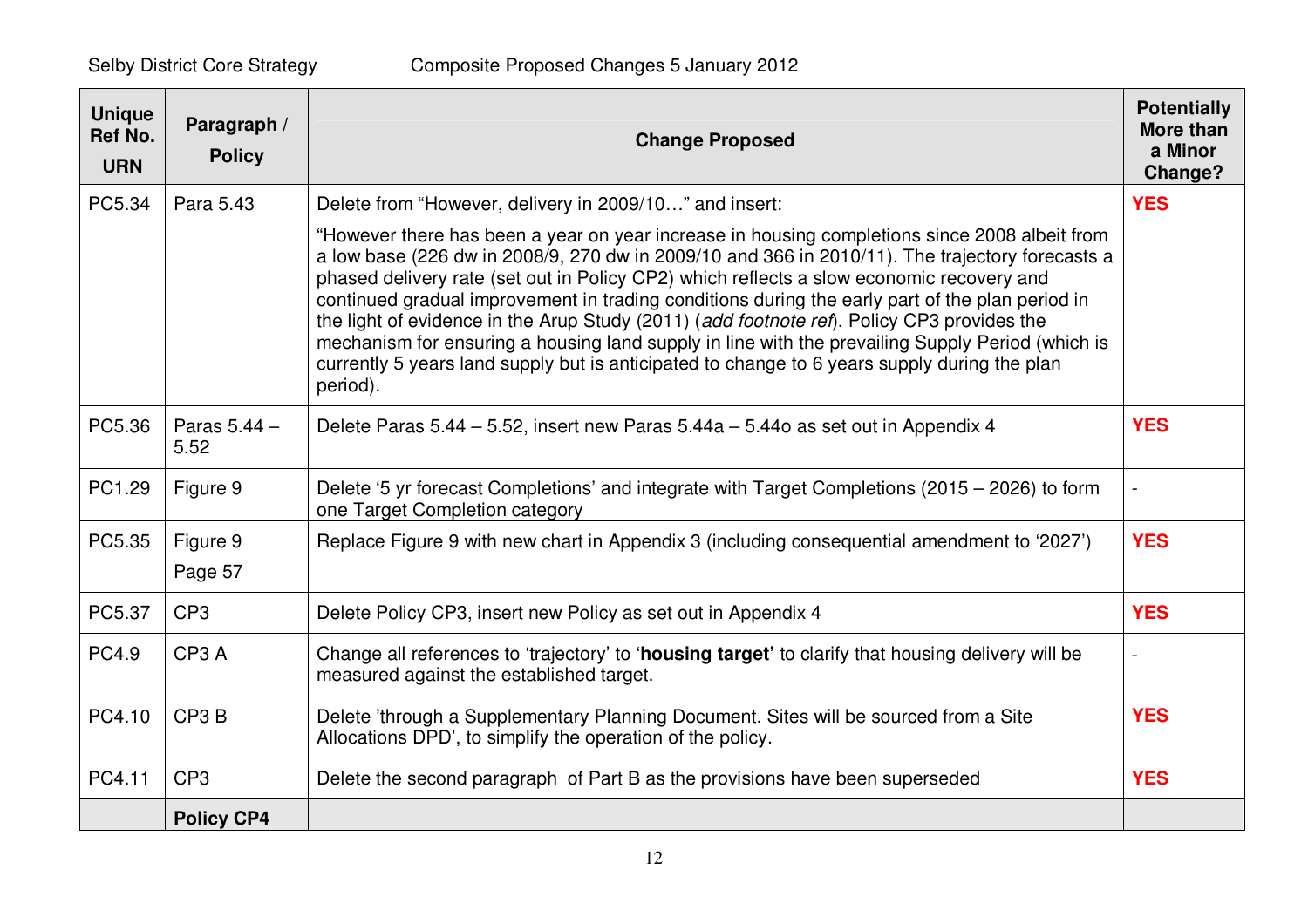| <b>Unique</b><br><b>Ref No.</b><br><b>URN</b> | Paragraph /<br><b>Policy</b> | <b>Change Proposed</b>                                                                                                                                                                                                                                                                                                                                                                                                                                                                                                                                                                                                                                                                                                                                       | <b>Potentially</b><br><b>More than</b><br>a Minor<br>Change? |
|-----------------------------------------------|------------------------------|--------------------------------------------------------------------------------------------------------------------------------------------------------------------------------------------------------------------------------------------------------------------------------------------------------------------------------------------------------------------------------------------------------------------------------------------------------------------------------------------------------------------------------------------------------------------------------------------------------------------------------------------------------------------------------------------------------------------------------------------------------------|--------------------------------------------------------------|
| PC1.31                                        | Para 5.67                    | Delete 'Additional evidence from' and start the first sentence 'Responses to the '                                                                                                                                                                                                                                                                                                                                                                                                                                                                                                                                                                                                                                                                           |                                                              |
|                                               |                              | Insert 'subject to cost considerations' after 'visitors and carers' in the second sentence.                                                                                                                                                                                                                                                                                                                                                                                                                                                                                                                                                                                                                                                                  |                                                              |
| PC1.30                                        | Para 5.69                    | Insert 'as well as affordable smaller dwellings plus' after 'family homes' and delete 'and.'                                                                                                                                                                                                                                                                                                                                                                                                                                                                                                                                                                                                                                                                 |                                                              |
| PC4.12                                        | Para 5.69                    | Delete 'affordable' after 'as well as' in the first set of proposed minor amendments to clarify the<br>meaning.                                                                                                                                                                                                                                                                                                                                                                                                                                                                                                                                                                                                                                              |                                                              |
| <b>PC2.8</b>                                  | Para 5.70                    | Substitute ' is also recognised' for also recognises'                                                                                                                                                                                                                                                                                                                                                                                                                                                                                                                                                                                                                                                                                                        |                                                              |
|                                               | <b>Policy CP5</b>            |                                                                                                                                                                                                                                                                                                                                                                                                                                                                                                                                                                                                                                                                                                                                                              |                                                              |
| PC3.8                                         | Para 5.80a                   | Substitute 'national guidance on the definition and provision for affordable housing' for<br>'PPS3', to clarify that the Council relies on the national definition of affordable housing                                                                                                                                                                                                                                                                                                                                                                                                                                                                                                                                                                     |                                                              |
| PC5.38                                        | Para 5.82                    | Delete "440" and insert "450"                                                                                                                                                                                                                                                                                                                                                                                                                                                                                                                                                                                                                                                                                                                                | <b>YES</b>                                                   |
| PC1.32                                        | Para 5.90                    | Insert 'all or part of' after 'relocating'                                                                                                                                                                                                                                                                                                                                                                                                                                                                                                                                                                                                                                                                                                                   |                                                              |
| PC3.9                                         | Para 5.93                    | Substitute '30-50%' for '40%', and substitute '50-70%' for '60%', to ensure consistency with the<br><b>SHMA</b> conclusions                                                                                                                                                                                                                                                                                                                                                                                                                                                                                                                                                                                                                                  | <b>YES</b>                                                   |
| PC4.13                                        | Para 5.93                    | Delete Para 5.93 and substitute the following text to more accurately reflect current<br>circumstances 'Evidence from the SHMA establishes an overall target of 30-50%<br>intermediate housing and 50-70% for social rented housing. Following the introduction of<br>the new affordable rented category further evidence is required to establish the required<br>tenure split of new social rented, affordable rented and intermediate housing for eligible<br>households whose need are not being met by the market. This will be set out through a<br>combination of SPD and future DPD documents as appropriate, based on the Council's<br>latest evidence of local need.' This supersedes the proposed change in the third set of minor<br>amendments. | <b>YES</b>                                                   |
| PC1.33                                        | Para 5.94                    | Delete ' may' and replace with 'will' in the second sentence                                                                                                                                                                                                                                                                                                                                                                                                                                                                                                                                                                                                                                                                                                 |                                                              |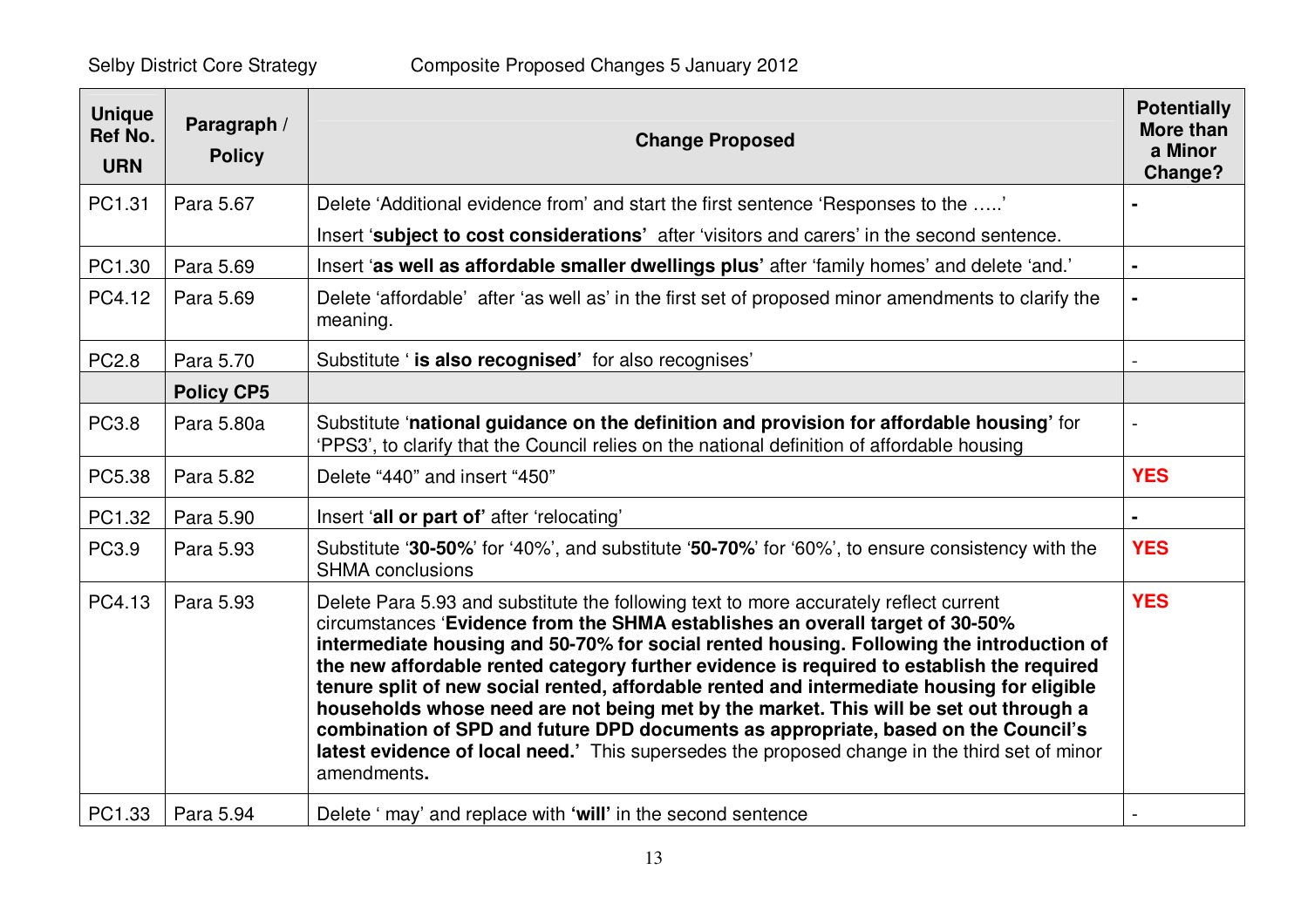| <b>Unique</b><br>Ref No.<br><b>URN</b> | Paragraph /<br><b>Policy</b> | <b>Change Proposed</b>                                                                                                                                                                                                                                                                                                                                                                         | <b>Potentially</b><br><b>More than</b><br>a Minor<br>Change? |
|----------------------------------------|------------------------------|------------------------------------------------------------------------------------------------------------------------------------------------------------------------------------------------------------------------------------------------------------------------------------------------------------------------------------------------------------------------------------------------|--------------------------------------------------------------|
|                                        | <b>Policy CP6</b>            |                                                                                                                                                                                                                                                                                                                                                                                                |                                                              |
| PC4.14                                 | Para 5.96                    | Insert a new paragraph after Para 5.96 comprising the third sentence of Para 5.97 plus the<br>following 'Provisions to ensure that current local residents or households with an existing<br>employment or family connection are given priority will be articulated through a future<br>Development Management DPD', to clarify how the policy will serve the needs of the local<br>community. | <b>YES</b>                                                   |
| PC3.10                                 | CP6 (i)                      | Insert the following at the end of criteria i), 'in the case of secondary villages, and adjoining<br>development limits in the case of Designated Service Villages;' to remove an anomaly<br>because affordable housing development is acceptable in principle inside development limits of<br>Designated Service Villages (Policy CP1) and therefore falls outside the scope of Policy CP6.   | <b>YES</b>                                                   |
|                                        | <b>Policy CP7</b>            |                                                                                                                                                                                                                                                                                                                                                                                                |                                                              |
| PC4.15                                 | Para 5.101                   | Delete 'former RSS was' and substitute 'RSS is' in the first sentence to clarify that the RSS is<br>currently in force.                                                                                                                                                                                                                                                                        |                                                              |
| PC4.16                                 | Para 5.101                   | Substitute 'RSS notes' for 'RSS noted' in the second sentence to clarify that the RSS is<br>currently in force                                                                                                                                                                                                                                                                                 |                                                              |
| PC5.39                                 | 5.102                        | Footnote - Update SCS from "2005-2010" to "2010-2015"                                                                                                                                                                                                                                                                                                                                          |                                                              |
| PC4.17                                 | CP <sub>7</sub>              | For greater clarity, delete second paragraph and replace with:<br>"New pitches/sites should be located within a reasonable distance of local services such<br>as a primary school, shops, medical facilities, or constitute an extension to an existing<br>permitted site. The following criteria will need to be met:"                                                                        | <b>YES</b>                                                   |
| PC5.40                                 | Policy CP7<br>Part (i)       | Insert "and Policy XX Green Belt" after "national policy" in the proposed change to criteria (i) as<br>published on 30 September 2011 (which itself replaced proposed change published in July<br>$2011$ ).                                                                                                                                                                                    |                                                              |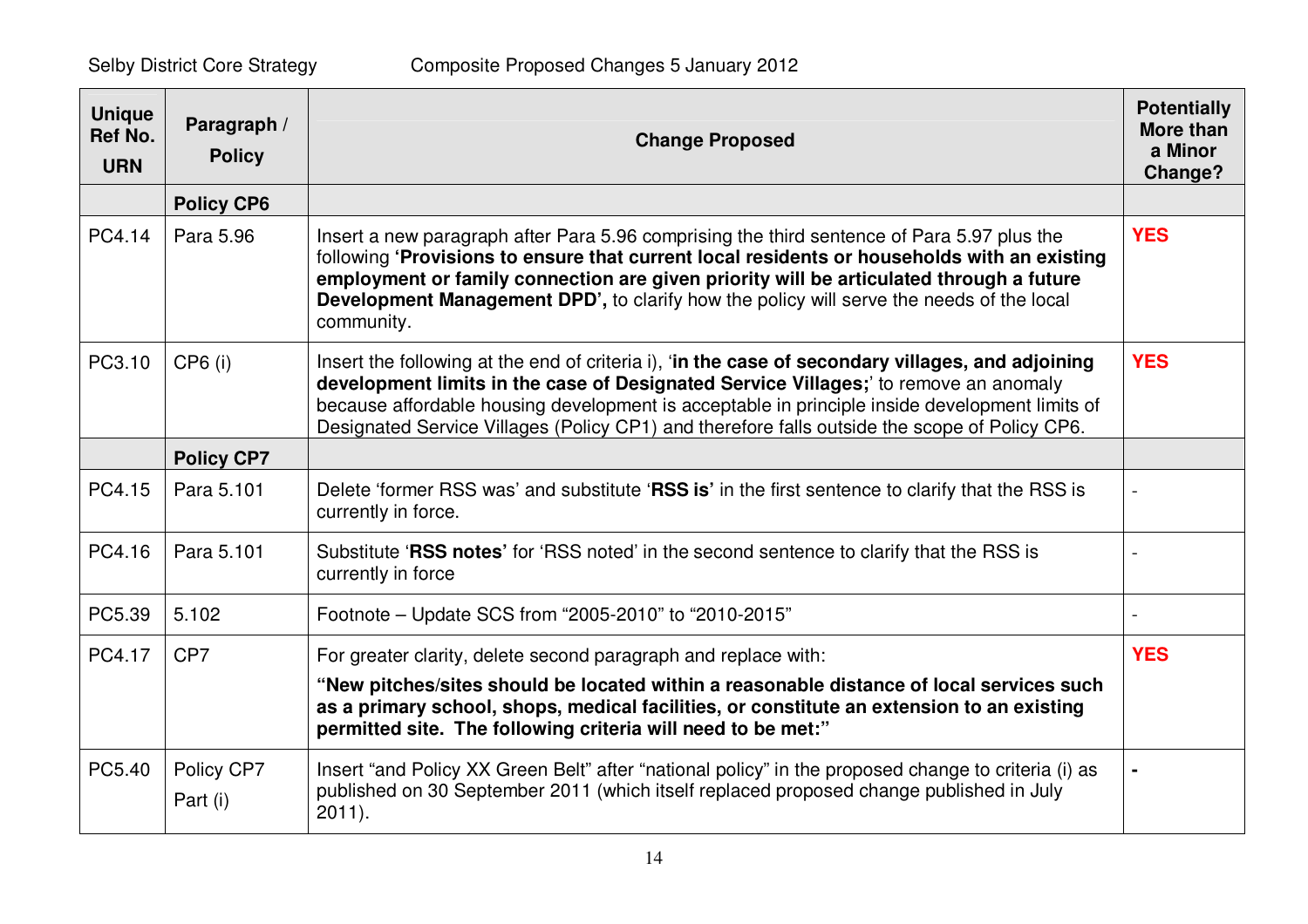| <b>Unique</b><br>Ref No.<br><b>URN</b> | Paragraph /<br><b>Policy</b> | <b>Change Proposed</b>                                                                                                                                                                                                                                                                                                                                                                                                                                                                                                           | <b>Potentially</b><br><b>More than</b><br>a Minor<br>Change? |
|----------------------------------------|------------------------------|----------------------------------------------------------------------------------------------------------------------------------------------------------------------------------------------------------------------------------------------------------------------------------------------------------------------------------------------------------------------------------------------------------------------------------------------------------------------------------------------------------------------------------|--------------------------------------------------------------|
| PC2.9                                  | $CP7$ (i)                    | Substitute 'The pitch/site is not within the green belt or a locally important landscape area<br>and will not harm a site of acknowledged historic or nature conservation importance or a<br>wildlife movement area' for<br>'The pitch/site is not situated within the green belt, a locally important landscape area, an historic<br>park and garden or a an area of archaeological importance, and the pitch/site will not harm a site<br>of acknowledged nature conservation importance or important wildlife movement area'. | <b>YES</b>                                                   |
| PC4.18                                 | $CP7$ (i)                    | For clarity, delete criterion i) and replace with:                                                                                                                                                                                                                                                                                                                                                                                                                                                                               | <b>YES</b>                                                   |
|                                        |                              | the pitch/site is not located within the Green Belt (unless very special<br>j.<br>circumstances can be demonstrated in accordance with national policy), and the<br>pitch/site will not harm a locally important landscape area, an historic park and<br>garden, an area of archaeological importance, a site of acknowledged nature<br>conservation importance or important wildlife movement areas;                                                                                                                            |                                                              |
|                                        | <b>Policy CP8</b>            |                                                                                                                                                                                                                                                                                                                                                                                                                                                                                                                                  |                                                              |
| PC4.19                                 | Para 5.114                   | Substitute 'the production of Local Transport Plans' for 'their production of the emerging<br>North Yorkshire third Local Transport Plan (LTP3)', in the first sentence in order to improve<br>accuracy, and substitute 'The Local Transport Plan' for 'This' in the second sentence.                                                                                                                                                                                                                                            |                                                              |
| PC4.20                                 | Para 5.118                   | Delete 'supported the former Regional Spatial Strategy' and substitute 'supports the Regional<br>Spatial Strategy' to clarify that the RSS is currently in force.                                                                                                                                                                                                                                                                                                                                                                |                                                              |
| PC2.10                                 | CP <sub>8</sub>              | Insert 'for' after 'provided'                                                                                                                                                                                                                                                                                                                                                                                                                                                                                                    |                                                              |
| PC4.21                                 | CP <sub>8</sub>              | Delete first paragraph and replace with                                                                                                                                                                                                                                                                                                                                                                                                                                                                                          |                                                              |
|                                        |                              | "Where infrastructure and community facilities are to be implemented in connection with<br>new development, it must be in place or provided in phase with development."                                                                                                                                                                                                                                                                                                                                                          |                                                              |
|                                        |                              | To clarify that the policy is not dealing with an assessment of infrastructure NEED, only the<br>implementation of infrastructure that is already found to be necessary and deliverable.                                                                                                                                                                                                                                                                                                                                         |                                                              |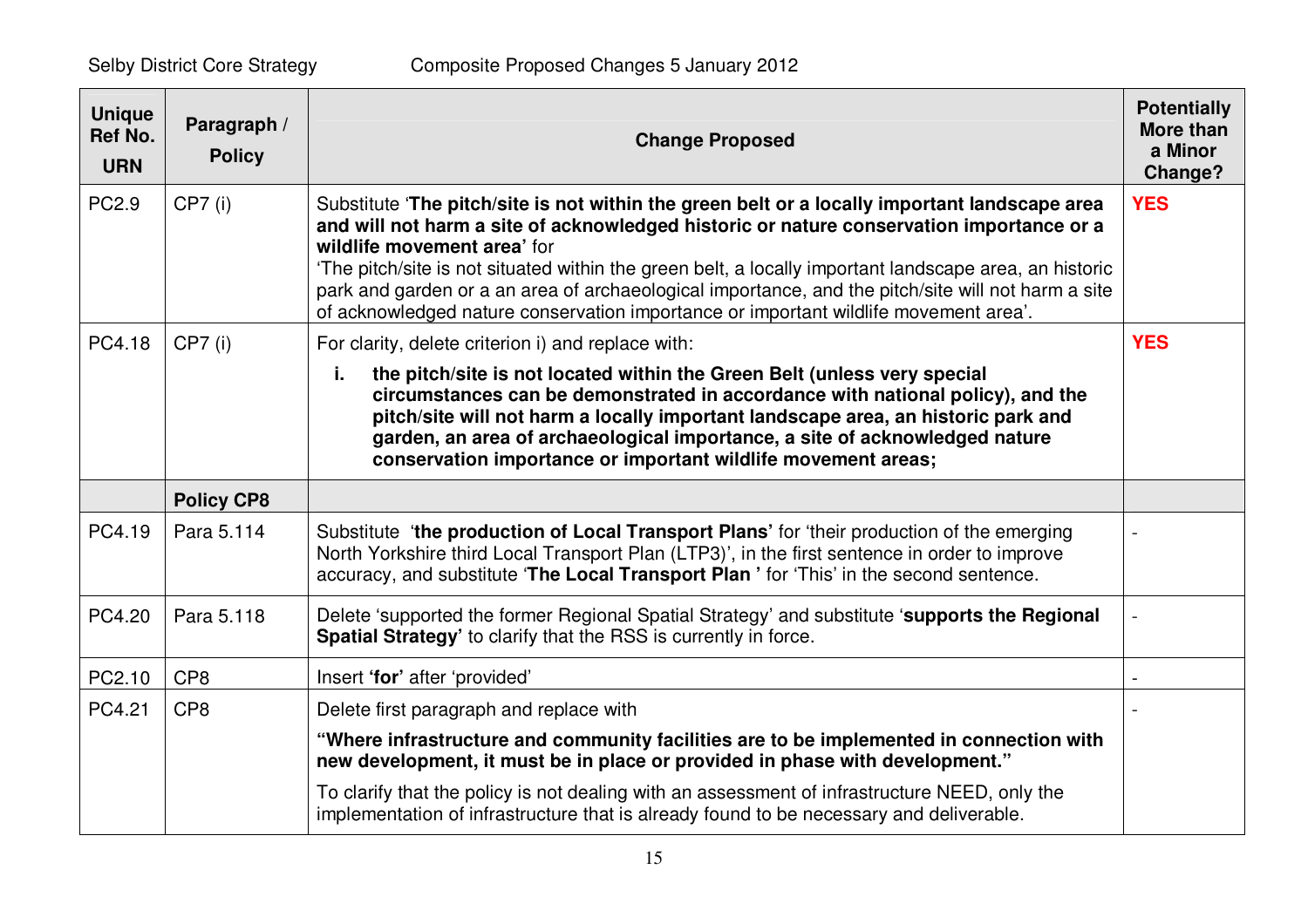| <b>Unique</b><br><b>Ref No.</b><br><b>URN</b> | Paragraph /<br><b>Policy</b> | <b>Change Proposed</b>                                                                                                                                                                                                                                                                         | <b>Potentially</b><br><b>More than</b><br>a Minor<br>Change? |
|-----------------------------------------------|------------------------------|------------------------------------------------------------------------------------------------------------------------------------------------------------------------------------------------------------------------------------------------------------------------------------------------|--------------------------------------------------------------|
| PC4.22                                        | CP <sub>8</sub>              | Change "must" to "should" in first paragraph to provide flexibility                                                                                                                                                                                                                            |                                                              |
| PC4.23                                        | CP <sub>8</sub>              | Add ", and scheme viability" to the end of the last paragraph.                                                                                                                                                                                                                                 | <b>YES</b>                                                   |
|                                               |                              | Section 6 Promoting Economic Prosperity                                                                                                                                                                                                                                                        |                                                              |
|                                               | <b>Policy CP9</b>            |                                                                                                                                                                                                                                                                                                |                                                              |
| PC5.41                                        | 6.18                         | Delete "2026" and insert "2027" in Line 2 and Line 6                                                                                                                                                                                                                                           | $\blacksquare$                                               |
| PC1.34                                        | Para 6.29                    | Insert new sentence at the end of the paragraph as follows, '(Part of the former North Selby<br>mine site also falls within the administrative boundary of the District although the<br>majority of the site, including the remaining buildings, is within the City of York Council<br>area).' |                                                              |
| PC1.35                                        | $CP9$ (i)                    | Delete 'a mixed strategic housing/employment expansion" in line three and replace with 'the<br>Olympia Park mixed strategic housing/employment site"                                                                                                                                           |                                                              |
| PC5.42                                        | Policy CP9<br>Part (i)       | Delete "2026" and insert "2027"                                                                                                                                                                                                                                                                |                                                              |
| PC3.11                                        | CP9 (v)                      | Substitute 'Established Employment Areas' for 'existing', to clarify that in line with national<br>policy protection is not extended to all existing employment sites.                                                                                                                         | <b>YES</b>                                                   |
| PC4.24                                        | CP9 ix                       | Insert 'buildings and infrastructure on' after 'Supporting the re-use of' to clarify the meaning of<br>the policy.                                                                                                                                                                             | <b>YES</b>                                                   |
|                                               | <b>Policy CP10</b>           |                                                                                                                                                                                                                                                                                                |                                                              |
| PC5.43                                        | 6.37                         | Add "and Policy CPXX" at the end of the paragraph.                                                                                                                                                                                                                                             |                                                              |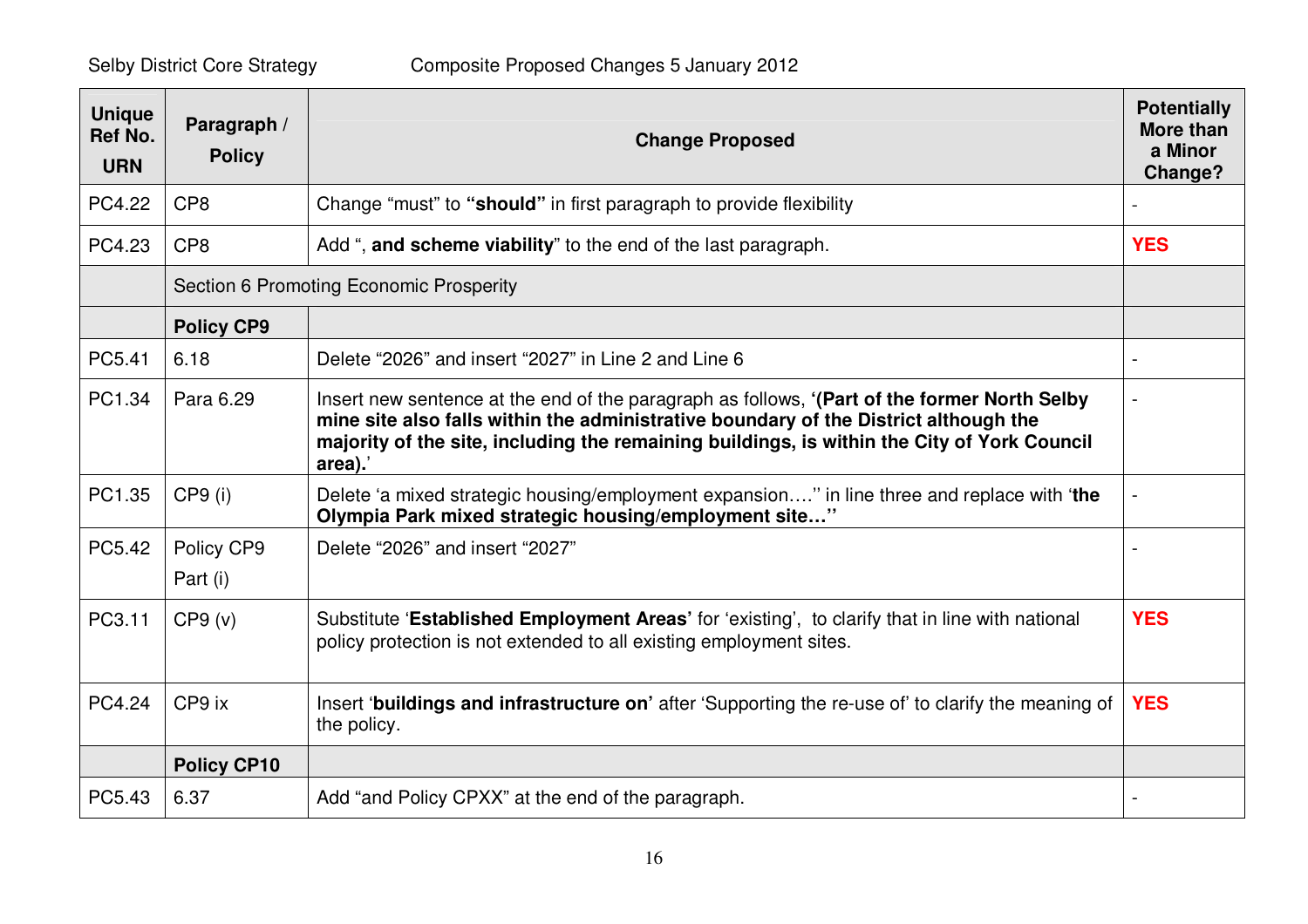| <b>Unique</b><br><b>Ref No.</b><br><b>URN</b> | Paragraph /<br><b>Policy</b> | <b>Change Proposed</b>                                                                                                                                                                                                                                                                                                                                                                                                                                                                                                                                                                                                                                                                                                                                                                                                                                                                   | <b>Potentially</b><br><b>More than</b><br>a Minor<br>Change? |
|-----------------------------------------------|------------------------------|------------------------------------------------------------------------------------------------------------------------------------------------------------------------------------------------------------------------------------------------------------------------------------------------------------------------------------------------------------------------------------------------------------------------------------------------------------------------------------------------------------------------------------------------------------------------------------------------------------------------------------------------------------------------------------------------------------------------------------------------------------------------------------------------------------------------------------------------------------------------------------------|--------------------------------------------------------------|
| PC5.44                                        | Policy CP10                  | Add "and Policy CPXX" at the end of the policy                                                                                                                                                                                                                                                                                                                                                                                                                                                                                                                                                                                                                                                                                                                                                                                                                                           |                                                              |
|                                               | <b>Policy CP11</b>           |                                                                                                                                                                                                                                                                                                                                                                                                                                                                                                                                                                                                                                                                                                                                                                                                                                                                                          |                                                              |
| PC4.25                                        | Para 6.41                    | Insert new paragraph after 6.41 (with consequential re-numbering) as follows:                                                                                                                                                                                                                                                                                                                                                                                                                                                                                                                                                                                                                                                                                                                                                                                                            |                                                              |
|                                               |                              | "The 2009 Study assessed the need for further development for retail, commercial and<br>leisure uses up to 2026. It also assessed deficiencies in current provision and the<br>capacity of existing centres to accommodate new development. It provides the evidence<br>for the strategic level policy (CP11) in the Core Strategy in relation to the retail hierarchy<br>of the three main centres in the District. It will be also used as a starting point for<br>developing more detailed site-specific and development management policies in further<br>DPDs (for example reviews of the designated town centre boundaries currently<br>established in the Selby District Local Plan) in association with any further updates. In the<br>meantime the Study (or an update) can also be utilised by applicants and the Council<br>when considering new town centre uses proposals." |                                                              |
| PC4.26                                        | Para 6.53                    | Insert new paragraph after 6.53 (with consequential re-numbering) to amplify the supporting text<br>to policy CP11 as follows:                                                                                                                                                                                                                                                                                                                                                                                                                                                                                                                                                                                                                                                                                                                                                           | <b>YES</b>                                                   |
|                                               |                              | "Historically, there have been a number of regeneration schemes proposed for Tadcaster<br>town centre, by the Council, landowners and the community. Unfortunately none of these<br>have come to fruition. However the Council remains committed to the regeneration of the<br>town centre and is willing to collaborate with other parties to support delivery of the Core<br>Strategy objectives in this respect."                                                                                                                                                                                                                                                                                                                                                                                                                                                                     |                                                              |
| PC1.36                                        | Para 6.56                    | Delete 'improve the level of vacancy rates' in the second sentence, and replace with 'reduce<br>vacancy rates'                                                                                                                                                                                                                                                                                                                                                                                                                                                                                                                                                                                                                                                                                                                                                                           |                                                              |
| PC4.27                                        | <b>CP11</b>                  | Delete 'planned' after 'through environmental improvements' in the second (Selby Town centre)<br>bullet point to provide more flexibility.                                                                                                                                                                                                                                                                                                                                                                                                                                                                                                                                                                                                                                                                                                                                               |                                                              |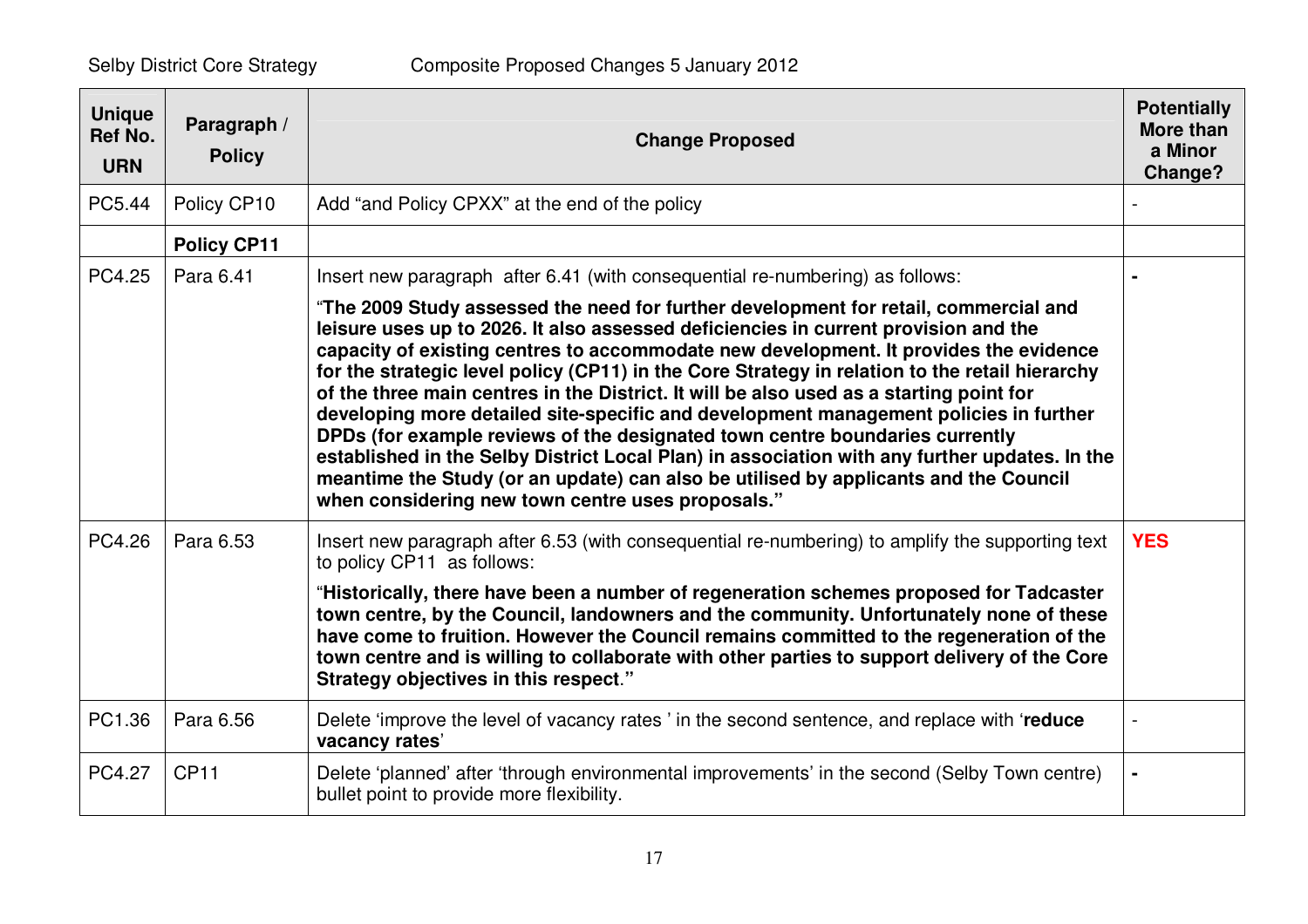| <b>Unique</b><br><b>Ref No.</b><br><b>URN</b> | Paragraph /<br><b>Policy</b> | <b>Change Proposed</b>                                                                                                                                                                                                                                                | <b>Potentially</b><br><b>More than</b><br>a Minor<br>Change? |
|-----------------------------------------------|------------------------------|-----------------------------------------------------------------------------------------------------------------------------------------------------------------------------------------------------------------------------------------------------------------------|--------------------------------------------------------------|
| PC4.28                                        | <b>CP11</b>                  | In order to emphasise the regeneration aspects and widen the scope further than retail<br>proposals, delete the single bullet point at Tadcaster section and replace with:                                                                                            | <b>YES</b>                                                   |
|                                               |                              | Promoting the regeneration of the town centre<br>$\bullet$                                                                                                                                                                                                            |                                                              |
|                                               |                              | Protecting and enhancing the attractive historic core.<br>$\bullet$                                                                                                                                                                                                   |                                                              |
|                                               |                              | <b>Section 7 Improving the Quality of Life</b>                                                                                                                                                                                                                        |                                                              |
|                                               | <b>Policy CP12</b>           |                                                                                                                                                                                                                                                                       |                                                              |
| PC4.29                                        | Para 7.31                    | Substitute 'The Council has actively contributed to the Third North Yorkshire Local<br>Transport Plan (LTP3)' for 'The Council will also actively contribute to the preparation of the<br>Third North Yorkshire Local Transport Plan (LTP3) and successor documents.' |                                                              |
| PC5.45                                        | Para 7.53                    | Add "also in accordance with Policy CPXX" at the end of the paragraph                                                                                                                                                                                                 |                                                              |
| PC4.30                                        | <b>CP12</b>                  | Add "In preparing its Site Allocations and Development Management DPDs," before "To<br>Address the causes" in the first sentence of Part A, for greater clarification.                                                                                                |                                                              |
| PC4.31                                        | <b>CP12</b>                  | Add "where necessary or appropriate" after "schemes should" at the end of the first sentence<br>in Part B.                                                                                                                                                            | <b>YES</b>                                                   |
|                                               | <b>Policy CP13</b>           |                                                                                                                                                                                                                                                                       |                                                              |
| PC4.32                                        | Para 7.43                    | Delete 'Following revocation of the Regional Spatial Strategy' in the first sentence to avoid<br>ambiguity.                                                                                                                                                           |                                                              |
| PC2.11                                        | <b>CP13</b>                  | Insert 'unless a particular scheme would be demonstrably unviable or not feasible', after<br>'resource efficiency' in the first sentence of the policy.                                                                                                               | <b>YES</b>                                                   |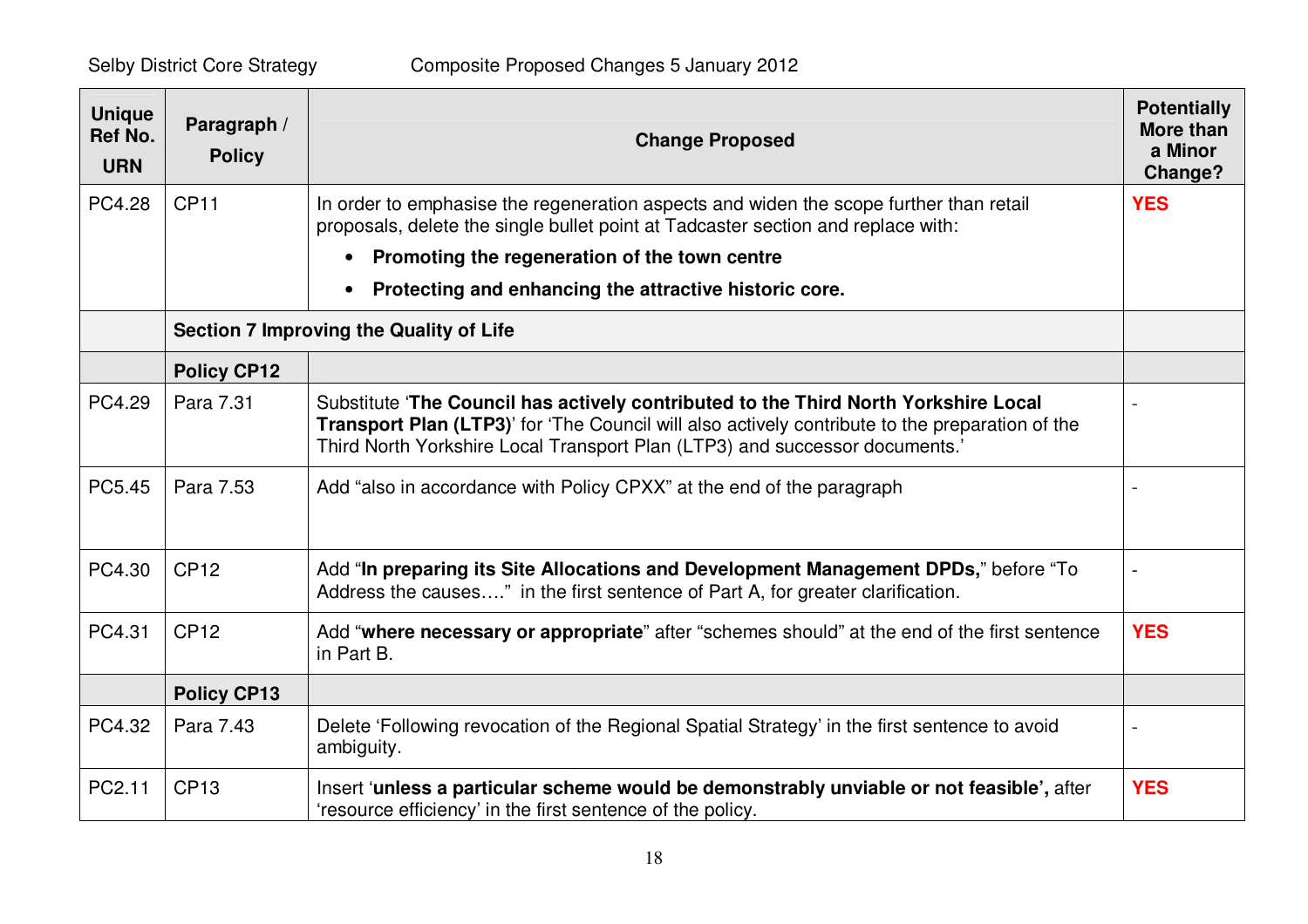| <b>Unique</b><br><b>Ref No.</b><br><b>URN</b> | Paragraph /<br><b>Policy</b> | <b>Change Proposed</b>                                                                                                                                                                                                                                                                     | <b>Potentially</b><br>More than<br>a Minor<br>Change? |
|-----------------------------------------------|------------------------------|--------------------------------------------------------------------------------------------------------------------------------------------------------------------------------------------------------------------------------------------------------------------------------------------|-------------------------------------------------------|
| PC4.33                                        | CP13(a)                      | Delete "de-centralised and renewable or low carbon sources" and insert "renewable, low<br>carbon or decentralised energy sources" in Part a), for greater clarification                                                                                                                    |                                                       |
| PC4.34                                        | CP13(b)                      | Delete "locally produced energy from" in the last line of Part b) and replace with "the following,<br>for example" to avoid ambiguity.                                                                                                                                                     |                                                       |
| PC4.35                                        | CP13 (c)                     | Delete current wording in Part c) and replace with:                                                                                                                                                                                                                                        | <b>YES</b>                                            |
|                                               |                              | "Development schemes to employ the most up-to-date national regulatory standards for<br>Code for Sustainable Homes on residential schemes, and BREEAM standards on non-<br>residential schemes until such time as replaced by specific local requirements through<br>further SPDs or DPDs" |                                                       |
|                                               | <b>Policy CP14</b>           |                                                                                                                                                                                                                                                                                            |                                                       |
| PC4.36                                        | CP14 (i)                     | Delete "and" and insert "or" at the end of criterion (i), for greater clarification                                                                                                                                                                                                        |                                                       |
|                                               | <b>Policy CP15</b>           |                                                                                                                                                                                                                                                                                            |                                                       |
| PC2.12                                        | Para 7.57                    | Substitute 'A number of these contribute to ' for 'Such resources are a valuable part of' in the<br>final sentence.                                                                                                                                                                        |                                                       |
| PC4.37                                        | Para 7.60                    | Substitute 'support Regional Spatial Strategy policies for 'supported former regional Spatial<br>strategy policies', to clarify that RSS is currently in force.                                                                                                                            |                                                       |
| PC4.38                                        | Para 7.61                    | Substitute '(2010-2015)' for '(2005-2010)' to reflect the latest version of the Sustainable<br>Community Strategy.                                                                                                                                                                         |                                                       |
| PC2.13                                        | Map 8 (page<br>109)          | Change title to 'Environmental/Cultural Assets'.<br>Delete Green Belt notation<br>Identify international nature conservation designations separately from national and regional<br>sites.                                                                                                  |                                                       |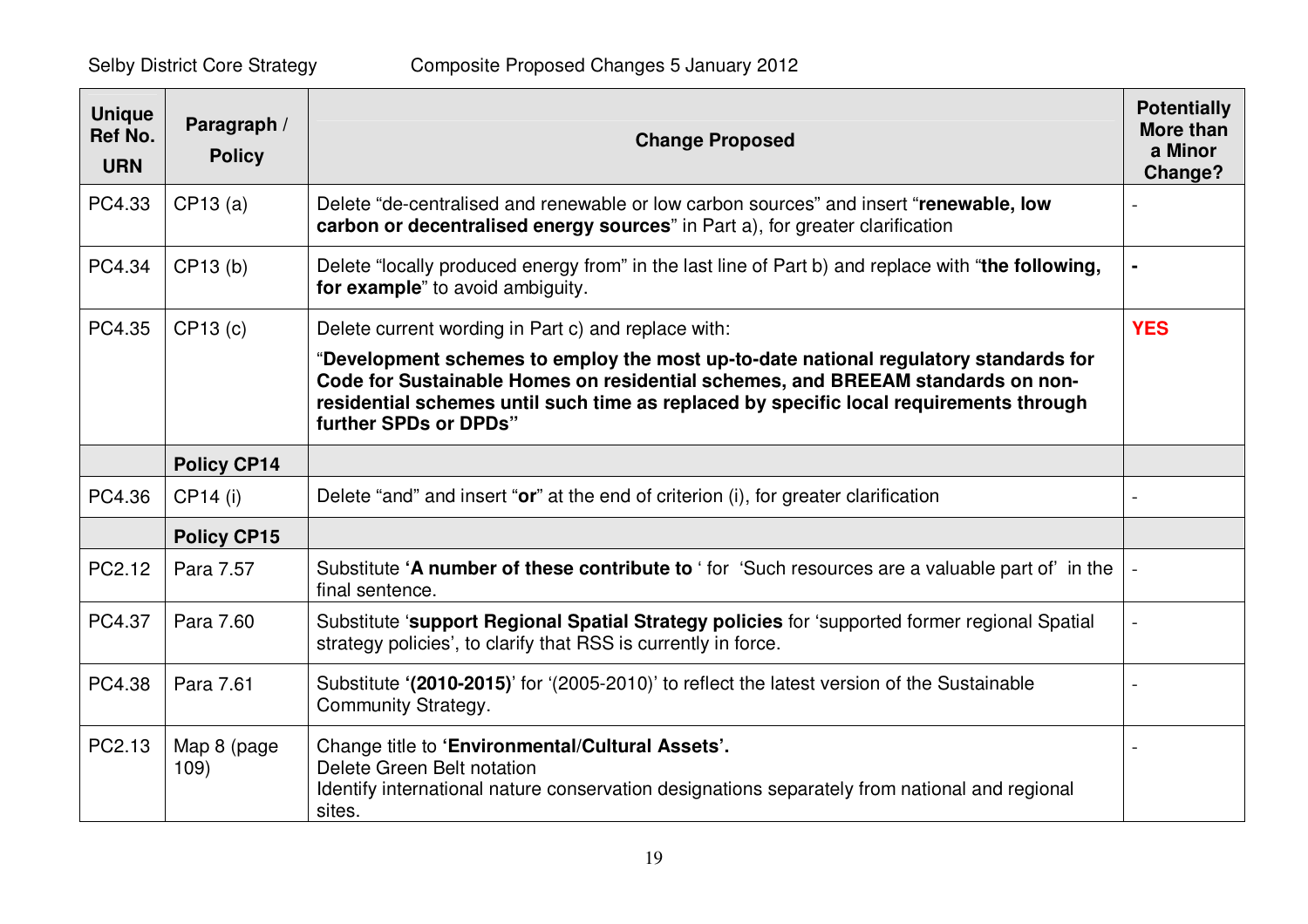| <b>Unique</b><br>Ref No.<br><b>URN</b> | Paragraph /<br><b>Policy</b> | <b>Change Proposed</b>                                                                                                                                                                                                                                                                                                                                                              | <b>Potentially</b><br>More than<br>a Minor<br>Change? |
|----------------------------------------|------------------------------|-------------------------------------------------------------------------------------------------------------------------------------------------------------------------------------------------------------------------------------------------------------------------------------------------------------------------------------------------------------------------------------|-------------------------------------------------------|
|                                        |                              | Add the general location of Conservation Areas and Historic Parks and Gardens                                                                                                                                                                                                                                                                                                       |                                                       |
| PC1.37                                 | Para 7.63                    | Delete 'or' in line two and replace with 'to'                                                                                                                                                                                                                                                                                                                                       |                                                       |
| PC2.14                                 | Para 7.63                    | Add the following to the end of para 7.63 ' The Council will, as resources permit, encourage<br>local communities to identify those elements of their historic environment which they<br>consider to be important to their locality and to develop a strategy for their appropriate<br>management.'                                                                                 |                                                       |
| PC2.15                                 | Para 7.66                    | Insert the following after 'District' in line 2 '(and which policy CP15 seeks to protect and<br>enhance)'                                                                                                                                                                                                                                                                           |                                                       |
| PC1.38                                 | Para 7.66                    | Insert 'and the Lower Derwent Valley is also designated a Ramsar Wetland of<br>$\bullet$<br>International Importance.' after '(Special Areas for Conservation under the UK Natura<br>2000)' in the first bullet point, delete 'and', and start a new bullet point 'There are 13 sites<br>ofetc'                                                                                     |                                                       |
|                                        |                              | Insert a new paragraph after para 7.66 as follows "The Lower Derwent Valley affects<br>$\bullet$<br>several local authority areas and the Council recognises the need for co-operation<br>with adjoining local authorities and other organisations in order to safeguard its<br>special landscape of great agricultural, historic, cultural, environmental and<br>landscape value." |                                                       |
| PC2.16                                 | Para 7.66                    | Delete bullet points $4 - 7$ (inclusive) in para 7.66 and substitute the following                                                                                                                                                                                                                                                                                                  |                                                       |
|                                        |                              | A large number of important Medieval sites, particularly moated and manorial sites,<br>$\bullet$<br>especially in the Vale of York and in the drier areas of the north and west of the<br><b>Humberhead Levels.</b>                                                                                                                                                                 |                                                       |
|                                        |                              | The legacy of buildings and structures associated with its ecclesiastical history<br>$\bullet$<br>including Selby Abbey (one of the few remaining Abbey churches of the medieval<br>period); Cawood Castle (the former residence of the medieval Archbishops of<br>York); and The Bishop's Canal (which was built to transport stone for the<br>construction of York Minster).      |                                                       |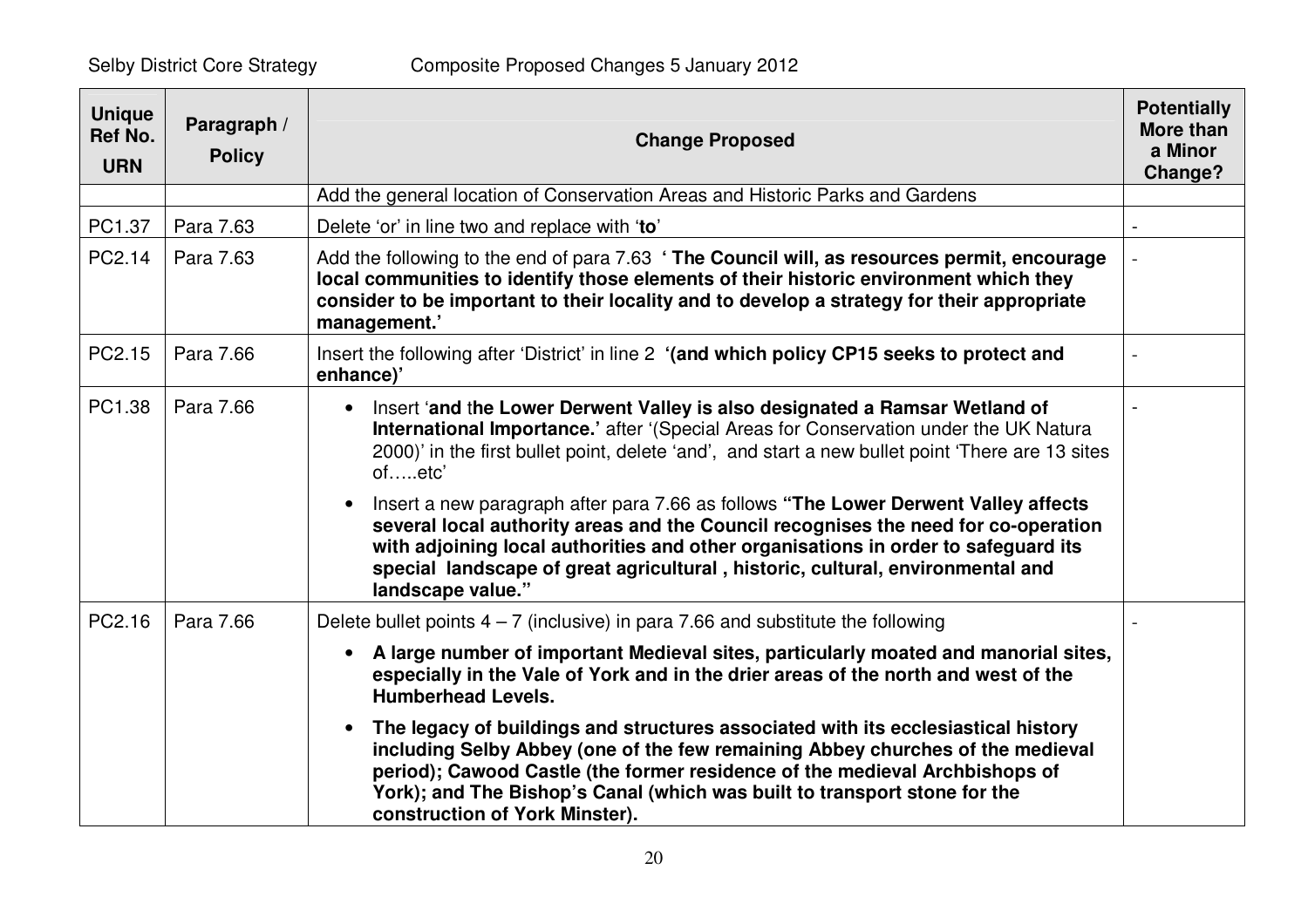| <b>Unique</b><br><b>Ref No.</b><br><b>URN</b> | Paragraph /<br><b>Policy</b> | <b>Change Proposed</b>                                                                                                                                                                                                                                                                                                                                                                                                                                     | <b>Potentially</b><br>More than<br>a Minor<br>Change? |
|-----------------------------------------------|------------------------------|------------------------------------------------------------------------------------------------------------------------------------------------------------------------------------------------------------------------------------------------------------------------------------------------------------------------------------------------------------------------------------------------------------------------------------------------------------|-------------------------------------------------------|
|                                               |                              | The Registered Battlefield at Towton - the bloodiest engagement ever fought on<br>British soil, and a pivotal battle in the Wars of the Roses;                                                                                                                                                                                                                                                                                                             |                                                       |
|                                               |                              | The numerous significant (currently undesignated) archaeological remains along<br>$\bullet$<br>both the Southern Magnesian Limestone Ridge and within the Humberhead Levels.                                                                                                                                                                                                                                                                               |                                                       |
| PC1.39                                        | CP15 Part 1                  | Insert 'landscape' before 'character'.                                                                                                                                                                                                                                                                                                                                                                                                                     |                                                       |
| PC2.17                                        | CP15 Part 2                  | Substitute the following 'Conserving those historic assets which contribute most to the<br>distinct character of the District and realising the potential contribution that they can<br>make towards economic regeneration, tourism, education and quality of life' for 'Protecting<br>and enhancing the historic assets of the District and their potential contribution towards<br>economic regeneration, tourism, education and local distinctiveness.' |                                                       |
| PC1.40                                        | CP15 Part 3 a)               | Insert 'and geological' after biological'.                                                                                                                                                                                                                                                                                                                                                                                                                 |                                                       |
| PC4.39                                        | CP15 Part 3 b)               | Insert ', and that unavoidable impacts are appropriately mitigated and compensated for, on<br>or off-site' after 'these features'.                                                                                                                                                                                                                                                                                                                         |                                                       |
| PC4.40                                        | $CP15$ Part 3 c)             | Delete 'and ensuring any unavoidable impacts are appropriately mitigated and compensated for,<br>on or off-site'.                                                                                                                                                                                                                                                                                                                                          |                                                       |
|                                               | <b>Policy CP16</b>           |                                                                                                                                                                                                                                                                                                                                                                                                                                                            |                                                       |
| PC4.41                                        | CP <sub>16</sub>             | Insert "where appropriate" at end of criterion d)                                                                                                                                                                                                                                                                                                                                                                                                          | <b>YES</b>                                            |
| PC4.42                                        | CP16                         | Delete text after bullet point i) and replace with:                                                                                                                                                                                                                                                                                                                                                                                                        | <b>YES</b>                                            |
|                                               |                              | "Development schemes should seek to reflect the principles of nationally recognised<br>design benchmarks to ensure that the best quality of design is achieved."                                                                                                                                                                                                                                                                                           |                                                       |
|                                               |                              | to change the emphasis from a requirement to encouragement in line with Paragraphs 7.82, 7.83                                                                                                                                                                                                                                                                                                                                                              |                                                       |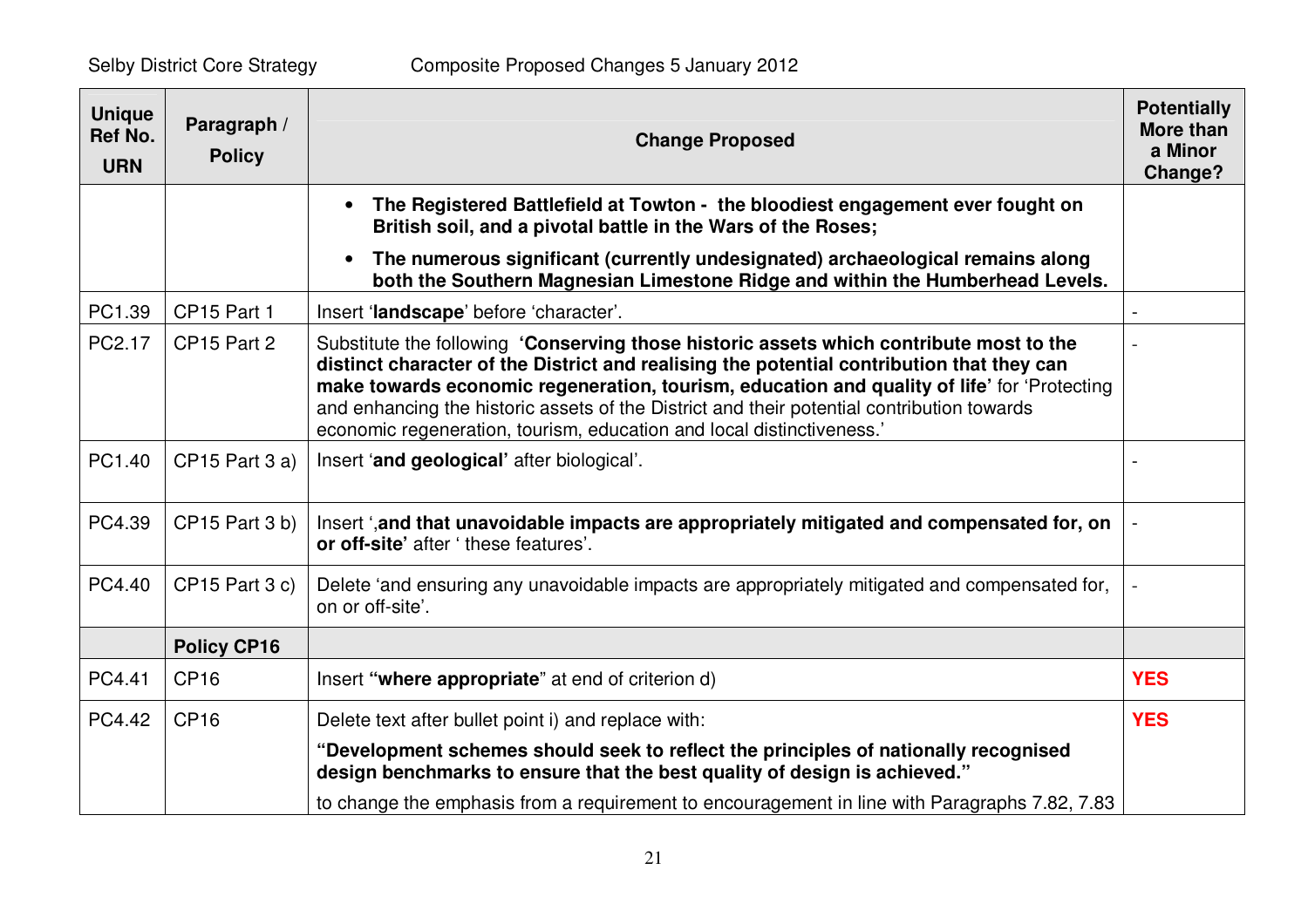| <b>Unique</b><br><b>Ref No.</b><br><b>URN</b> | Paragraph /<br><b>Policy</b>    | <b>Change Proposed</b>                                                                                                                                                                                                                             | <b>Potentially</b><br>More than<br>a Minor<br>Change? |
|-----------------------------------------------|---------------------------------|----------------------------------------------------------------------------------------------------------------------------------------------------------------------------------------------------------------------------------------------------|-------------------------------------------------------|
|                                               |                                 | and 7.84 relating to Building For Life, Lifetime Homes and neighbourhoods.                                                                                                                                                                         |                                                       |
| PC2.18                                        | <b>CP16</b>                     | Insert footnote with link to Lifetime Homes website to explain 'Lifetime Neighbourhood' principles                                                                                                                                                 |                                                       |
|                                               | <b>Section 8 Implementation</b> |                                                                                                                                                                                                                                                    |                                                       |
|                                               | Figure 13                       |                                                                                                                                                                                                                                                    |                                                       |
| PC1.41                                        | CP1/CP1A                        | Substitute '40% of housing development on PDL' in the second target for '50%'                                                                                                                                                                      |                                                       |
| PC5.46                                        | CP2 Target                      | Delete "440" and insert "450"                                                                                                                                                                                                                      | <b>YES</b>                                            |
| PC5.47                                        | CP2 Target                      | Delete "7480" and insert "7200"                                                                                                                                                                                                                    | <b>YES</b>                                            |
| PC5.48                                        | CP2 Target                      | Delete "2026" and insert "2027"                                                                                                                                                                                                                    |                                                       |
| PC1.42                                        | CP <sub>2</sub> A               | Insert new indicator as follows 'Modal split of those accessing the Olympia Park site', with<br>'Target to be determined through a future Travel Plan'.                                                                                            | $\blacksquare$                                        |
| PC4.43                                        | CP2/CP2A                        | In the 'Proposed Indicators' column, 2nd paragraph, delete 'approved/' to avoid ambiguity.                                                                                                                                                         |                                                       |
| PC4.44                                        | CP <sub>3</sub>                 | In the 'Proposed Indicators' column, delete '/completed' and insert new text 'Amount of new<br>development approved by location (Selby, Sherburn in Elmet, Tadcaster, Designated<br>service Villages and Secondary Villages)', to avoid ambiguity. |                                                       |
| PC5.49                                        | CP3 Outcome                     | Delete text in Intended Outcome column and insert:                                                                                                                                                                                                 | <b>YES</b>                                            |
|                                               |                                 | "Housing delivery achieves or exceeds the annual housing target" and                                                                                                                                                                               |                                                       |
|                                               |                                 | "Maintenance of a housing supply to meet prevailing Supply Period requirements"                                                                                                                                                                    |                                                       |
| PC1.43                                        | CP <sub>8</sub>                 | Insert new indicator 'Number of Travel Plans secured through the planning process', and<br>new target '100% of new development requiring travel plans (by virtue of size threshold by<br>type of development)'                                     |                                                       |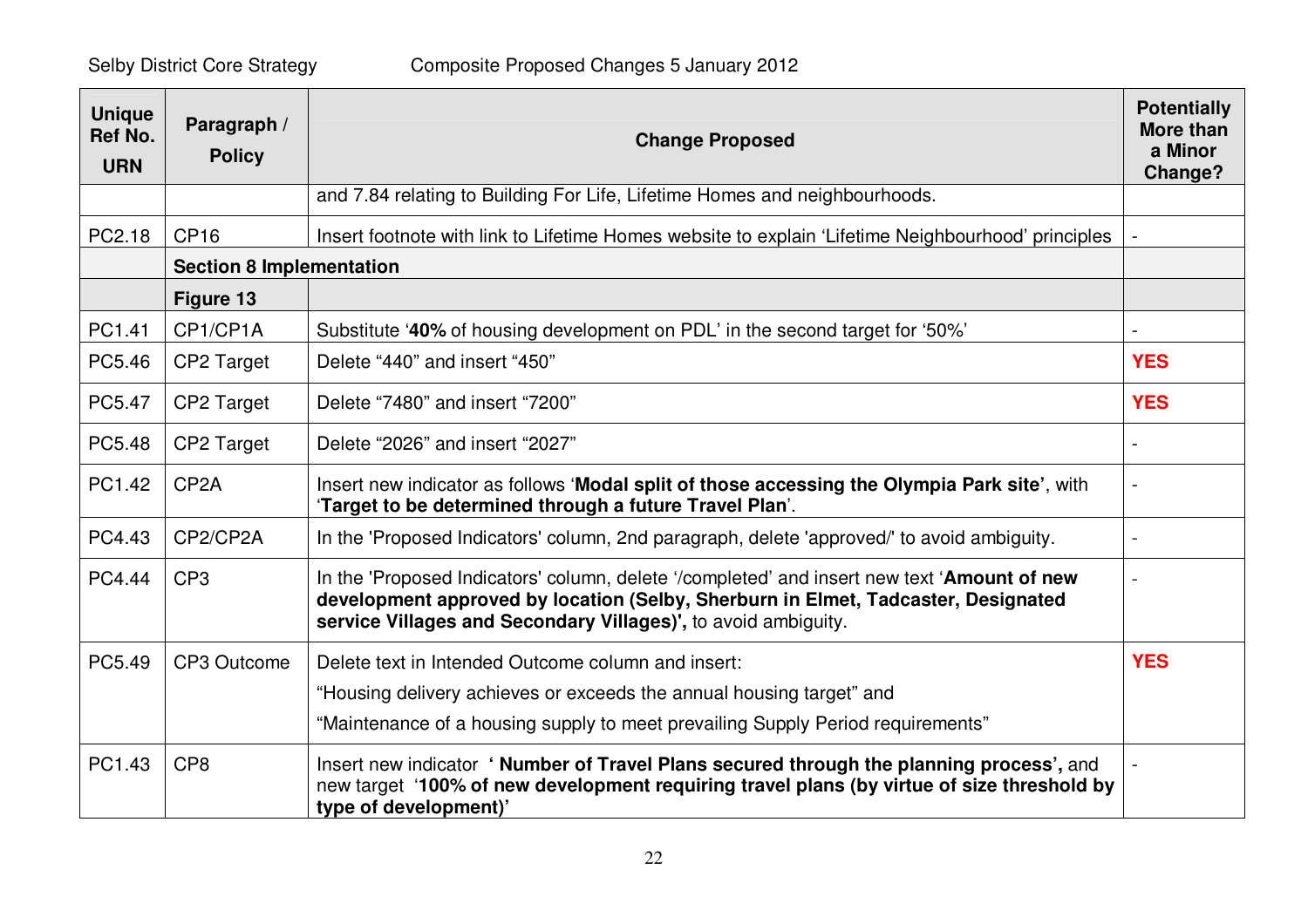| <b>Unique</b><br>Ref No.<br><b>URN</b> | Paragraph /<br><b>Policy</b>                 | <b>Change Proposed</b>                                                                                                                                                     | <b>Potentially</b><br>More than<br>a Minor<br>Change? |
|----------------------------------------|----------------------------------------------|----------------------------------------------------------------------------------------------------------------------------------------------------------------------------|-------------------------------------------------------|
| PC5.50                                 | CP3 Target                                   | Delete To achieve a 5-year land supply" and insert the following targets:                                                                                                  | <b>YES</b>                                            |
|                                        |                                              | "To achieve the overall housing land supply in accordance with the required Supply period" and                                                                             |                                                       |
|                                        |                                              | "Planning permissions by settlement hierarchy"                                                                                                                             |                                                       |
| PC5.51                                 | CP <sub>9</sub>                              | Delete "2026" and insert "2027"                                                                                                                                            |                                                       |
| PC1.44                                 | CP12                                         | Insert new indicator '% of development incorporating SuDs', and new target '100% of<br>$\bullet$<br>all new development where feasible and practicable'.                   |                                                       |
|                                        |                                              | Delete 'EA objection' and replace with 'EA flood risk objection' in the third indicator.                                                                                   |                                                       |
| PC2.19                                 | <b>CP15</b>                                  | First Target - Substitute 'No net losses in designated nature conservation or heritage<br>assets' for 'No net losses in protected areas'                                   |                                                       |
|                                        |                                              | Third Target - Substitute 'Reduction in the numbers of heritage assets on the 'Heritage at<br><b>Risk Register'</b> for 'No net losses of assets to the 'at risk register' |                                                       |
|                                        |                                              | Delivery Agencies - Add 'English Heritage'                                                                                                                                 |                                                       |
| PC5.52                                 | <b>CP16</b><br>Proposed<br><i>indicators</i> | delete 'very good' from second bullet point and add 's' to 'standard' to make it plural                                                                                    |                                                       |
|                                        | <b>Appendix 1</b>                            |                                                                                                                                                                            |                                                       |
| PC4.45                                 | Page 129                                     | Delete 'the former Regional Spatial Strategy (RSS) did not' and substitute 'RSS does not', to<br>clarify that RSS is currently in force.                                   |                                                       |
|                                        | Glossary                                     |                                                                                                                                                                            |                                                       |
| PC4.46                                 | Page 133                                     | Delete reference to LGYH as this organisation no longer has responsibility for providing a<br>regional planning vision for Local Authorities.                              |                                                       |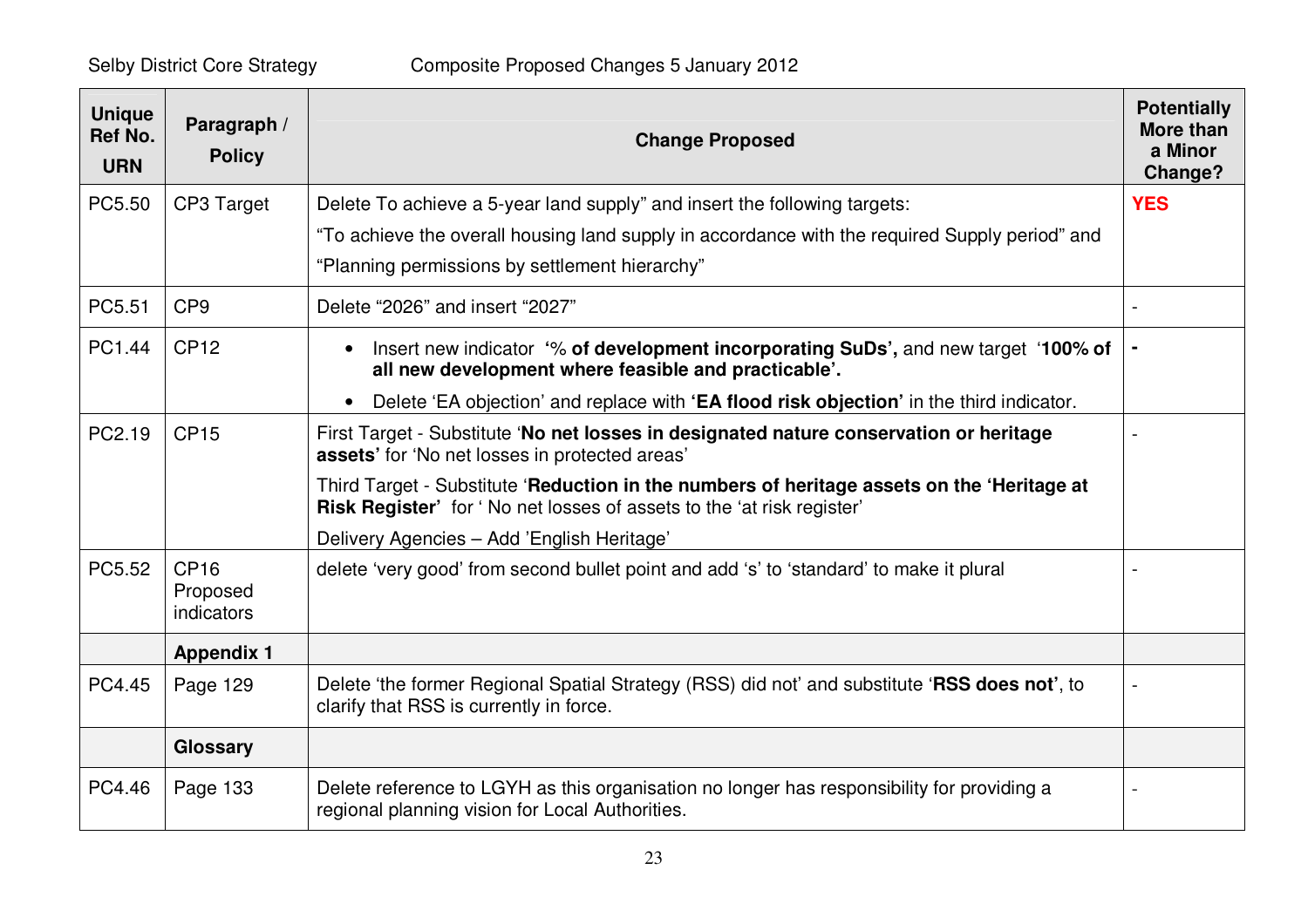| <b>Unique</b><br>Ref No.<br><b>URN</b> | Paragraph /<br><b>Policy</b>                    | <b>Change Proposed</b>                                                                                                                                                                                                                                                                                                                                                            | <b>Potentially</b><br><b>More than</b><br>a Minor<br>Change? |
|----------------------------------------|-------------------------------------------------|-----------------------------------------------------------------------------------------------------------------------------------------------------------------------------------------------------------------------------------------------------------------------------------------------------------------------------------------------------------------------------------|--------------------------------------------------------------|
| PC4.47                                 | Page 136                                        | Delete 'The Government has published proposals to abolish Yorkshire Forward in 2012. A new<br>Local Economic Partnership is being set up for the Leeds, City Region', and replace with<br>'Yorkshire Forward is being abolished in 2012. Local Economic Partnerships are being<br>established in the Leeds City Region and in North Yorkshire and York', for greater<br>accuracy. |                                                              |
| PC5.53                                 | Affordable<br>housing                           | Replace definition with the following:<br>"Currently, PPS3 (June 2011) states that affordable housing includes social rented, affordable<br>rented and intermediate housing provided to eligible households whose needs are not met by<br>the market. This may be amended by subsequent national guidance."                                                                       |                                                              |
| PC5.54                                 | Annual<br>Monitoring<br>Report                  | Delete "to the Secretary of State"                                                                                                                                                                                                                                                                                                                                                |                                                              |
| PC5.55                                 | Plan period                                     | Change 2026 to 2027                                                                                                                                                                                                                                                                                                                                                               |                                                              |
| PC5.56                                 | <b>Site</b><br><b>Allocations</b><br><b>DPD</b> | Change 2026 to 2027                                                                                                                                                                                                                                                                                                                                                               |                                                              |
|                                        | <b>Proposal Map</b>                             |                                                                                                                                                                                                                                                                                                                                                                                   |                                                              |
| PC5.57                                 | Proposals Map                                   | Delete reference to those saved policies in the Selby District Local Plan which are replaced by<br>the Core Strategy from the Proposals Map.                                                                                                                                                                                                                                      |                                                              |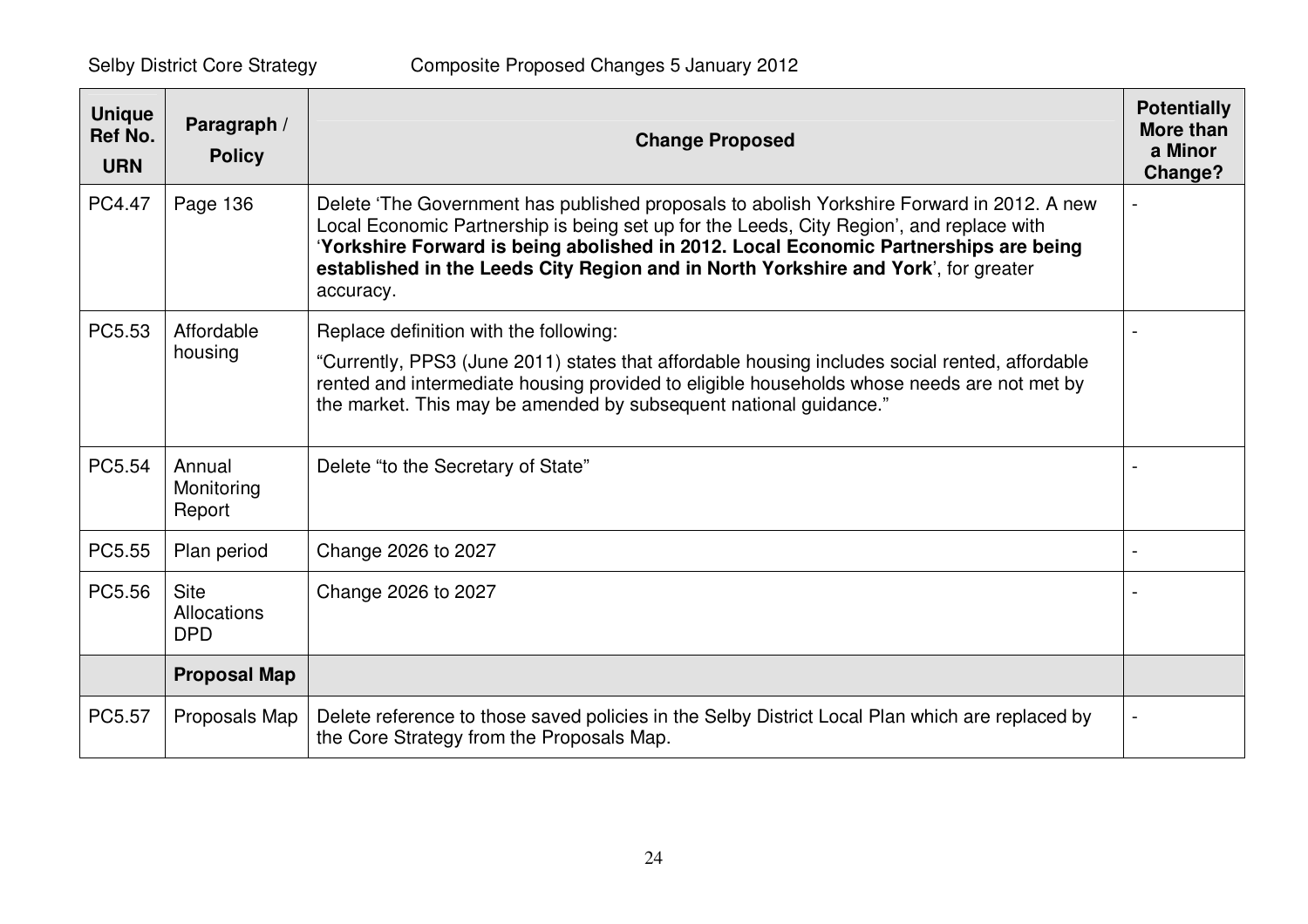### **Appendices**

- Appendix 1 Proposed New CPXX (Green Belt) and supporting text
- Appendix 2 Proposed revised CP2 (The Scale and Distribution of Housing)
- Appendix 3 Replacement Figure 9 (Housing Trajectory chart)
- Appendix 4 Proposed revised CP3 (Managing Housing Land Supply) and supporting text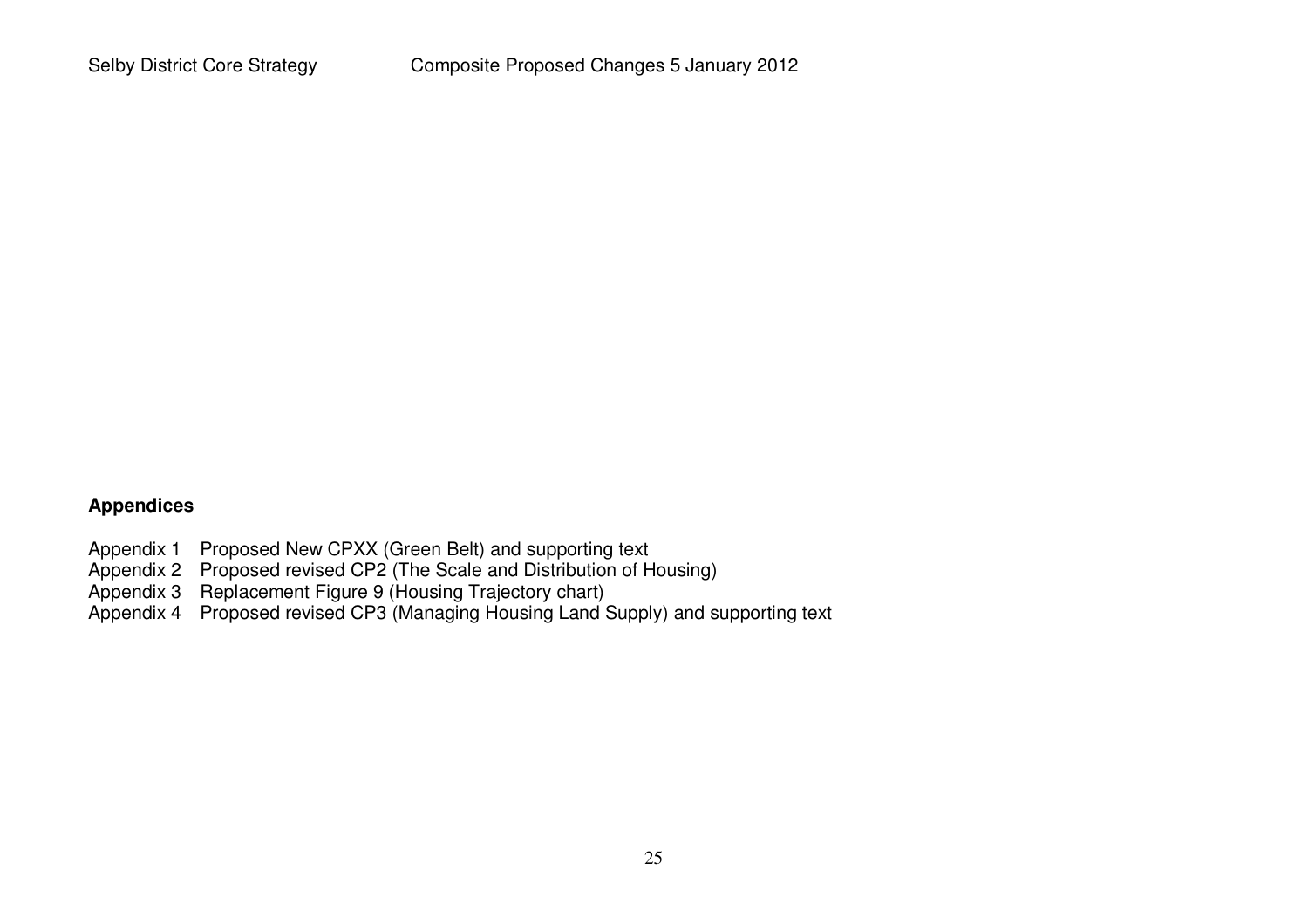## **Appendix 1 Proposed New Green Belt Policy**

### **Policy CPXX: Green Belt**

- 4.29a The District is covered by parts of both the West Yorkshire and York Green Belts<sup>1</sup>. One of the functions of the Green Belt is to prevent the coalescence of settlements, for example by preserving the open countryside gap between Sherburn in Elmet and South Milford. National planning guidance<sup>2</sup> stresses the importance of protecting the open character of Green Belt, and 'inappropriate' forms of development as expressed in higher order policy will be resisted unless very special circumstances can be demonstrated.
- 4.29b The area covered by Green Belt is defined on the Proposals Map. For the avoidance of doubt, the boundary line shown on the Proposals map is included in the Green Belt designation. Where there are different versions of maps that contradict one another, the most up to date map from the Council's GIS system has authority.

#### **Major Developed Sites in the Green Belt**

- 4.29c The existence of established businesses and infrastructure already present in the Green Belt area are constrained from otherwise legitimate development by the designation. The Council is sympathetic to such cases and recognises that these sites are at risk from being unable to develop. The Council wishes to support local businesses, retain existing jobs and promote new jobs, so it proposes to allocate *"Major Developed Sites in the Green Belt"* in accordance with national guidance.
- 4.29d Such sites are not removed from the Green Belt, but planning applications for limited infilling development will be considered favourably where the development is in accordance with national guidance and essential for retention or expansion of the core business/use, there is a strong economic justification, and the impact upon the Green Belt is minimal. Such a designation will enable sustainable economic growth in the interests of the economy, but the Council will resist change of use to nonemployment uses.
- 4.29e A range of Major Developed Sites in the Green Belt are identified in the Selby District Local Plan Policy GB3 and also shown on the Proposals Map.
	- Byram cum Sutton WWTW
	- Bilbrough Top roadside service area
	- Former Bacon Factory Site, Sherburn-in-Elmet

<sup>1</sup> See Figure 6 Key Diagram for indication of extent of Green Belt

<sup>2</sup> Currently *"PPG2: Green Belts"*, but may be replaced by NPPF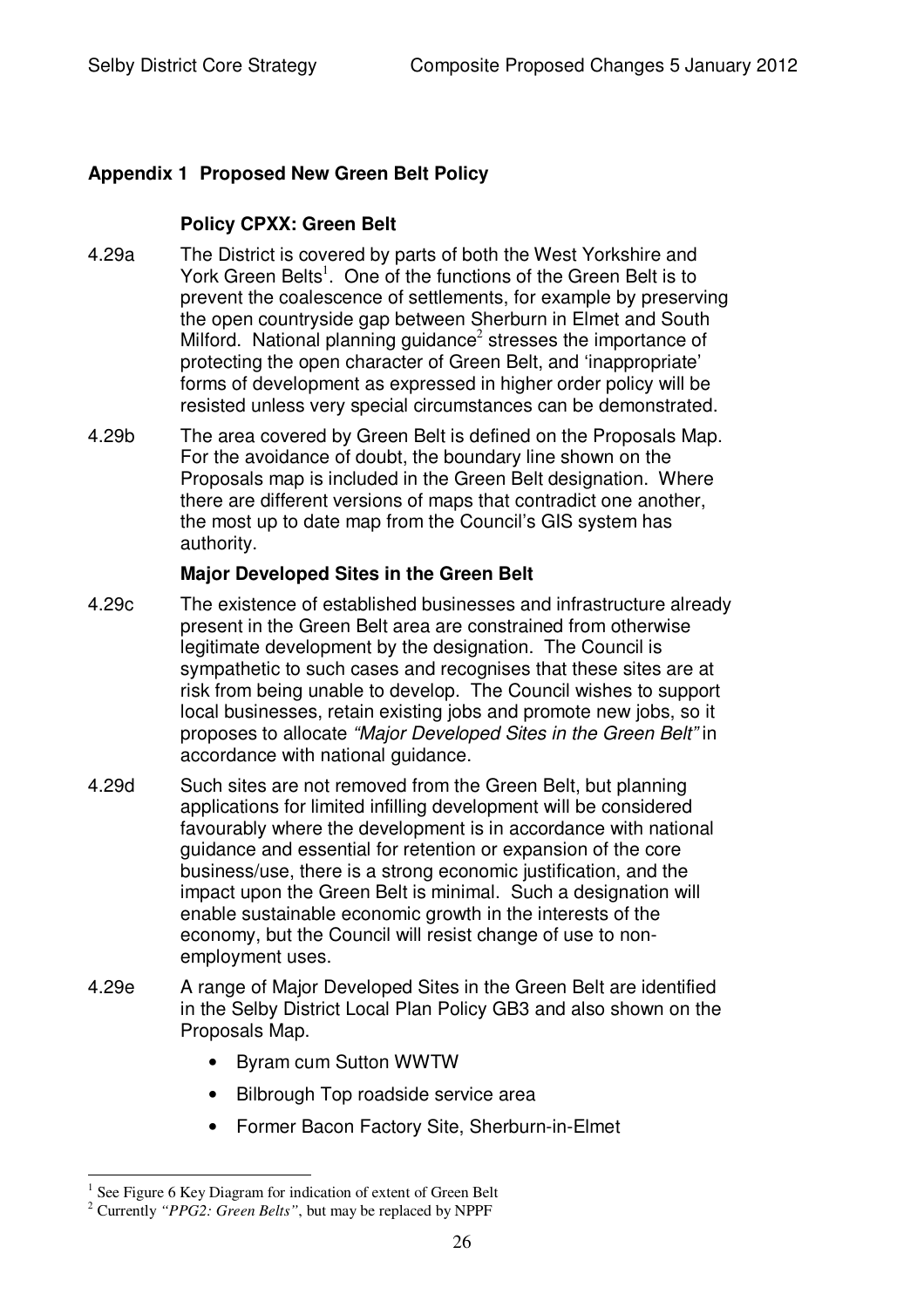- Papyrus Works, Newton Kyme
- Tadcaster Grammar School
- Triesse Vulcan Works, Church Fenton
- 4.29f The Core Strategy Policy CPXX (Green Belt) supersedes the SDLP Green Belt policies, including GB3 on Major Developed Sites. However, the SDLP Proposals Map where these sites are defined remains unchanged, and therefore Policy CPXX will apply to those sites. The Site Allocations Development Plan Document will review these Major Developed Sites and may identify and designate additional Major Developed Sites in the Green Belt.

### **Green Belt Review**

- 4.29g RSS Policy YH9: Green Belts of the Yorkshire and Humber states that "*localised reviews of the Green Belt boundaries may be necessary in some places to deliver the Core Approach and Sub Area policies*". The Council considers that only in exceptional circumstances where there is an overriding need to accommodate what would otherwise be inappropriate development, which cannot be met elsewhere and where Green Belt land offers the most sustainable option, will land be taken out of the Green Belt. The Green Belt review may also consider identifying areas of safeguarded land to facilitate future growth beyond the plan period.
- 4.29h The text accompanying Core Strategy Policy CP3 notes the land supply issue at Tadcaster and other locations which has limited the potential delivery of housing in otherwise very sustainable locations. The Council is seeking to protect the settlement hierarchy and considers that the most sustainable option is to ensure that the Principal Town and Local Service Centres meet their own needs. This is especially true in Tadcaster where it is vitally important in order to deliver the Core Strategy Vision, Aims and Objectives to meet local needs and support the health and regeneration of the town.
- 4.29i The overriding objective to accommodate development where it is needed to support the local economy (alongside other town centre regeneration schemes) cannot take place elsewhere in the District and still have the same effect on securing Tadcaster's longer term health. Core Strategy Policies CP2 and CP3 seek to bring land forward in most sustainable locations within Development Limits in Tadcaster, but the Core Strategy must be pragmatic, flexible and future-proofed. Therefore, if land remains unavailable and other options explored for facilitating delivery fail, the Council must consider an alternative sustainable option.
- 4.29j The Council therefore considers that this offers the exceptional circumstances that justify a need to strategically assess growth options across the Green Belt.
- 4.29k Such a review would seek to ensure that only land that meets the purposes and objectives of Green Belt is designated as Green Belt – it would not be an exercise to introduce unnecessary additional controls over land by expanding the Green Belt for its own sake.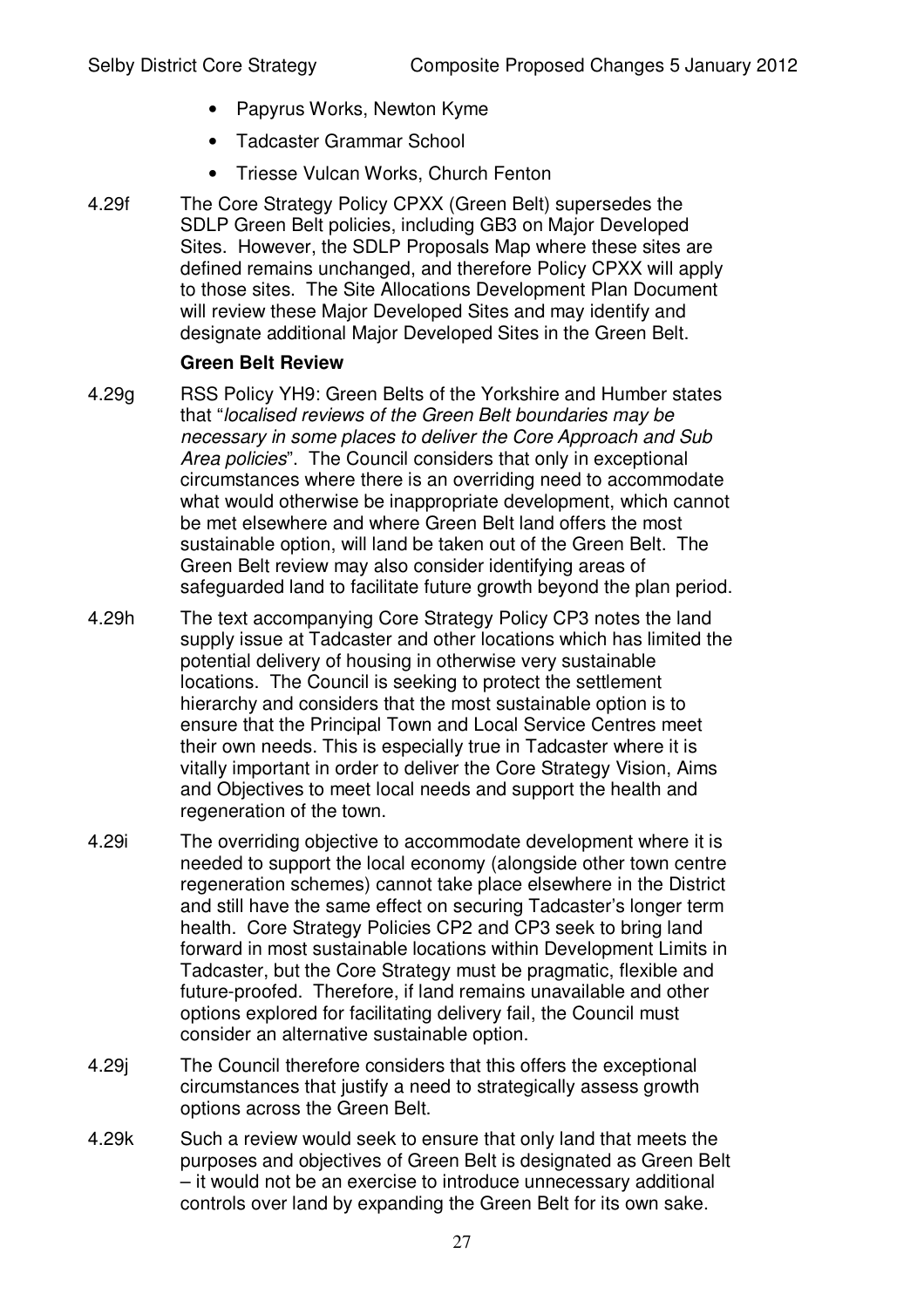Similarly, the review would not seek to remove land from the Green Belt where it is perceived simply to be a nuisance to obtaining planning permission. The review may also address anomalies such as (but not exclusively) cartographic errors and updates in response to planning approvals, reconsider "washed over" villages against Green Belt objectives, and consider simplifying the on-the-ground identification of Green Belt boundaries by following logical physical features.

- 4.29l The review would be carried out in accordance with up to date national policy and involve all stakeholders, and take into consideration the need for growth alongside the need to protect the openness of the District. It would examine Green Belt areas for their suitability in terms of the purpose of Green Belt;
	- to check the unrestricted sprawl of large built-up areas;
	- to prevent neighbouring towns from merging into one another;
	- to assist in safeguarding the countryside from encroachment;
	- to preserve the setting and special character of historic towns; and
	- to assist in urban regeneration, by encouraging the recycling of derelict and other urban land.
- 4.29m Further, the review would consider the contribution towards the objectives of Green Belt;
	- to provide opportunities for access to the open countryside for the urban population;
	- to provide opportunities for outdoor sport and outdoor recreation near urban areas;
	- to retain attractive landscapes, and enhance landscapes, near to where people live;
	- to improve damaged and derelict land around towns;
	- to secure nature conservation interest; and
	- to retain land in agricultural, forestry and related uses.
- 4.29n The review may also consider
	- the relationship between urban and rural fringe; and
	- the degree of physical and visual separation of settlements
- 4.29o This could supply a schedule of areas for further investigation where sites may be considered for suitability for development and subject to a sustainability assessment. This may consider other policy/strategy designations such as existing Local Plan 2005, sustainability criteria such as accessibility to services, facilities and public transport, and also flood risk. A lower-order DPD may then identify land for development, and/or safeguarding to facilitate development beyond the plan period and avoid a further Green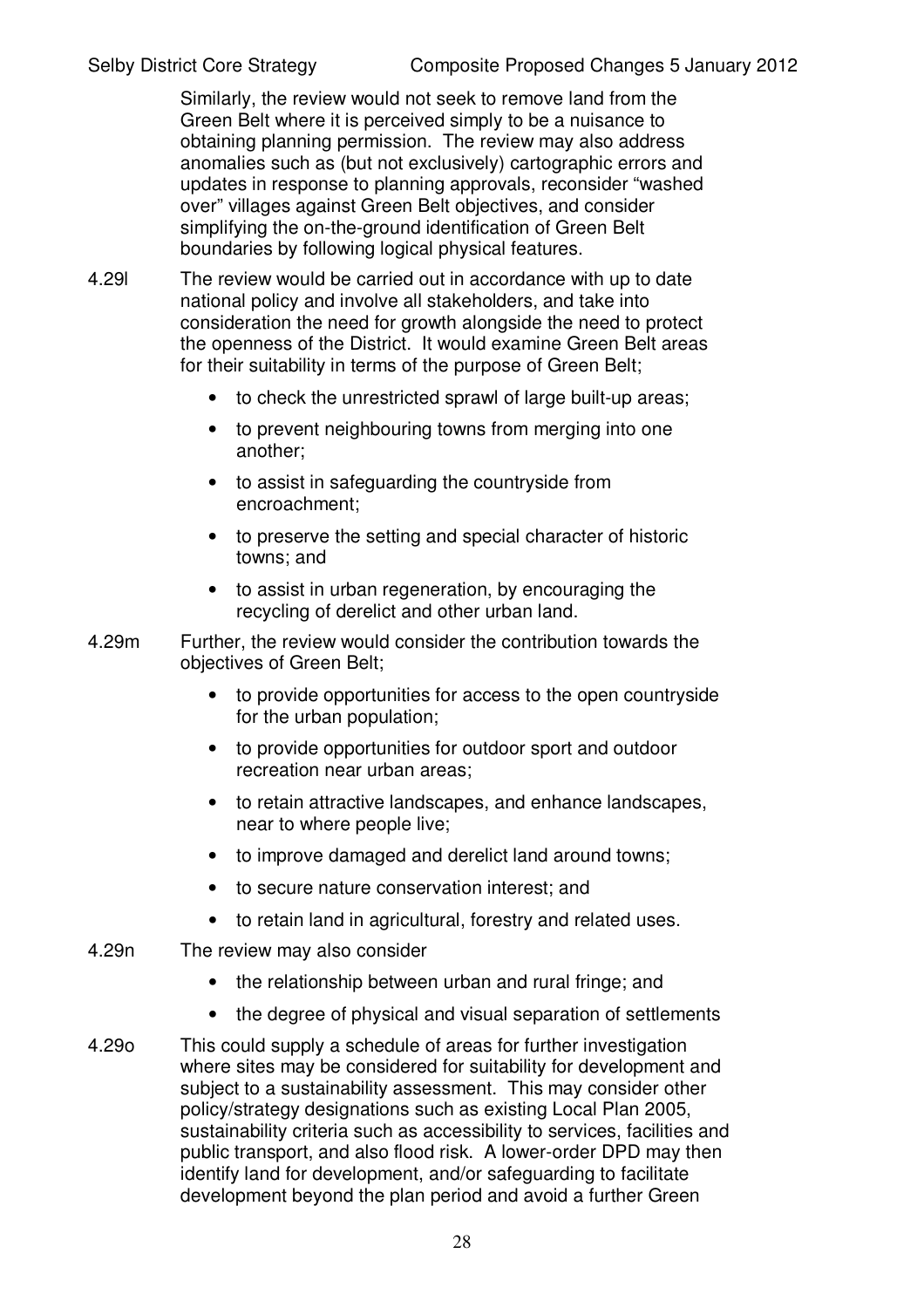Belt review in the future.

4.29p Additional detail and a comprehensive review programme may be developed by a Review Panel made up of interested parties (similar to the existing SHLAA $3$  Panel).

## **Policy CPXX Green Belt**

- **A. Those areas covered by Green Belt are defined on the Proposals Map.**
- **B. In accordance with higher order policies, within the defined Green Belt, planning permission will not be granted for inappropriate development unless the applicant has demonstrated that very special circumstances exist to justify why permission should be granted.**
- **C. Within Major Developed Sites in the Green Belt (as defined on the Proposals Map), some limited infilling and/or, redevelopment to support economic development of existing uses will be permitted in line with higher order policies.**
- **D. To ensure the Green Belt boundaries endure in the long term, a review of the Green Belt will be undertaken through a lower order DPD. The purposes of the review will be to:**
	- **1. address anomalies**
	- **2. review washed over villages**
	- **3. establish boundaries along strong physical features**
	- **4. ensure that there is sufficient land available to meet development requirements throughout the Plan period for allocations, and the need for growth beyond the Plan period by identifying Safeguarded Land.**
- **E. Under Criterion D4 (above), land may be taken out of the Green Belt only in exceptional circumstances, where**
	- **1. there is an over-riding need to deliver the Vision, Aims and Objectives of the Core Strategy by accommodating the housing development identified in the established settlement hierarchy as set out in CP2, and/or employment development identified in CP9, and**
	- **2. where such need cannot be met on non-Green Belt land, or where Green Belt land offers a significantly more sustainable option overall.**
- **F. Any sites considered for removal from the Green Belt under Criterion D4 (above) will be subject to a sustainability appraisal and assessed for their impact upon the following issues (non-exhaustive):**
	- **any other relevant policy/strategy; and**

<sup>&</sup>lt;sup>3</sup> Strategic Housing Land Availability Assessment.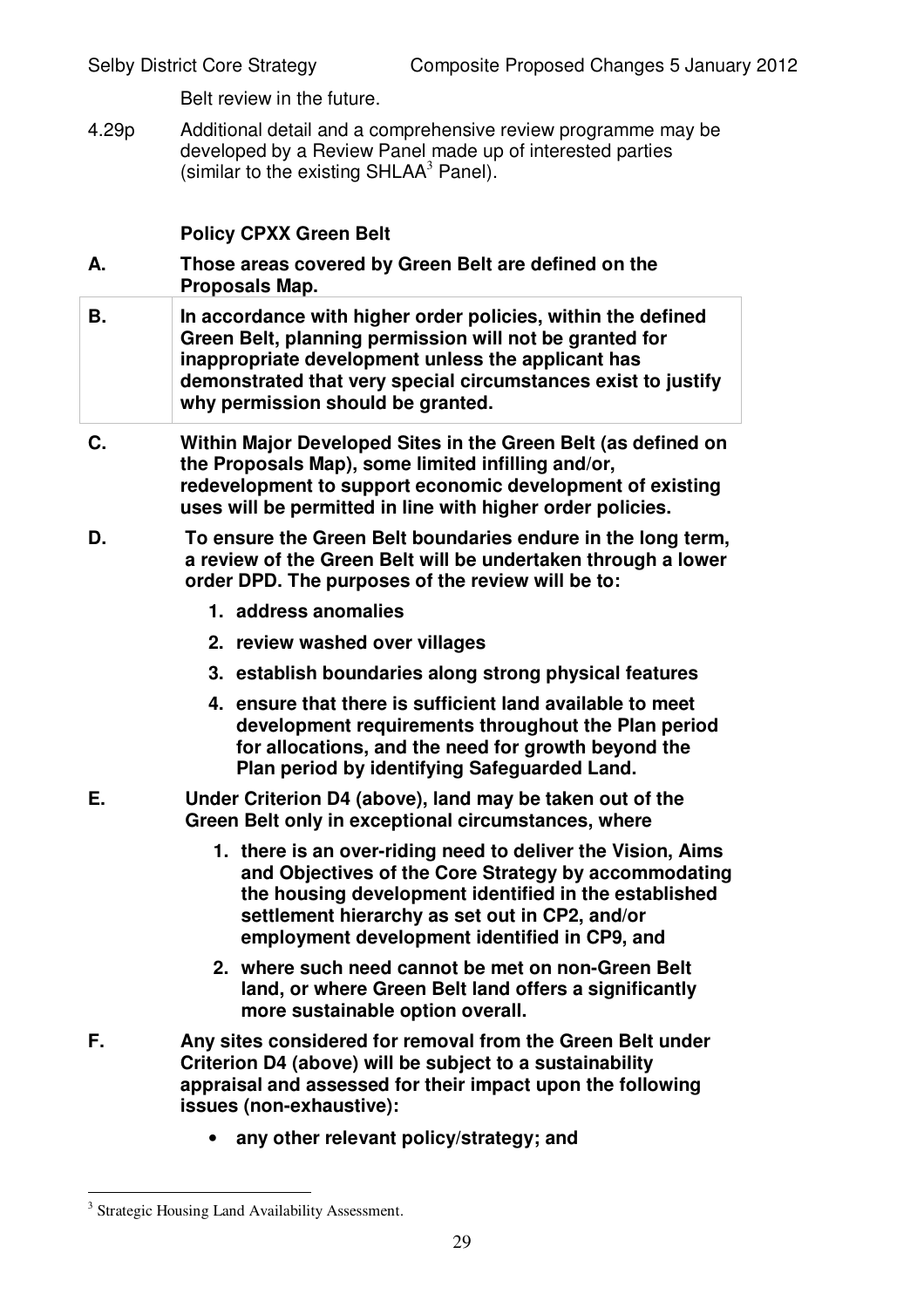- **flood risk; and**
- **nature conservation; and**
- **impact upon heritage assets; and**
- **impact upon landscape character; and**
- **appropriate access to services and facilities; and**
- **appropriate access to public transport.**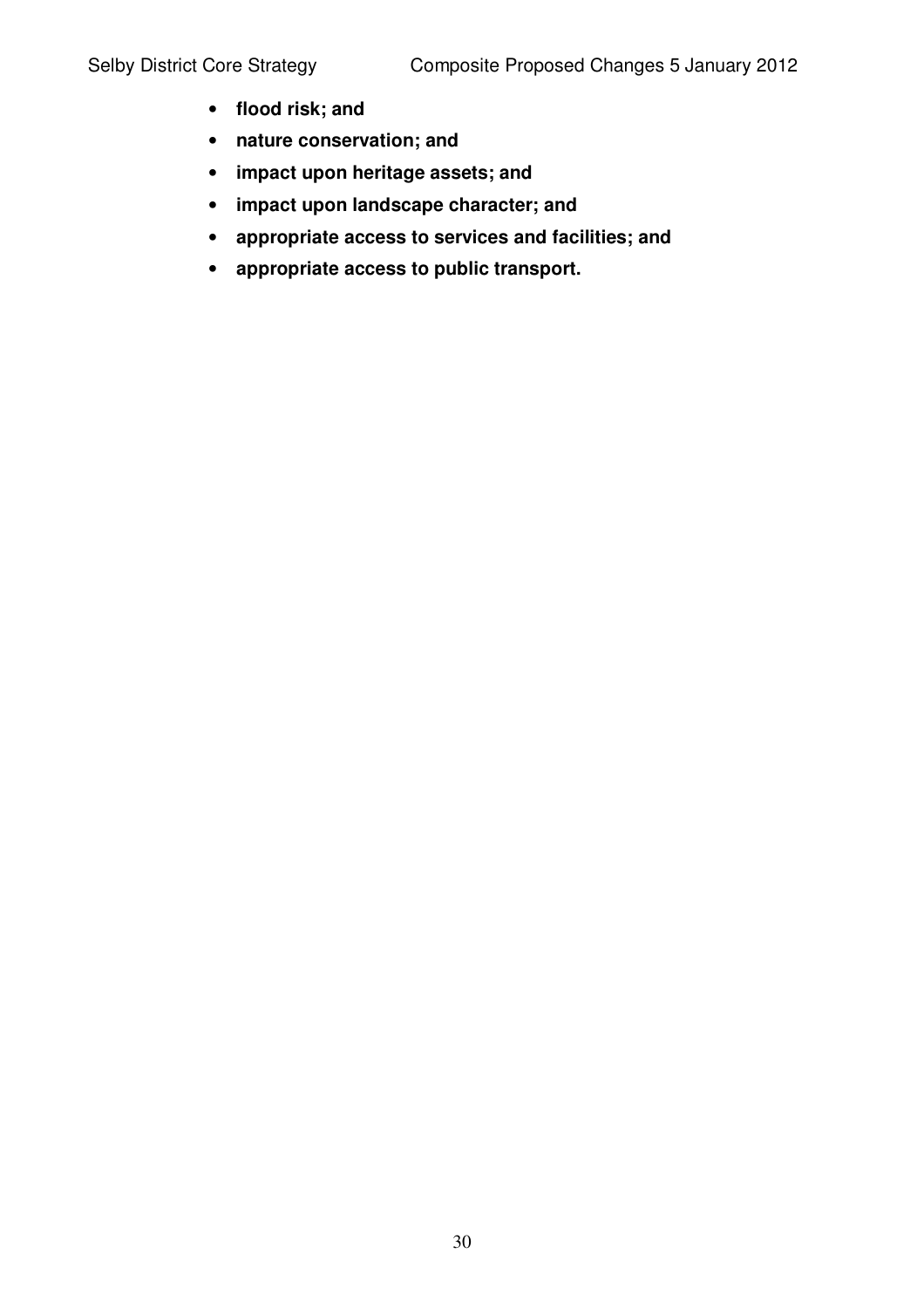# **Appendix 2 Proposed Revised Policy CP2**

**Policy CP2 The Scale and Distribution of Housing**

**A. Provision will be made for the delivery of 450 dwellings per annum and associated infrastructure in the period up to March 2027 phased as follows**

| $2011/12 - 2016/17$ | 400 dpa |
|---------------------|---------|
| $2017/18 - 2021/22$ | 460 dpa |
| 2022/23 - 2026/27   | 500 dpa |

**B. After taking account of current commitments, housing land allocations will be required to provide for a target of 5340 dwellings between 2011 and 2027, distributed as follows:**

| (Rounded<br>Figures)              | %              | <b>Minimum</b><br>require't<br>16 yrs<br>total<br>2011-2027 | dpa | <b>Existing</b><br><b>PPs</b><br>31.03.11* | <b>New</b><br><b>Allocations</b><br>needed<br>(dw) | $%$ of new<br>allocations |
|-----------------------------------|----------------|-------------------------------------------------------------|-----|--------------------------------------------|----------------------------------------------------|---------------------------|
| Selby**                           | 51             | 3700                                                        | 230 | 1150                                       | 2500                                               | 47                        |
| Sherburn                          | 11             | 790                                                         | 50  | 70                                         | 700                                                | 13                        |
| Tadcaster                         | $\overline{7}$ | 500                                                         | 30  | 140                                        | 360                                                | $\overline{7}$            |
| Designated<br>Service<br>Villages | 29             | 2000                                                        | 130 | 290                                        | 1780                                               | 33                        |
| Secondary<br>Villages***          | $\overline{2}$ | 170                                                         | 10  | 170                                        |                                                    |                           |
|                                   |                |                                                             |     |                                            |                                                    |                           |
| *****Total                        | 100            | 7200****                                                    | 450 | 1820                                       | 5340                                               | 100                       |

Commitments have been reduced by 10% to allow for non-delivery.

- \*\* Corresponds with the Contiguous Selby Urban Area and does not include the adjacent villages of Barlby, Osgodby, Brayton and Thorpe Willoughby.
- Contribution from existing commitments only.
- \*\*\*\* Target Land Supply Provision (450 dwellings per annum x 16 years)
- \*\*\*\*\* Totals may not sum due to rounding

### **C. In order to accommodate the scale of growth required at Selby 1000 dwellings will be delivered through a mixed use urban**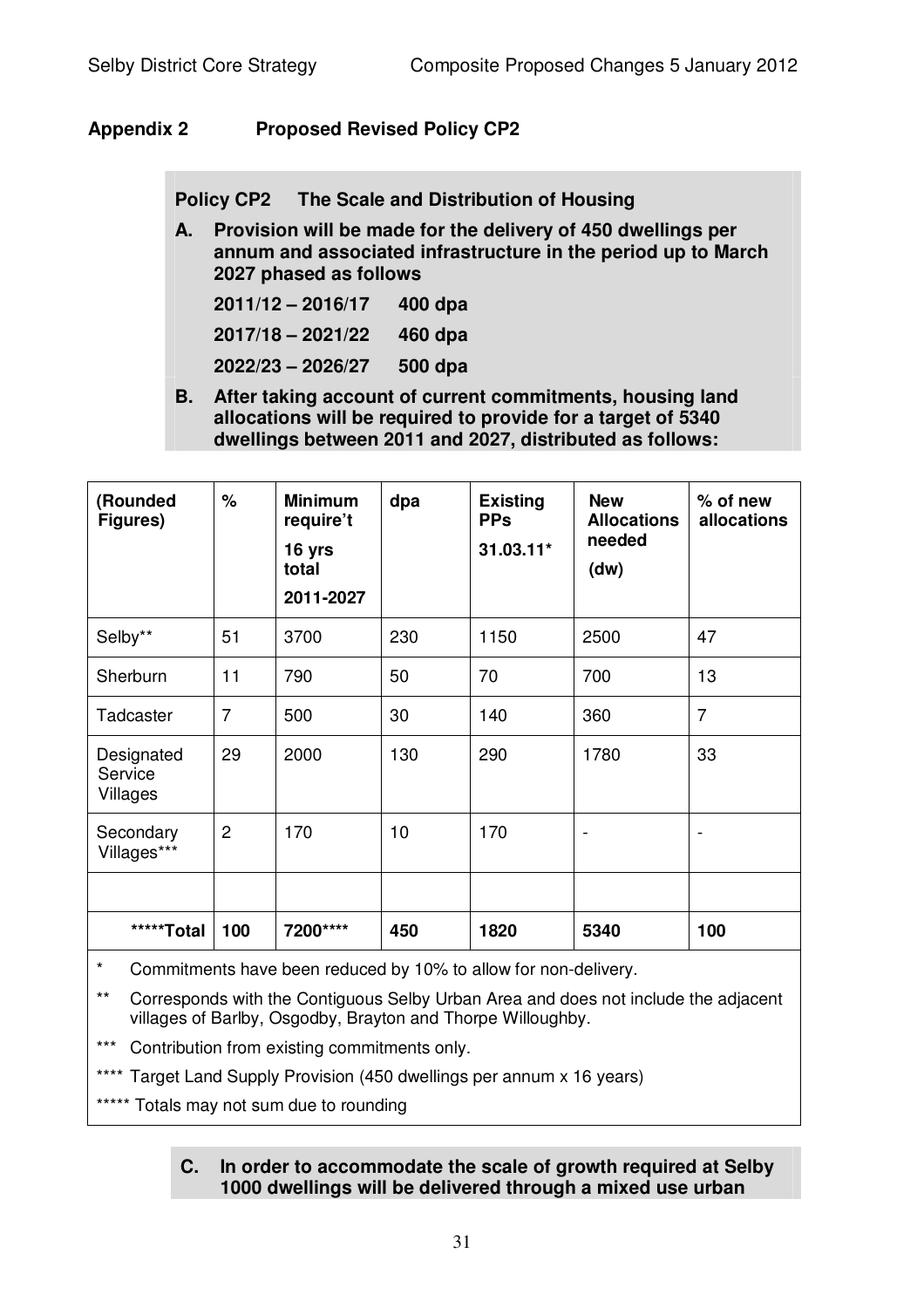**extension to the east of the town, in the period up to 2027, in accordance with Policy CP2A. Smaller scale sites within and/or adjacent to the boundary of the Contiguous Urban Area of Selby to accommodate a further 1500 dwellings will be identified through a Site Allocations DPD.**

- **D. Options for meeting the more limited housing requirement in Sherburn in Elmet and Tadcaster will be considered in Site Allocations DPD.**
- **E. Allocations will be sought in the most sustainable villages (Designated Service Villages) where local need is established through a Strategic Housing Market Assessment and/or other local information. Specific sites will be identified through Site Allocations DPD.**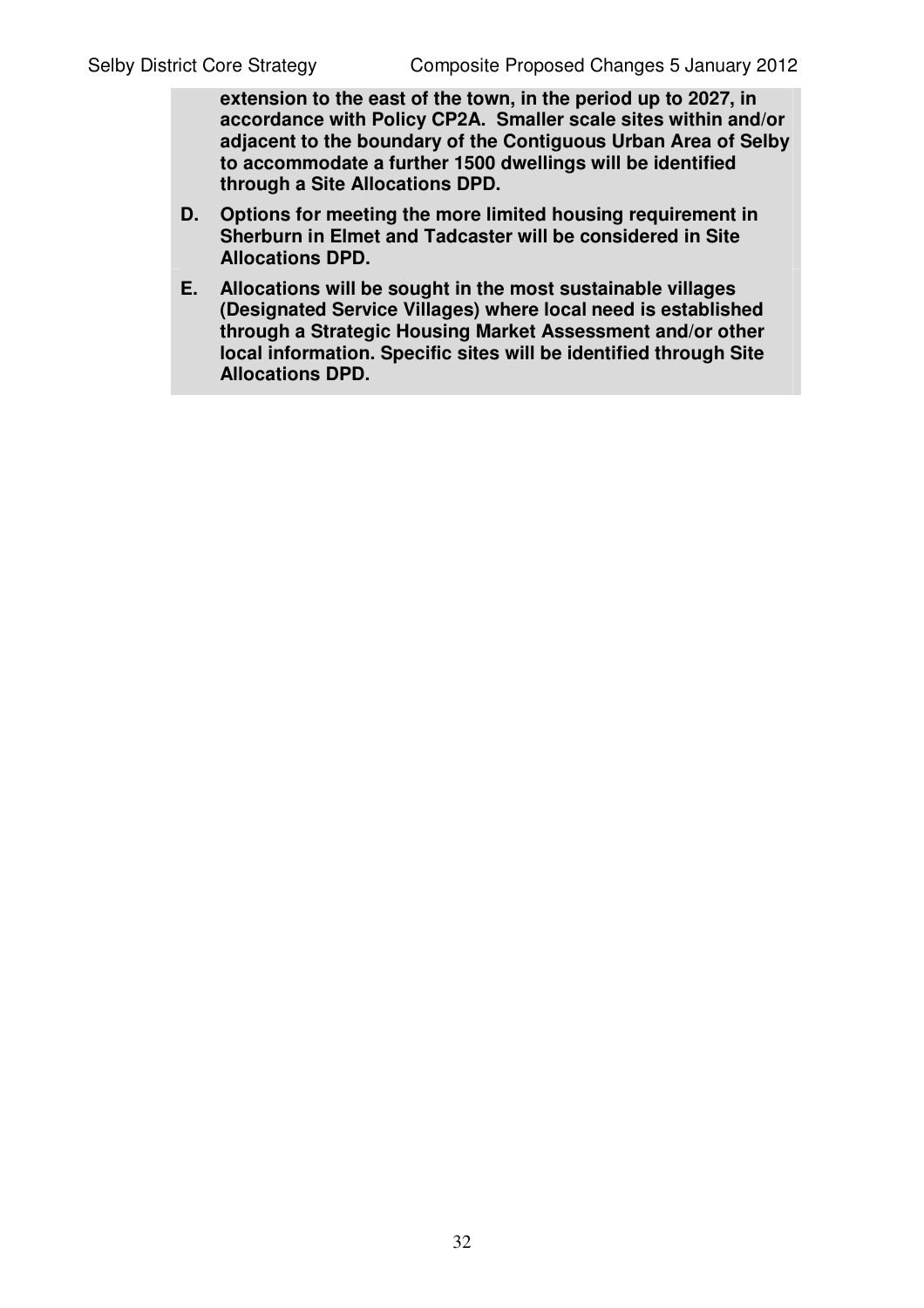

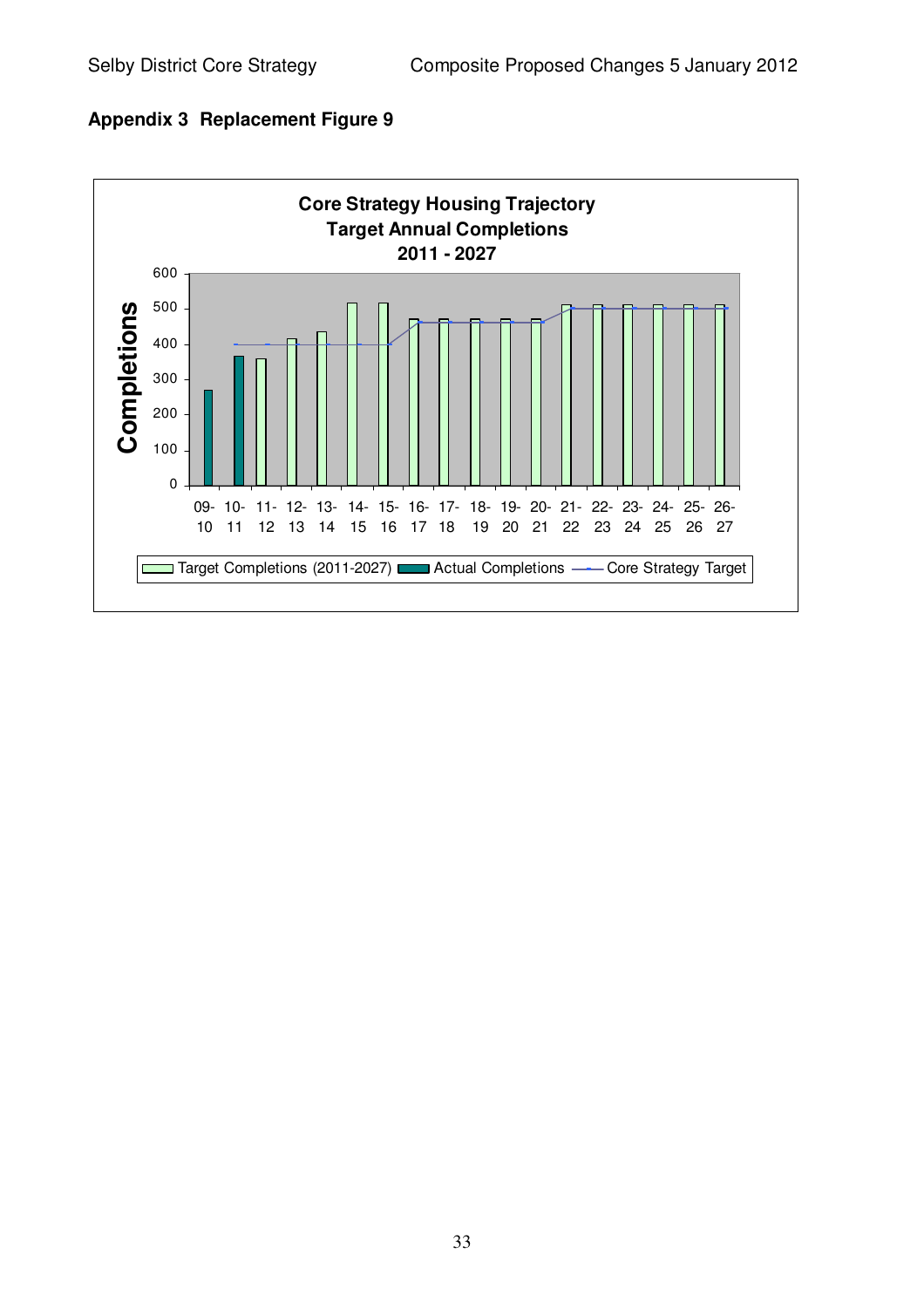## **Appendix 4 Proposed Revised Policy CP3**

#### **Policy CP3 Managing Housing Land Supply**

- 5.44a Government policy requires the Council to maintain a supply of housing land over a number of years. PPS3 sets out a 5-year supply, but this may change within the Plan period. Therefore the Council will refer to a "Supply Period" which will reflect the prevailing timescale in up to date national policy/guidance.
- 5.44b PPS3 indicates that sites included in the Supply Period should be deliverable by being available, suitable and achievable. The assessment of allocated sites to be brought forward into the Supply Period will take account of the following criteria:
	- the need to provide a continuous supply of land to meet the annual housing requirement for the District;
	- the need to demonstrate a supply of deliverable sites over a Supply Period;
	- the need to enable indicative annual requirements for individual settlements/settlement groups to be met;
	- the relative sustainability of sites within settlements;
	- the need to maximise the use of previously developed land;
	- the need to adopt a sequential approach to flood risk; and
	- the availability of the necessary infrastructure to enable delivery.

#### **Meeting the Previously Developed Land Target**

- 5.44c Previously developed land (PDL) is a resource the availability of which cannot be manufactured – only facilitated. PPS3 sets out a requirement to identify a local target for the development of PDL. PPS3 states that the rate at which previously developed land is being utilised should be monitored against a local target
- 5.44d The Core Strategy target is 40%. Further details of the PDL target are provided in Appendix 1. The likelihood of the cumulative average percentage for PDL usage falling below the target will be identified as early as possible.
- 5.44e In this event the Council will consider taking one or more of the following actions:
	- Facilitating land assembly by finding alternative sites for existing users or by compulsory purchase where no other alternative exists.
	- Restricting planning permissions on greenfield sites provided these are not required to meet overall housing delivery.
	- Reviewing the Allocations DPD with the specific aim of investigating further PDL sites.
- 5.44f No action is required in the case of the previously developed land target being exceeded.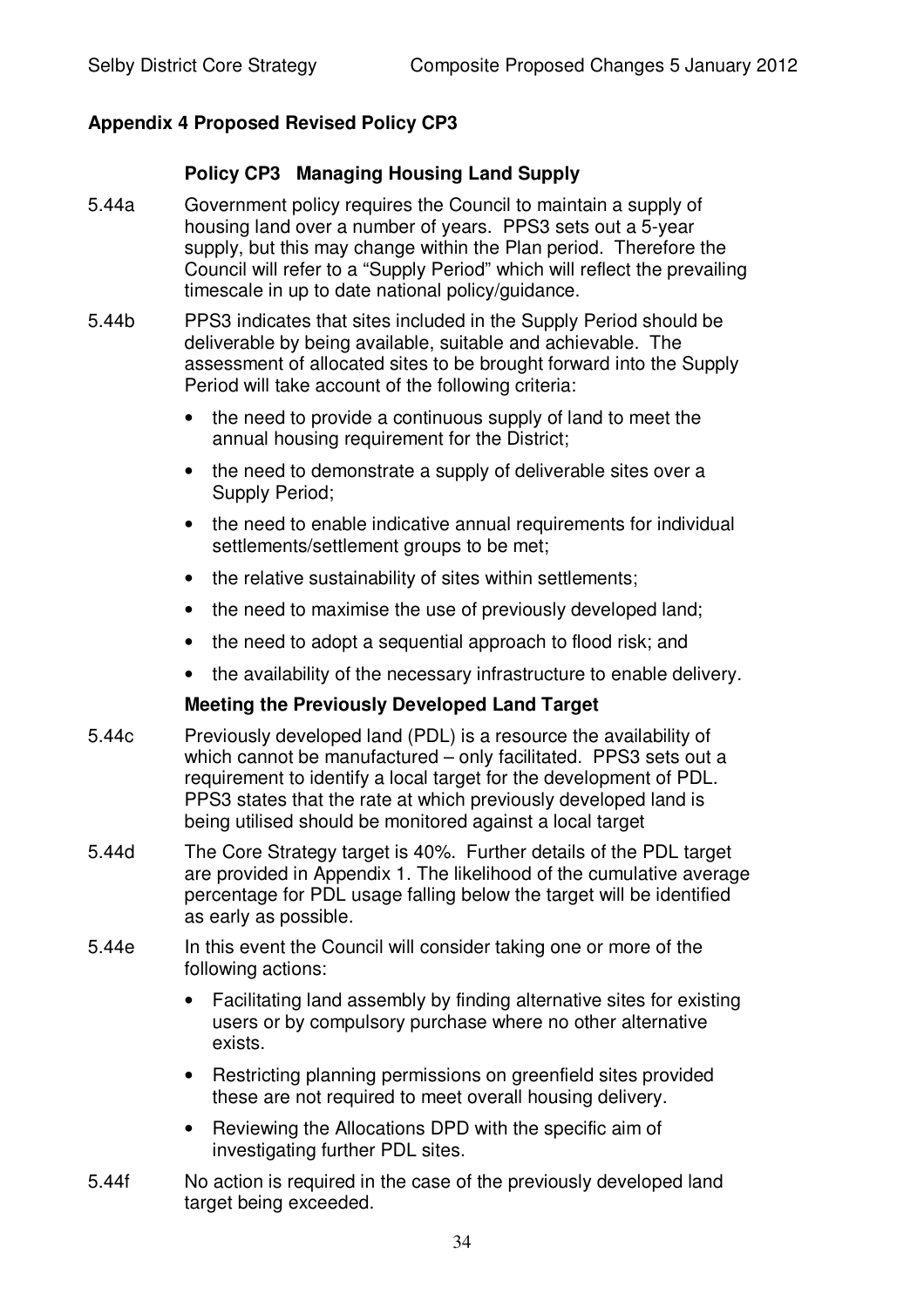### **Maintaining delivery of housing in the Plan period**

- 5.44g The Council will monitor the delivery of housing across the District and ensure that the quantum of housing as well as the spatial distribution of housing is consistent with the Core Strategy. Where delivery is failing or weak, the Council will investigate the causes of the under performance and take appropriate remedial action.
- 5.44h The Council will consider the delivery under performing when it is less than the annual target for a continual 3 year period. This will allow for natural fluctuations in delivery but signal where intervention is necessary over a longer period without leaving it too late to act in later years of the plan period. The spatial distribution of delivery is also important, and if delivery is weak over a 3-year period in the Principal Town and/or Local Service Centres then action may be taken. The Council will also ensure that there are sufficient sites available in the Supply Period to continue delivery.
- 5.44i The Site Allocations DPD will encourage delivery by only introducing site phasing where it is necessary due to technical constraints; therefore there should be no artificial constraints on the supply of land. If delivery is still failing then the Council will assess the underlying causes and act appropriately to remedy the situation. This may involve simple measure such as negotiating and/or arbitration with partners to overcome impasses, or more complex measures such as exploring joint funding options, facilitating land assembly, or by using its statutory powers such as compulsory purchase of land.

#### **Spatial Delivery of CP2**

- 5.44j The SHLAA indicates that across the District there is ample available land to accommodate the quantum of development set out in the Core Strategy. However, the spatial distribution of such sites is more limited in some parts of the District which may affect the delivery of housing targets. The spatial distribution is also a key aim of the Core Strategy and so the Council must also take steps to ensure that delivery is spatially appropriate as well as sufficient in numbers. Therefore the Council will monitor development in each settlement to ensure that delivery is consistent with the overall distribution set out in Policy CP2.
- 5.44k Specifically in Tadcaster, land ownership issues have limited the potential delivery of housing in an otherwise very sustainable location. The existing population is disadvantaged through this lack of growth; there has been a loss in population in Tadcaster and the town's sustainability will continue to suffer if the situation does not improve. The RCLS09<sup>4</sup> shows that Tadcaster is significantly under performing: it is notable that Tadcaster Town Centre is underrepresented in terms of both convenience and comparison floorspace. The amount of vacant floorspace at nearly 13% is higher in Tadcaster than a national average of less than 10%. The Council considers that reasonable housing (and employment)

<sup>&</sup>lt;sup>4</sup> Selby Retail, Leisure and Cultural Study, October 2009 by Drivers Jonas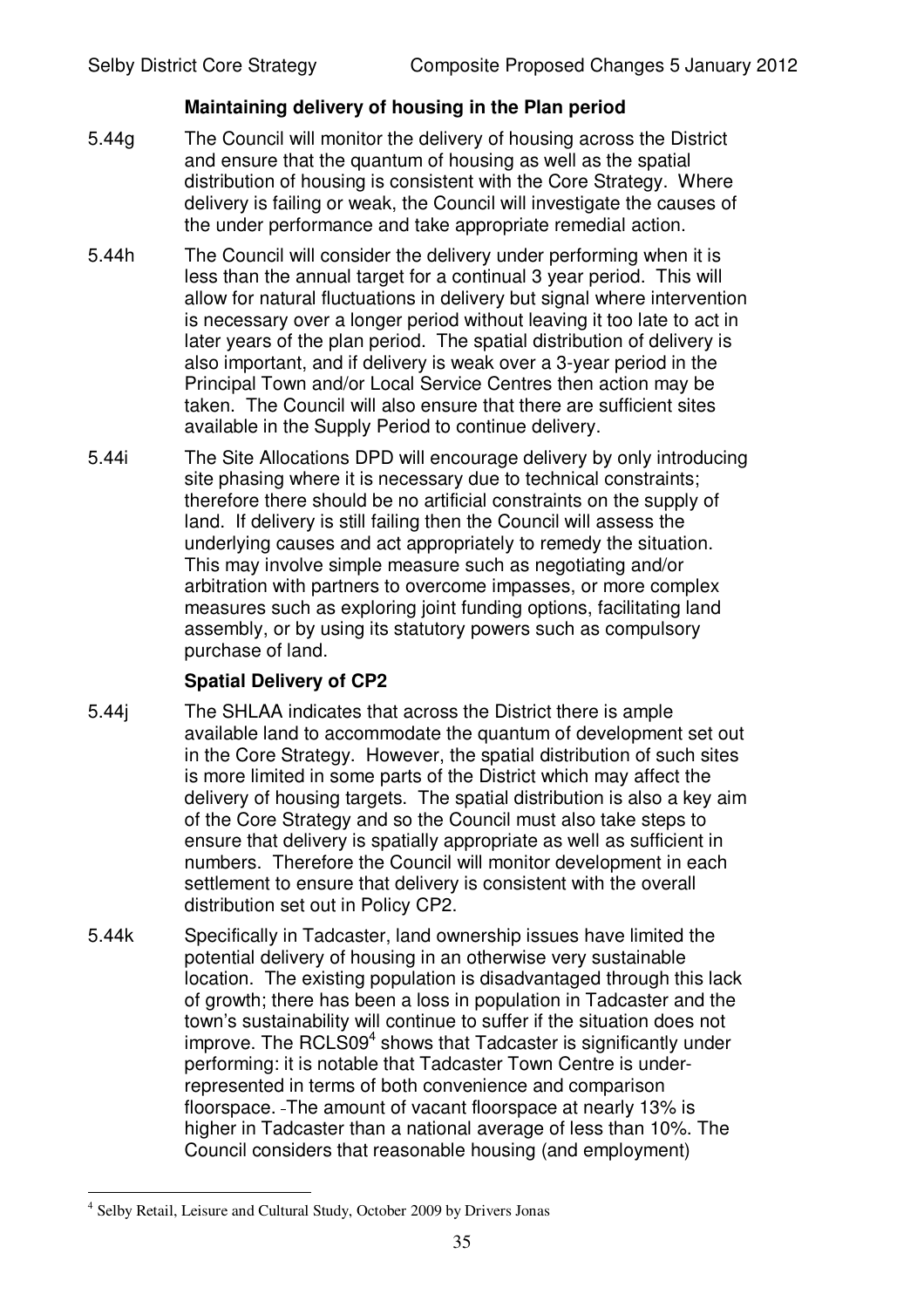development alongside other town centre regeneration proposals may help reverse the decline.

- 5.44l The Council considers that the sustainability of Tadcaster and its need for growth, together with the lack of available land (due to ownership issues) would constitute the exceptional circumstances required to undertake a Green Belt review. Although the Green Belt only restricts the western side of the town, land within the Limit to Development, and land adjacent to the Limit to Development on the east, has been confirmed as unavailable for the plan period. Therefore it is reasonable to reconsider the Green Belt around Tadcaster (and other areas) to facilitate sustainable growth in this plan period and to safeguard land for future plan periods through the Site Allocations DPD. Policy CPXX deals with this issue.
- 5.44m The Site Allocations DPD will provide more detail on the location of future allocations to meet the housing requirement. Policy CP3 below demonstrates how the supply represented in the DPD will be managed to ensure a plentiful choice throughout the Supply Period.

#### **Interim arrangements for maintaining the housing land supply**

- 5.44n Prior to the adoption of the Site Allocations DPD, the housing land Supply Period will be maintained by drawing on Phase 2 allocations identified in Policy H2 of the Selby District Local Plan, which have been released by the Council under the provisions of saved SDLP Policy H2A. Those policies are saved until superseded by the Site Allocations DPD.
- 5.44o The Council's monitoring process will identify any shortfall, which occurs, or is considered highly likely to occur within the subsequent year, in the Supply Period of deliverable sites, and may take action to facilitate delivery.

## **Policy CP3 Managing Housing Land Supply**

- **A. The Council will ensure the provision of housing is broadly in line with the annual housing target and distribution under Policy CP2 by:**
	- **1. monitoring the delivery of housing across the District**
	- **2. identifying land supply issues which are causing or which may result in significant under-delivery of performance and/or which threaten the achievement of the Vision, Aims and Objectives of the Core Strategy**
	- **3. investigating necessary remedial action to tackle underperformance of housing delivery.**
- **B. Under-performance is defined as:**
	- **1. Delivery which falls short of the quantum expected in the annual target over a continuous 3 year period; or**
	- **2. Delivery which does not accord with the distribution specified in Policy CP2 with particular emphasis on delivery in the Principal Town and Local Service Centres**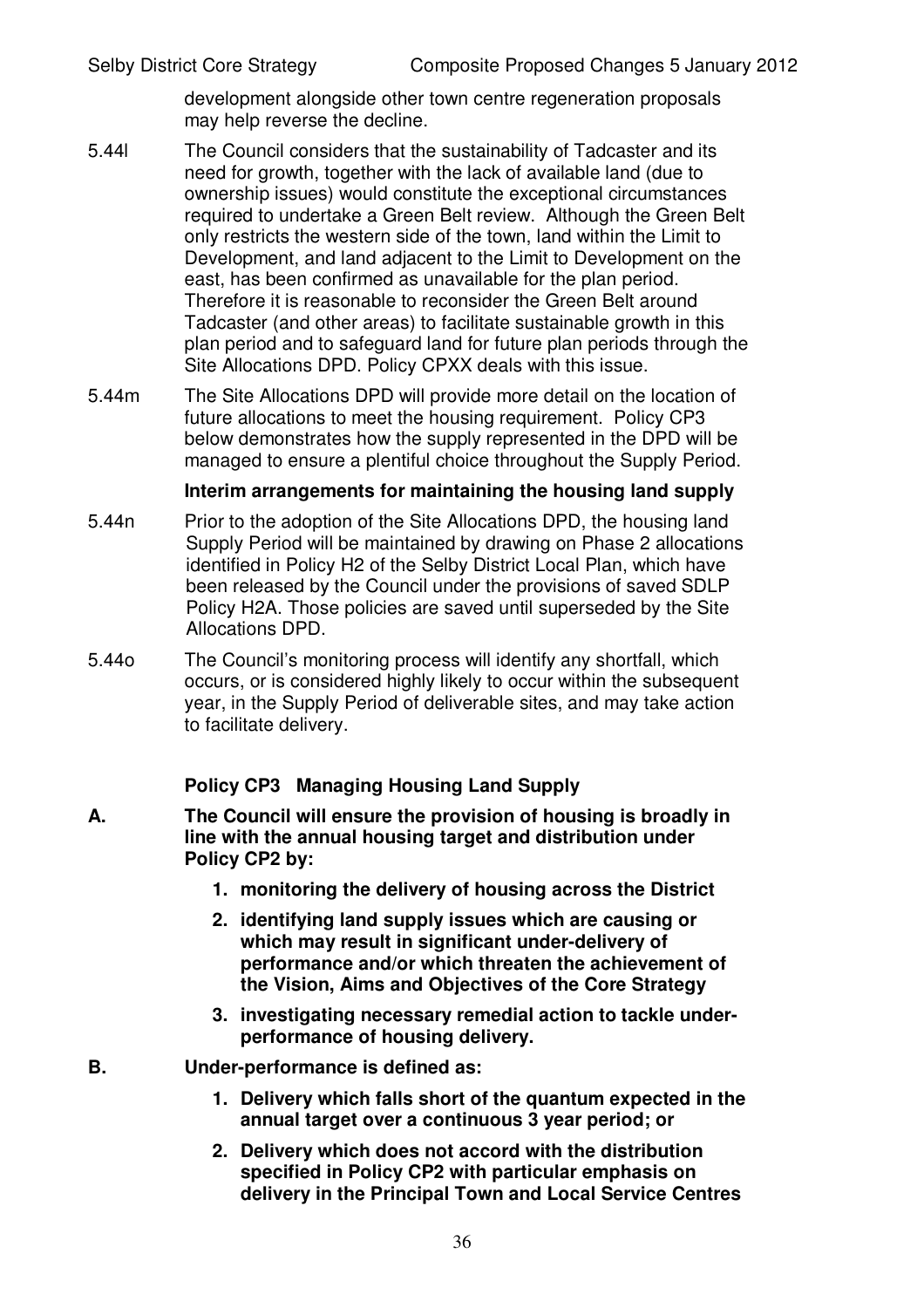**over a continuous 3 year period; or**

**3. Situations in which the housing land supply is less than the required Supply Period as defined by latest Government policy.**

**C. Remedial action is defined as investigating the underlying causes and identifying options to facilitate delivery of allocated sites in the Site Allocations DPD by (but not limited to):**

- **1. arbitration, negotiation and facilitation between key players in the development industry; or**
- **2. facilitating land assembly by assisting the finding of alternative sites for existing users; or**
- **3. identifying possible methods of establishing funding to facilitate development; or**
- **4. identifying opportunities for the use of statutory powers such as Compulsory Purchase Orders**
- **D. In advance of the SADPD being adopted, those allocated sites identified in saved Policy H2 of the Selby District Local Plan will contribute to housing land supply.**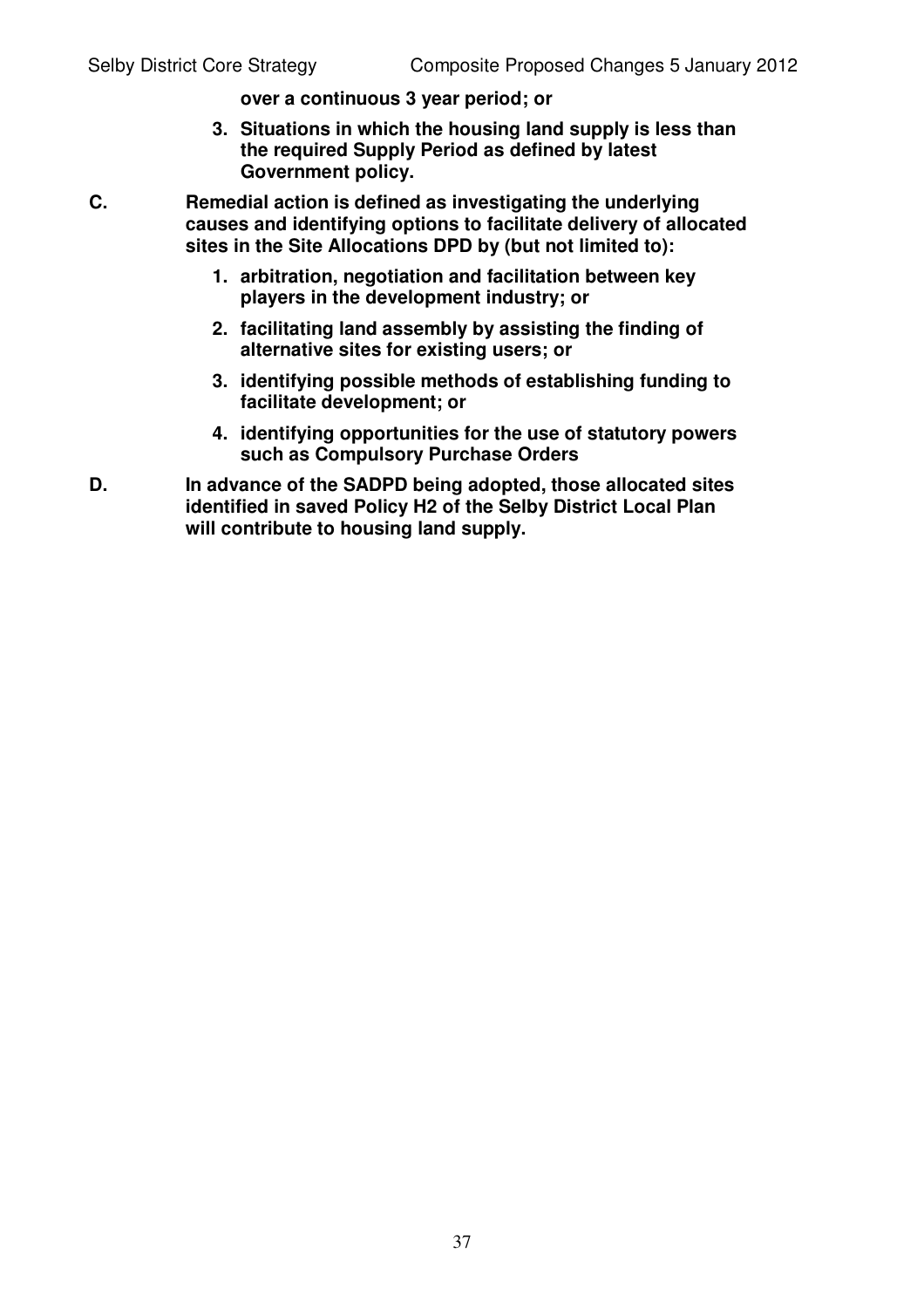*Appendix Showing Revised Figures for Figures 7 and 8*

*(PC5.11 and PC3.4)*



# **Figure 7 Distribution of Planned New Housing Development**

# **Figure 8 Proportion of Housing Development by Location**

# *(PC3.4 and PC5.16)*

Total Minimum Requirement 2010-2026 (Dwellings)